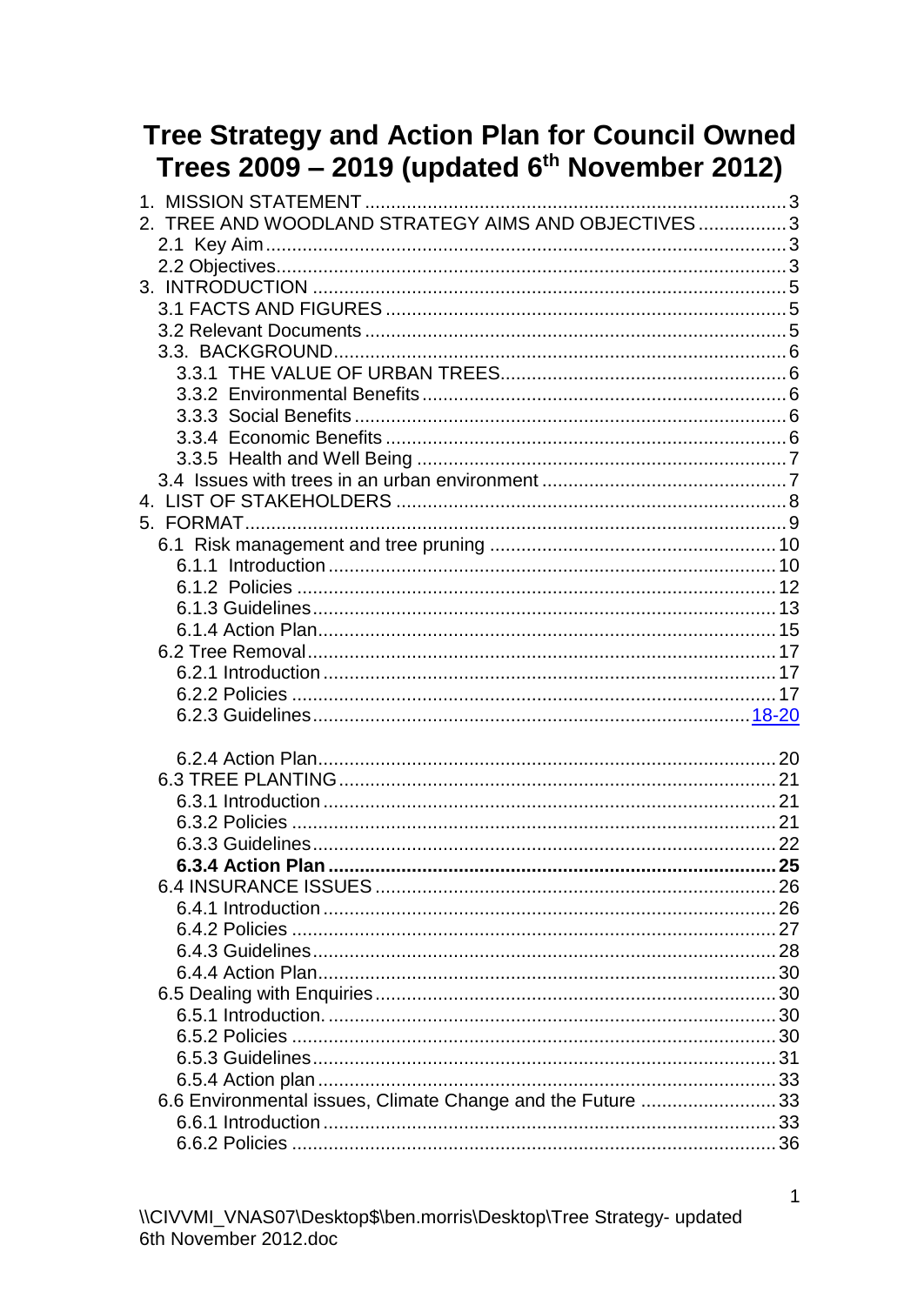| 36 |
|----|
|    |
|    |
|    |
|    |
|    |
|    |
|    |
|    |
|    |
|    |
|    |
|    |
|    |
|    |
|    |
|    |
|    |
|    |
|    |
|    |
|    |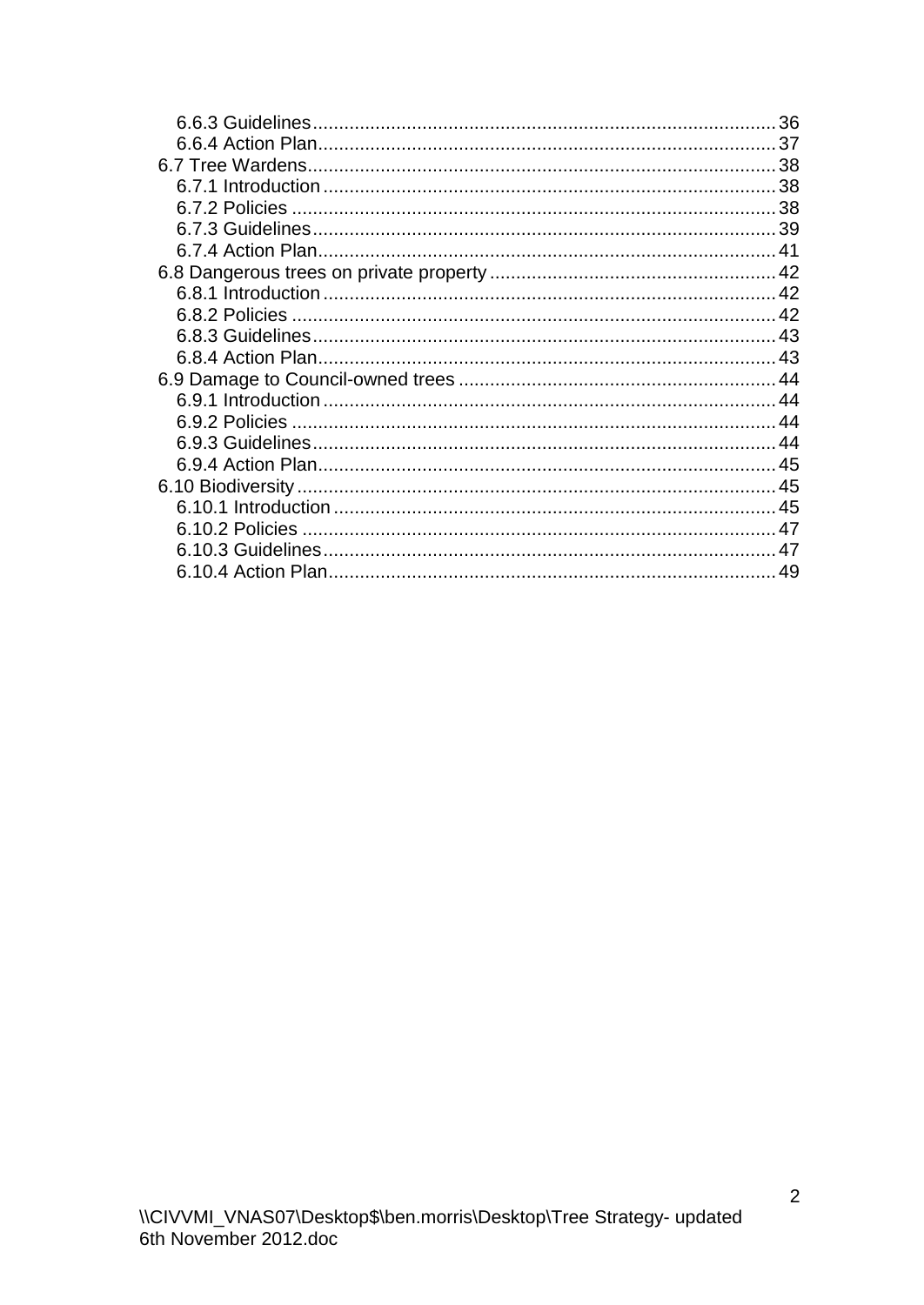

# **Strategy for Council Owned Trees 2009-2014**

# **1. MISSION STATEMENT**

<span id="page-2-0"></span>Trees and woodlands are an important and integral part of the urban landscape of Sutton. The Council and all stakeholders alike take a pride in working and living in such a densely tree covered Borough. They improve the air we breathe and community well being, while providing a wide range of habitats for wildlife. They create a green and calming environment for the residents and visitors to the Borough.

The Council will protect and enhance the tree stock while remaining sympathetic to the interests of residents; the Council will ensure that the tree stock is managed in such a way that continuity of tree cover will be safeguarded for residents and visitors now, and future generations.

# <span id="page-2-1"></span>**2. TREE AND WOODLAND STRATEGY AIMS AND OBJECTIVES**

The tree strategy covers trees growing on public land managed by the London Borough of Sutton and is intended as a working document. It is a statement of the Council's policies and procedures in relation to trees and tree management.

This document will be subject to review, particularly in the event of changes in environmental, cultural or social needs.

## <span id="page-2-2"></span>**2.1 Key Aim**

To increase the awareness of the important contribution made by publicly owned trees within the Borough and ensure, through appropriate management, that they continue to be a benefit to the community.

## <span id="page-2-3"></span>**2.2 Objectives**

- To protect and enhance the current tree stock
- To record all the tree stock onto a dedicated database
- To raise awareness of the societal and environmental benefits that trees provide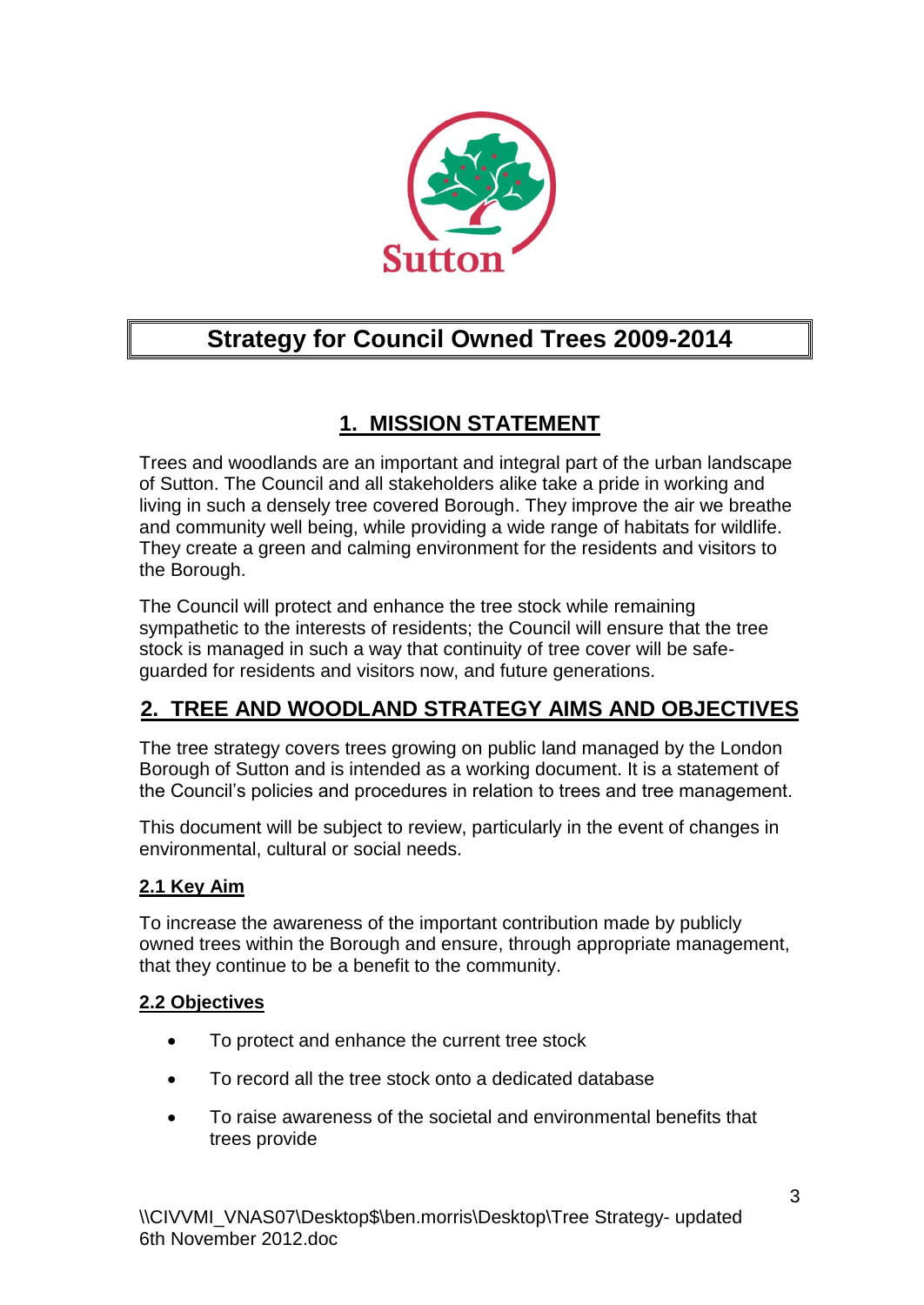- To ensure through good management that Council owned trees do not pose an unreasonable threat to people and/or property
- To improve the Arboricultural service provided to the residents of the London Borough of Sutton
- To increase and encourage tree planting throughout the Borough
- To develop community involvement in tree related issues
- To improve the legal and technical framework in relation to insurance issues
- To reduce the costs of existing claims for damages against the Council
- To reduce the instances of new claims for damages against the Council
- To adopt a coordinated approach with other Council sections to improve the service provided
- To take into account the current and future changes in climate and manage the tree stock accordingly
- To deal with enquiries from Stakeholders within the corporate guidelines of the London Borough of Sutton
- To ensure that trees and woodlands contribute to a high quality natural environment, protecting and enhancing biodiversity in line with Suttons Biodiversity action plan and the Tree and woodland framework for London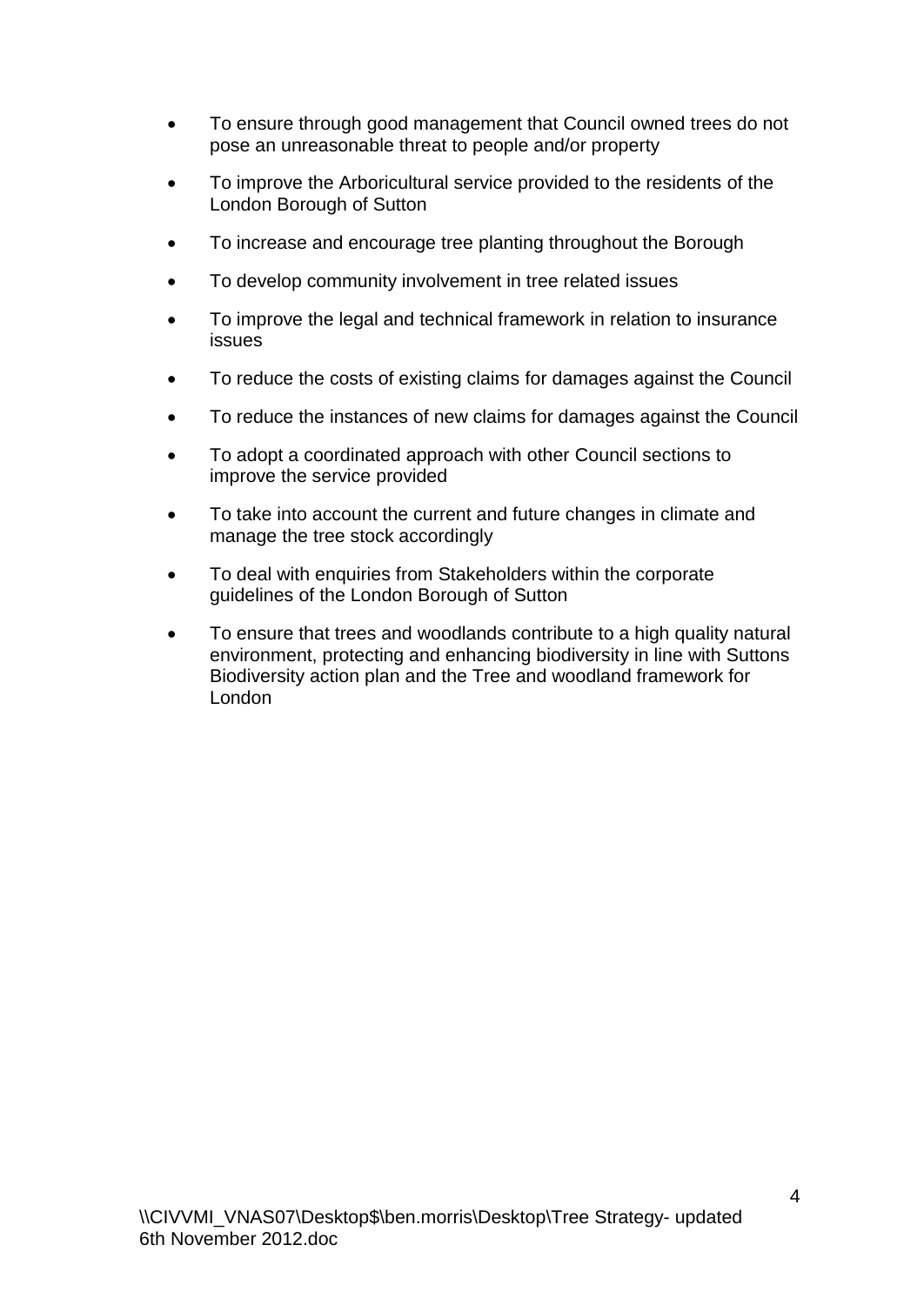# **3. INTRODUCTION**

## <span id="page-4-1"></span><span id="page-4-0"></span>**3.1 FACTS**

There is estimated between 30-40 trees per hectare in the London Borough of Sutton, more than most other London Boroughs.

We have a proud heritage of tree cover in the Borough, ranging from Victorian planted avenues of Plane, Lime and Beeches, to many veteran trees dating back over 300 years. Most notable of these are the Sweet chestnuts in Carshalton Park, one of which has recently been awarded Great Trees of London Status, and the large London Plane in Honeywood walk, once recorded as the largest Plane tree in England.

The tree lined streets and parks encourage people into the Borough and have provided a pleasant and healthy place to live and work for generations. The maintenance and enhancement of this tree inheritance will help to successfully implement a key priority set out in the Sutton Plan, to develop a cleaner, greener environment.

## <span id="page-4-2"></span>**3.2 Relevant Documents**

- Local Agenda 21
- London Borough of Sutton Core Values.
- London Borough of Suttons Eco-Management and Audit Scheme
- London Borough of Sutton Customer Contact Charter 2007/08
- The London Borough of Suttons Biodiversity Action Plan
- Trees in Towns II 2007 Department of Communities and Local Government [\(www.communities.gov.uk/publications/planningandbuilding/treesintownsii\)](http://www.communities.gov.uk/publications/planningandbuilding/treesintownsii)
- BS5837 Trees in relation to Construction Recommendations 2005
- BS3998 Recommendations for tree works 1998
- Action for London's Trees, Task Force Trees, Countryside Commission 1993
- Trees Matter! National Urban Forestry Unit (NUFU 2005). (treesforcitiesorg.site.securepod.com/files/tfc\_treesMatter**)**
- The London Tree Survey 1993 Cobham Research Consultants, published by Countryside Commission
- Does Money Grow on Trees? 2005, CABE space (http://www.cabe.org.uk/AssetLibrary/2022.pdf)
- The London Trees and Woodlands Framework 2005, London Assembly & Forestry Commission.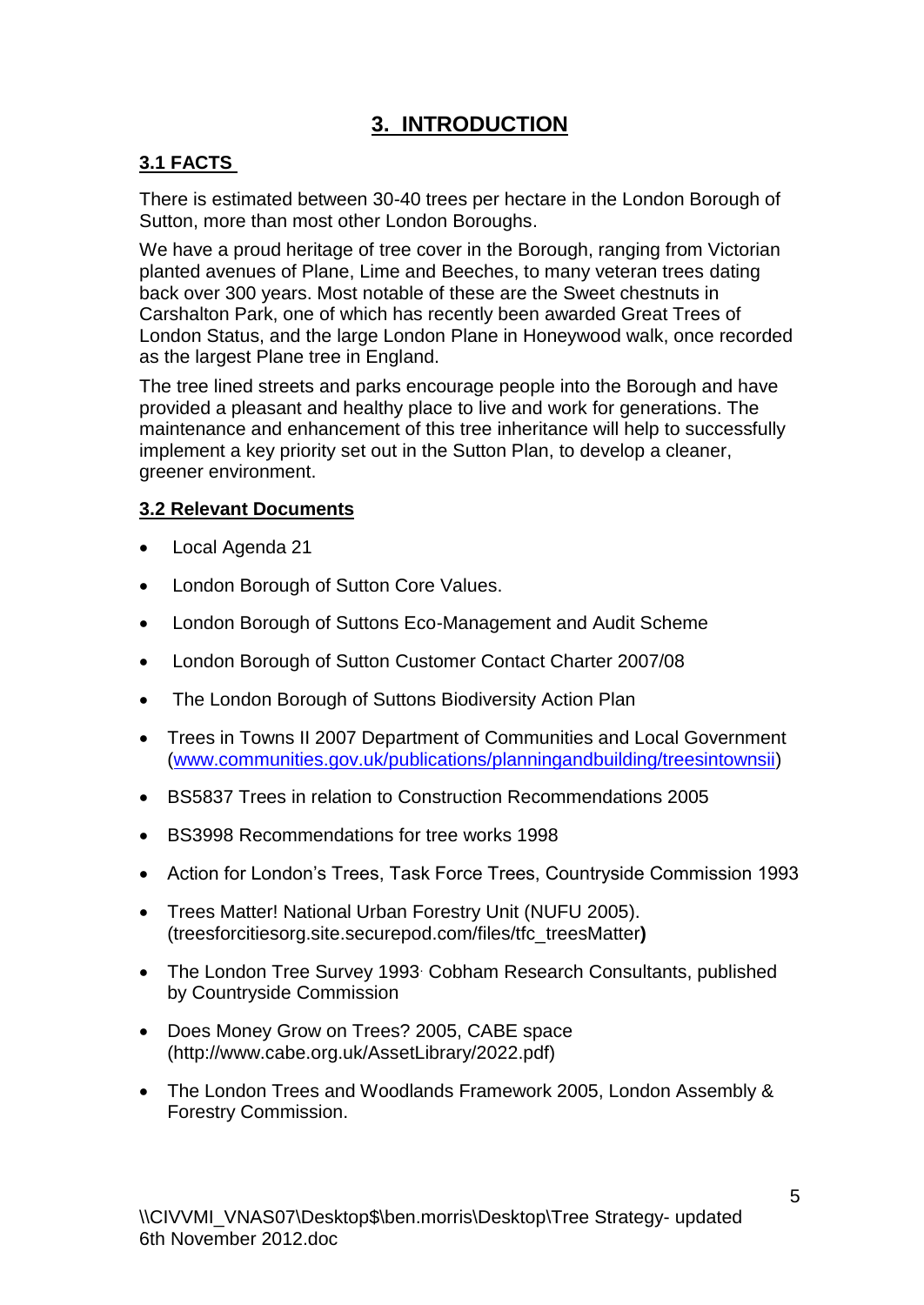- Communities and Local Government. Research for Amenity Trees No 9.TSO, London
- Joint mitigation protocol
- London Tree officers associations Risk Limitation Strategy 2007
- Climate change and urban clear spaces. Communities and local Government. Neighbourhoods, Cities and Regions analysis division

## <span id="page-5-0"></span>**3.3. BACKGROUND**

## <span id="page-5-1"></span>**3.3.1 THE VALUE OF URBAN TREES**

Trees in towns provide a range of tangible and also more esoteric benefits that can sometimes be difficult to quantify but are nonetheless real. They have considerable beneficial impacts on the lives of those who live in towns and cities but do not have immediate access to other more traditional types of open space.

## <span id="page-5-2"></span>**3.3.2 Environmental Benefits**

## (**Appendix 1 References**)

- Absorbing carbon dioxide (the main green house gas) $3$
- Filtering, absorbing and reducing pollutants (Ozone, sulphur dioxide, carbon monoxide, nitrogen dioxide, dust, particulates and noise)4, 5 & 6.
- Producing Oxygen
- Reducing localised extremes in temperatures, cooling in the summer and warming in the winter (countering urban heat island effects)<sup>7.</sup>
- Reducing the effects of flash floods $8$ .
- Acting as carbon sinks (although in terms of trees in towns this role is limited and is more symbolic than actual)<sup>9.</sup>
- Providing habitats for a broad range of wildlife<sup>11, 12, 13, 14, 15, 16 & 17.</sup>

## <span id="page-5-3"></span>**3.3.3 Social Benefits**

- Providing amenity, aesthetic value and historical continuity<sup>10</sup>
- Marking the changing seasons with leaf changes and floral displays
- Symbolising community focal points

## <span id="page-5-4"></span>**3.3.4 Economic Benefits**

 Increasing property values (the presence of trees can increase the value of residential and commercial property by 5%<sup>18, 19</sup>-15%.<sup>20 & 21.</sup>)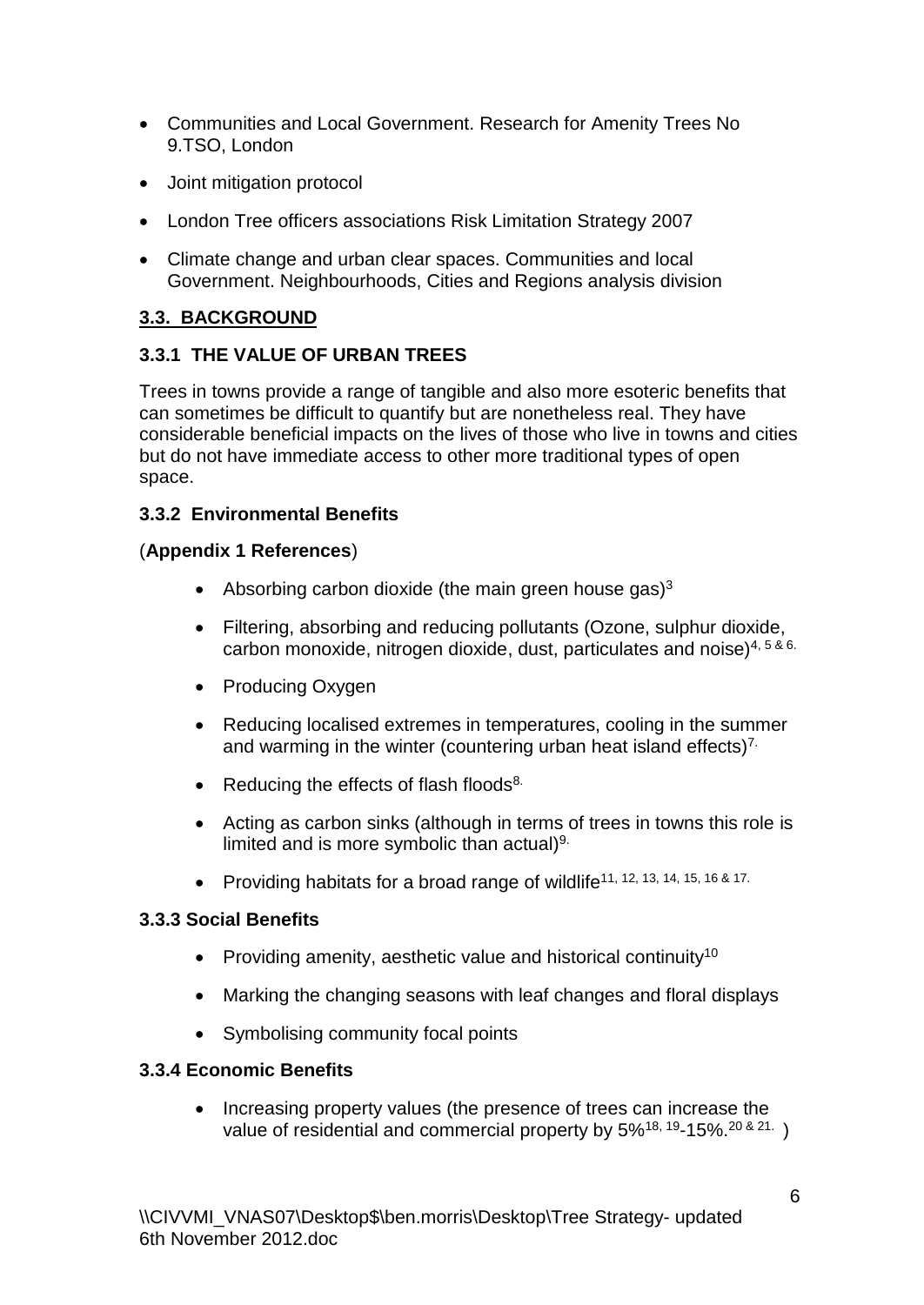- The value of undeveloped land with mature trees can be increased by 27%
- Providing a sustainable source of graded timber, mulch and charcoal
- Providing a sustainable source of woodchip biofuel
- Providing a sustainable source of compost (leaf litter)
- Providing employment through all aspects of the industry
- When planted strategically they can reduce fossil fuel emissions by reducing fuel costs for heating and cooling buildings

## <span id="page-6-0"></span>**3.3.5 Health and Well Being**

- Reducing skin cancers by providing shade from harmful ultra-violet radiation
- Reducing stress and illness by providing psychological refreshment and a sense of well being through softening the built environment, creating character and a sense of place and permanence 22, 23, 24, 25, 26, 27,& 28
- Releasing scents and aromas that elicit a positive emotional response contributing to health and well being 29.

## <span id="page-6-1"></span>**3.4 Issues with trees in an urban environment**

Residents often live in close proximity to trees, particularly in urban areas.

These trees are either their own, their neighbours or quite commonly belong to the Council. Inconvenience to residents can be caused by trees when they grow near dwellings. A dilemma often occurs when the tree makes an important contribution to the local environment but also causes inconvenience to those living nearby.

With any population of trees there are a number of common sources of complaints including overhanging branches, shade, leaf/fruit fall, obstruction and physical damage, etc. Many of these problems can be dealt with by regular management.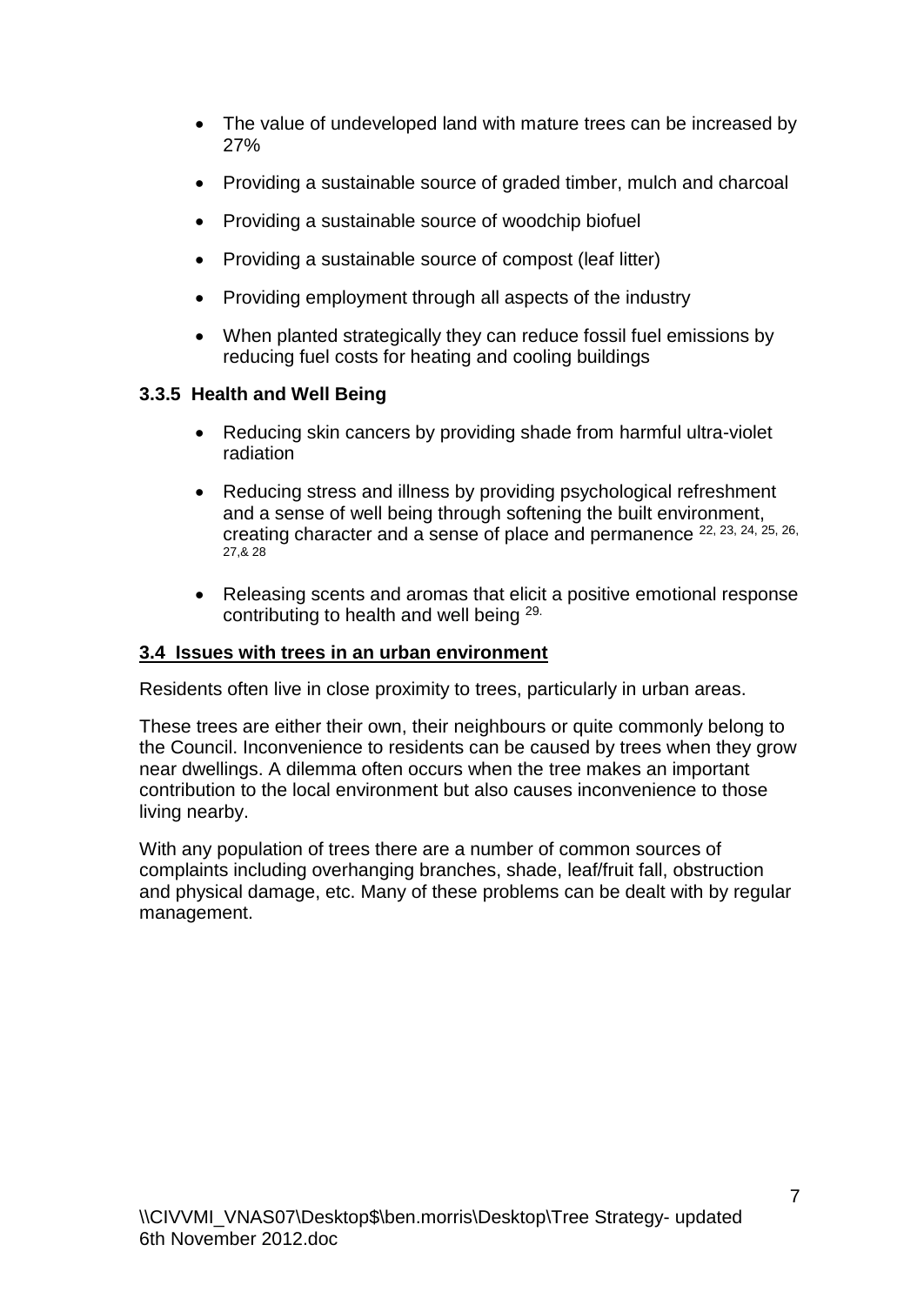# **4. LIST OF STAKEHOLDERS**

<span id="page-7-0"></span>Residents and resident's groups

Parks Staff

Insurance section

**Councillors** 

Friends groups

Parks users

Public

Users of the sites involved for work or learning purposes

**Businesses** 

Tree wardens

Heritage and Libraries

Children and Young People's Learning Services

Sutton Housing Partnership

Highways Section

Safer Sutton partnership

Planning Section

Biodiversity section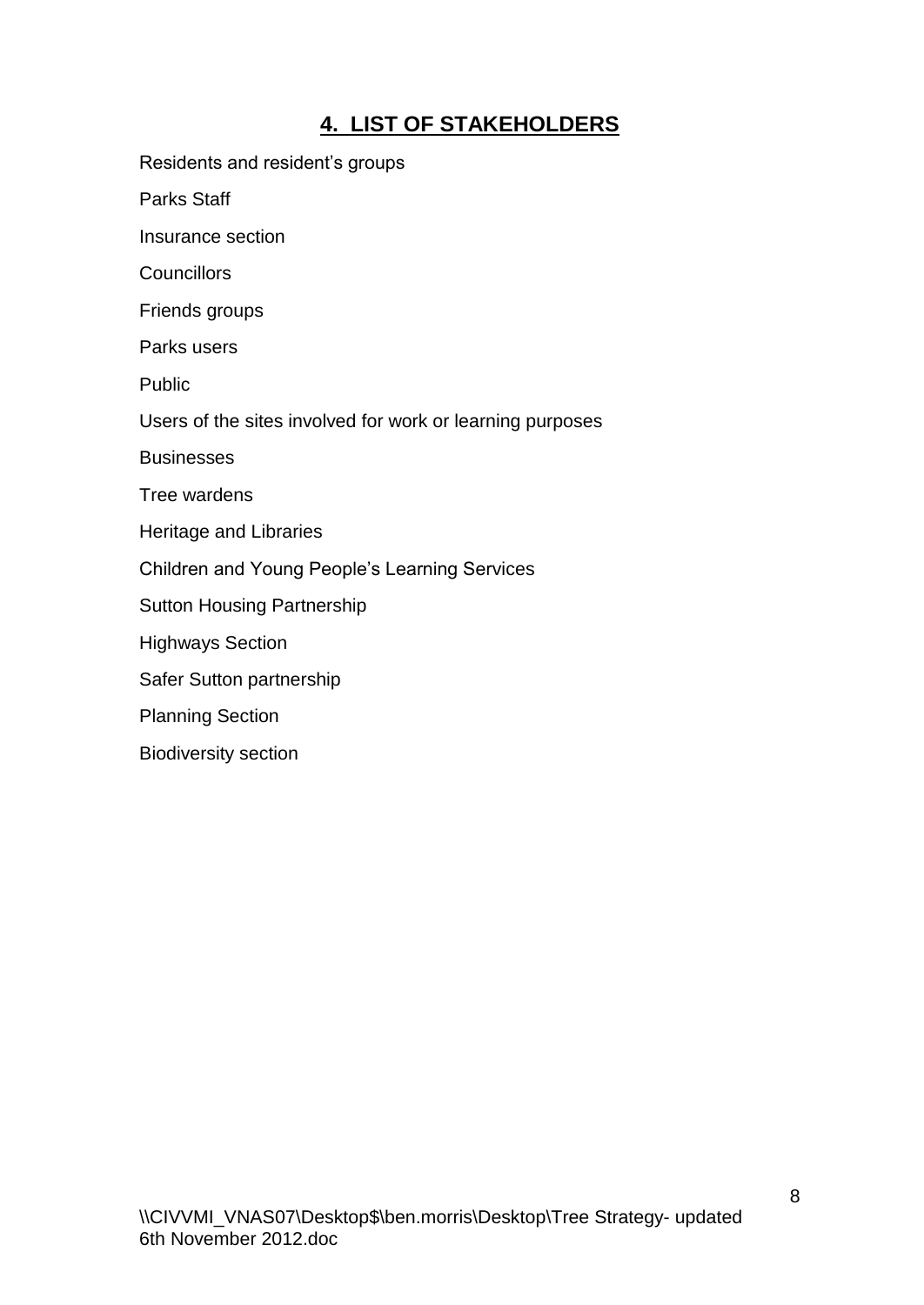# **5. FORMAT**

<span id="page-8-0"></span>The Policies and Procedures have 4 parts:

Part 1 Introduction.

Part 2. Policies.

Part 3 Guidelines. Providing guidance on management for trees owned by the Council.

Part 4. Action Plan. This section sets out how the Council will achieve or attempt to achieve the policy goals (Subject to available resources).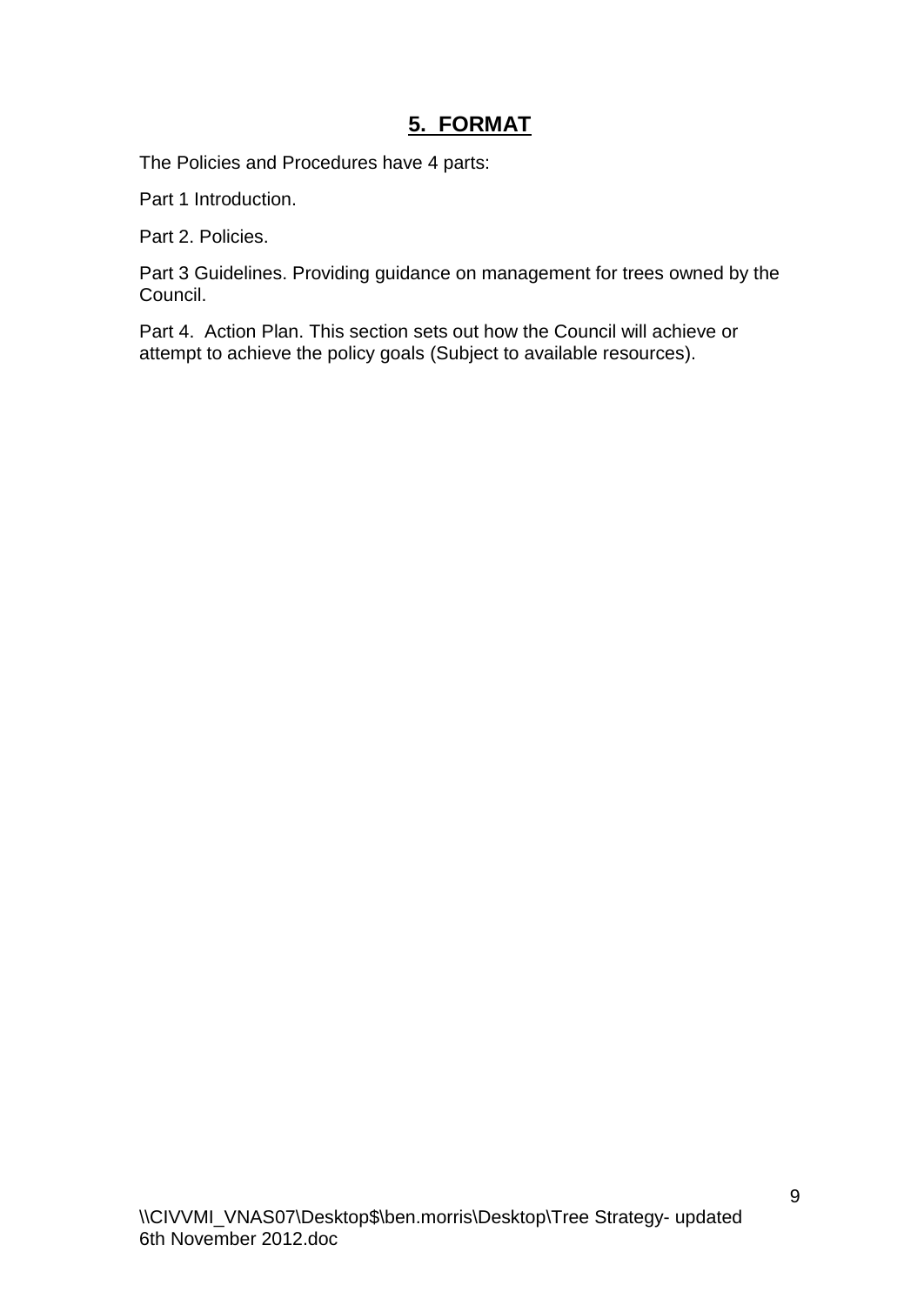# **6. POLICIES, GUIDELINES AND ACTION PLANS**

## <span id="page-9-0"></span>**6.1 Risk management and tree pruning**

## <span id="page-9-1"></span>**6.1.1 Introduction**

The Parks Service manages trees for a wide range of sections within the Council. The main areas covered by current funding are Highways and Parks, other section such as Schools and Housing buy into an inspection service on a routine basis.

Trees are living dynamic organisms that are capable of achieving considerable dimensions and their structural make up is complex. By their very nature trees cannot be considered entirely free from risks, they are exposed to conditions that could compromise the safety of any tree, such as extreme weather, although the risk they present is generally at low and acceptable levels. The majority of the Councils' trees grow in areas of public access or near man made structures and would have the potential to cause harm if they were to fail.

The Council being the owners of the land have a duty of care to proactively inspect and maintain the trees under our management and ensure that this duty under current legislation has been fulfilled.

## **The main acts and regulations**:

- Health and Safety at Work Act 1987
- Occupiers Liability Act 1957 and 1984
- Highways Act 1980
- Miscellaneous Provisions act 1976

We will manage the tree stock by regularly inspecting the trees condition, and safety, identifying problems and making recommendations based on the findings.

As part of the inspections, other problems associated with trees such as obstructive growth, excessive overhang to properties and their potential to be involved in direct and indirect damage will be addressed as part of a regular inspection and pruning regime. The Council currently conduct a 4-yearly inspection schedule on the Highways and Parks trees.

The Borough's tree stock needs to be managed to ensure the overall condition is reasonable and the trees' full potential can be achieved. The aim of tree management in Sutton is to maximise the visual amenity benefits of trees while seeking to minimise the problems for the Borough's residents.

All recommended tree works would be carried out to British Standards 3998 Recommendations for Tree Work 1980 ( currently under review) and in line with up to date industry best practices.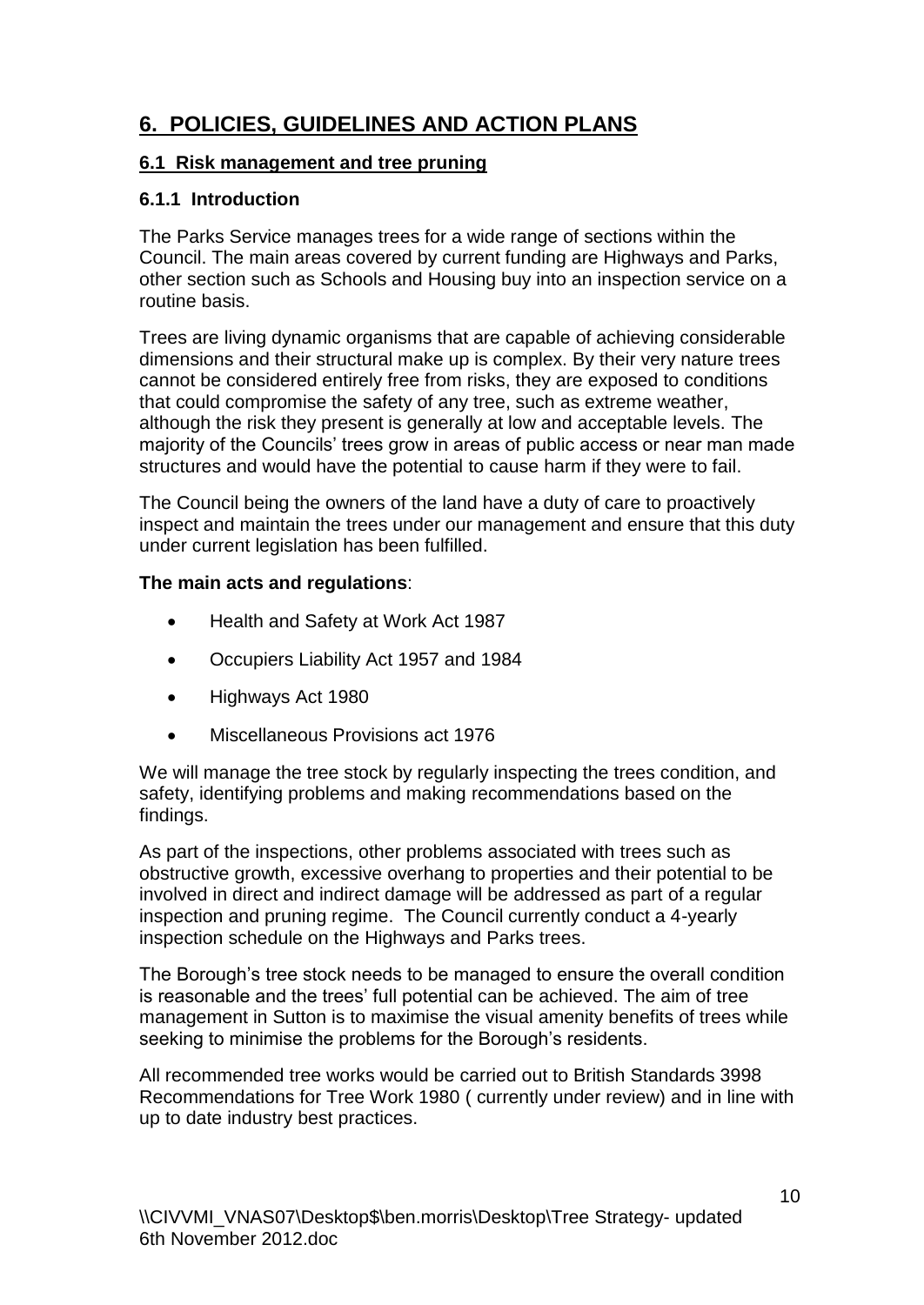It is also important to record all relevant information found during inspections on a dedicated tree database not only for legal reasons but also so that we can improve the way the tree stock is managed by analysing the data collected. (At the time of writing this strategy the Arboricultural Department of the Council are in the process of developing a the new CONTENDER system with Business Systems).

Information on species composition and arboreal species is shared with the London Environmental Records Centre (GIGL).

It is also important to provide the public with relevant information on trees and tree management throughout the Borough, so that there can be an appreciation of the importance of urban trees and why the Council carries out certain types of management.

#### Further investigations

Were a defect has been identified on a tree during a routine inspection and further investigation is necessary. The Arboricultural Officers will use a two stage procedure to aid in the diagnosis.

Stage 1. Equipment used during normal Visual Tree Assessment (VTA) inspections

- 1. Binoculars to look at the upper parts of the trees canopy during routine VTA.
- 2. Sounding hammer.
- 3. Metal probe.

Stage 2. If the defects is confirmed, more invasive equipment is use to map the extent and severity of the problem

- 4. The PICUS tomography. (Semi invasive) This uses a series of sonic sensors placed around the tree at a suspect part, which detect waves induced by tapping and sound waves propagated through the wood. Data collection software then takes all of these measurements and will quickly generate a two-dimensional colour tomogram of the tree stem at the test level. The resultant picture provides a clear and precise indication as to the extent of any damage within the stem at the test location. Different colours on the image represent different density of wood, from dark brown, sound wood, through to light blue, decayed wood.
- 5. The Resistograph. This is a more invasive way of testing for decay, as it sends a fine drill into the wood and a graph is produced in accordance with resistance met by the drill.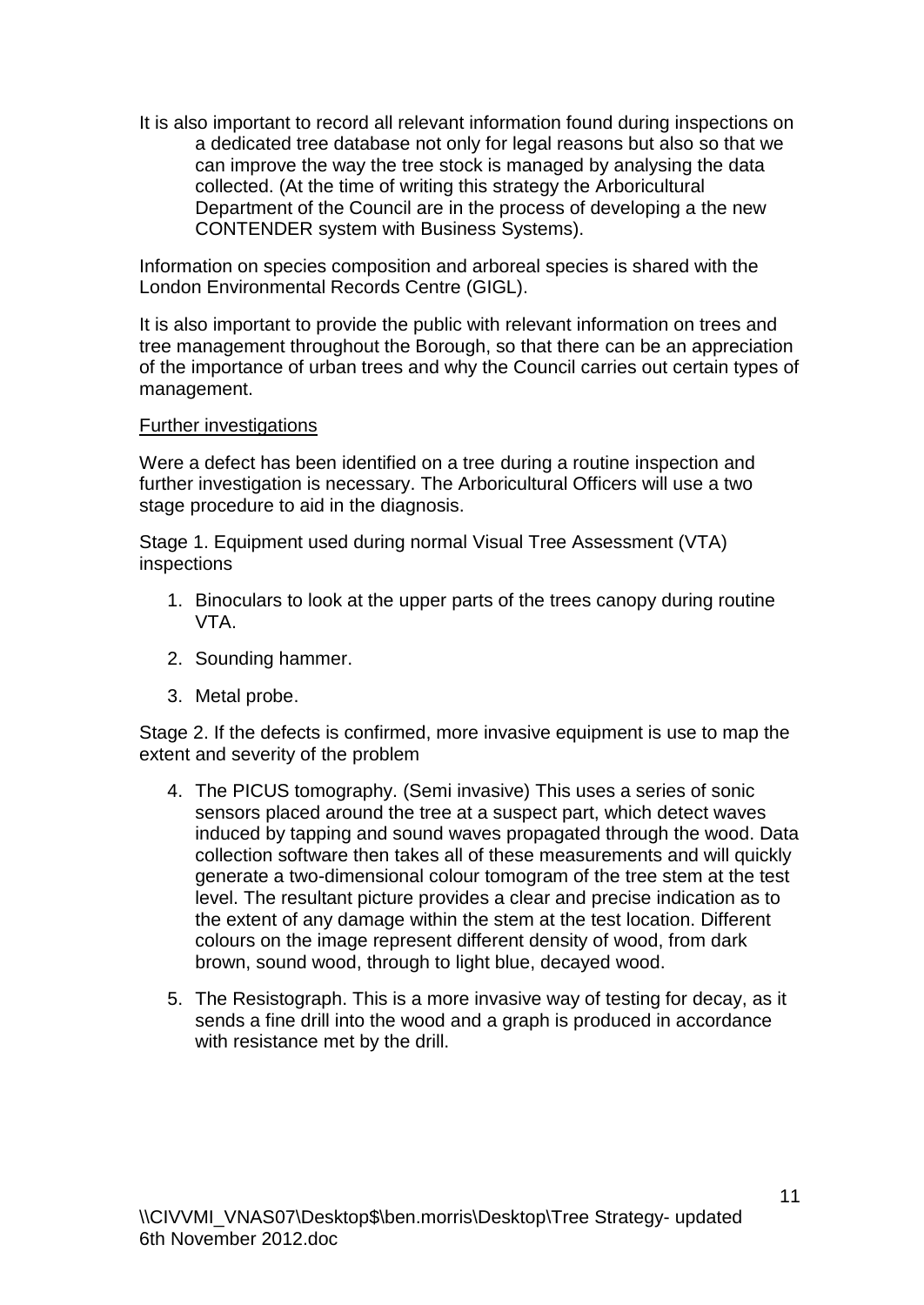## <span id="page-11-0"></span>**6.1.2 Policies**

## **Policy 1**

The Council will carry out a visual tree assessment (VTA) of the existing tree stock on highways, parks, cemeteries and allotments on a minimum four-yearly basis

## **Policy 2**

The Council will carry out a bi-annual inspection of trees on communal housing land as part of the current agreement with SHP

## **Policy 3**

The Council will offer an annual tree inspection service to CYPLS for schools that opt to be involved with the scheme provided

## **Policy 4**

The Council will record and evaluate the data from the inspections on a dedicated database\* and plot locations on a linked mapping system.

System still under development

## **Policy 5**

The Council will ensure that footways and highways are clear of obstructing growth from trees and liaise with other sections within the Council to improve the service provided, including basal growth removal. We will carry out an annual programme of basal growth on Lime trees beginning in May; depending on the type of season some may require a second treatment during the year

## **Policy 6**

The Council will ensure that relevant Ward Councillors and Residents groups are informed when undertaking major tree works in their Wards

## **Policy 7**

The Council will ensure that all Council property managers are aware of their legal obligations with regard to trees and encourage them to have trees on their sites regularly inspected (Note 1)

## **Policy 8**

The Council will apply the Council's Equality and Diversity Policy where necessary when considering requests to carry out tree pruning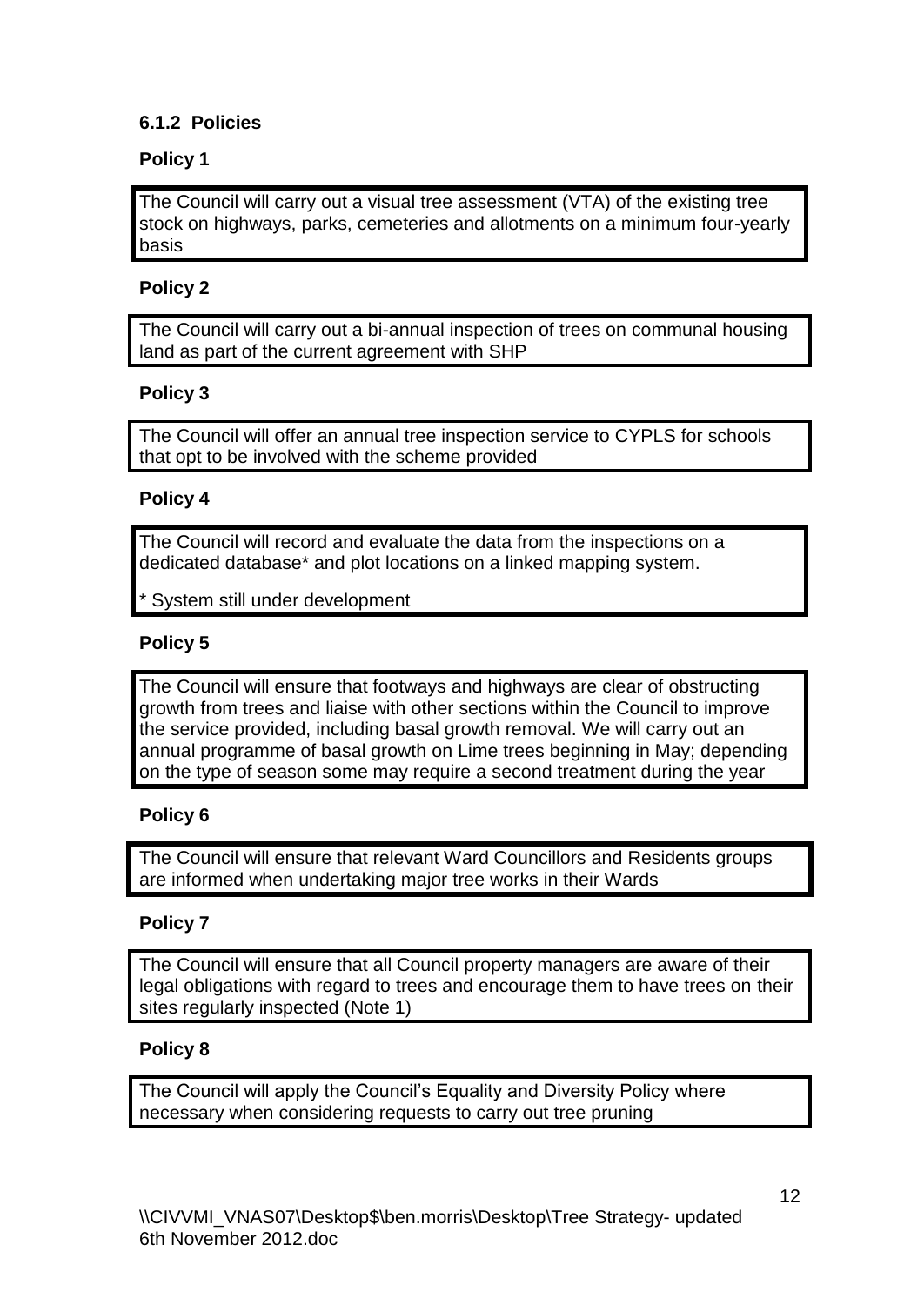## **Policy 9**

The Council will aim to promote a better understanding of the management, care and value of trees, to increase public awareness of their importance

Note 1 A separate policy is being prepared on the management of trees for other sections of the Council.

#### <span id="page-12-0"></span>**6.1.3 Guidelines**

A qualified Arboricultural Officer will carry out regular inspections of the Council's tree stock on Highways and Parks managed sites as part of the agreed cyclical programme.

The inspection will cover the trees' biological and structural attributes in comparison with a healthy specimen using a recognised Visual Tree Assessment (VTA) system and works will be recommended to remove or minimise potential problems.

#### **(Methodology for tree inspections See Appendix 2)**

All tree pruning recommendations will be in accordance with BS3998 (1980) and other best practice guidelines, and contractors working within the public domain will abide by Health and Safety legislation as defined in the conditions of contract.

As part of the inspection process, a suitable management programme will be recommended on trees to remove or minimise the potential for trees to cause harm to people and or property, and to reduce other nuisance factors such as shading, overhang to properties etc. The work will be prioritised to enable the Council Officers to work within budget constraints.

#### **(For types of tree pruning see Appendix 3)**

Trees will be inspected following an enquiry and works carried out if necessary (for process see Public Enquiries Section 10).

Work instructions generated by the cyclical inspections will be sent to the relevant Ward Councillors in advance of the work being carried out, in order to give members the opportunity to raise queries with the Arboricultural Officer, although this is not a consultation process and the overriding responsibility for safety will be with the Arboricultural Officer. Work orders will not be sent to individual members of the public, unless specifically requested.

All information will be recorded on a dedicated database for legal and management purposes.

The Councils Arboricultural contractor will be issue with the above works order and continually monitored for quality of works and safety.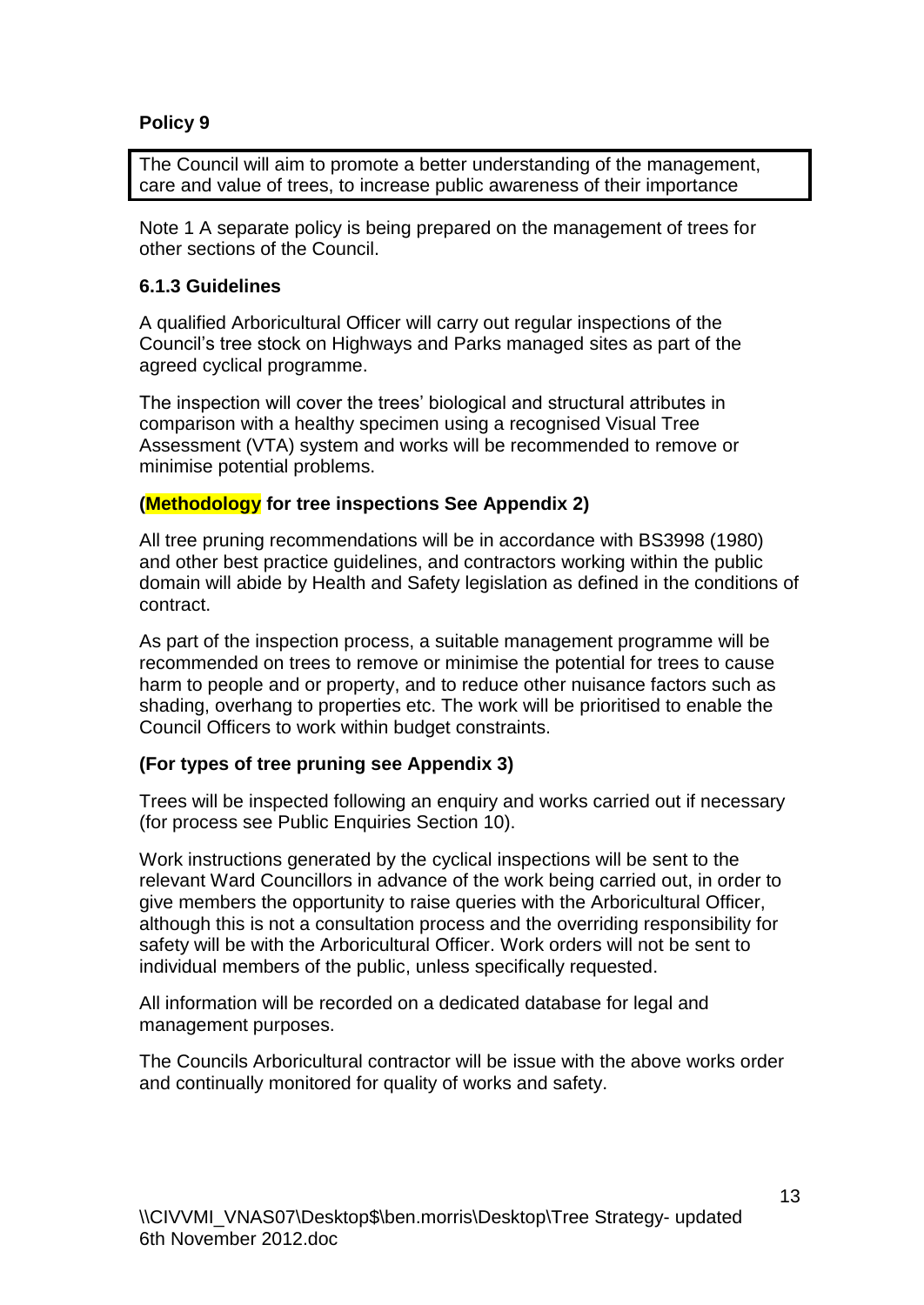We will work with the Council's Biodiversity team to ensure that inspections and operations will be carried out in line with wildlife and protected species legislation and guidance.

All requests for tree pruning would have to follow the procedure in 6.5 Dealing with Enquiries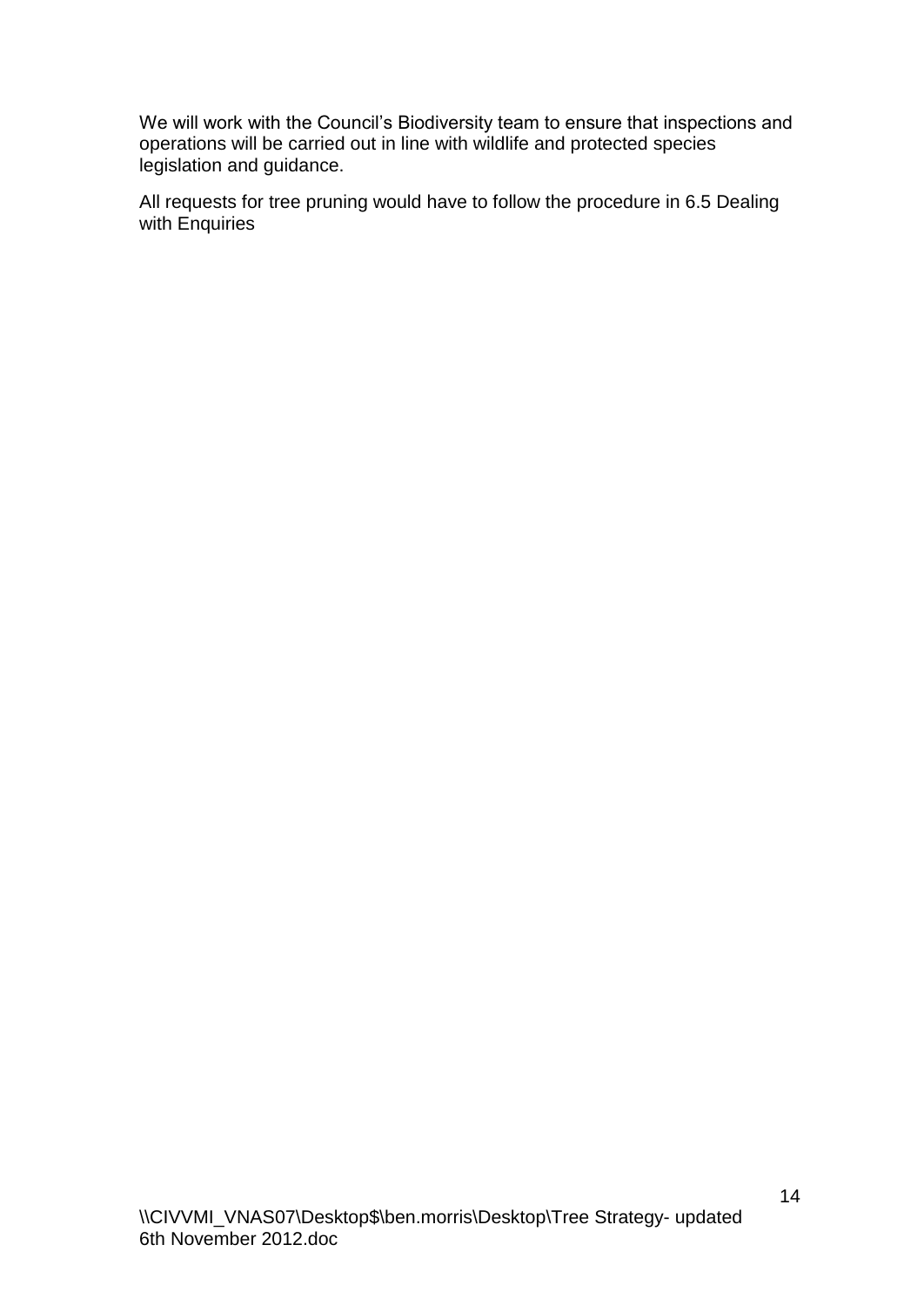## <span id="page-14-0"></span>**6.1.4 Action Plan**

| <b>Actions</b>                                                                                                                                                                                                                                  | By when<br>and whom                                             | Cost/resource<br><b>Implication</b>                                                                                          |  |  |
|-------------------------------------------------------------------------------------------------------------------------------------------------------------------------------------------------------------------------------------------------|-----------------------------------------------------------------|------------------------------------------------------------------------------------------------------------------------------|--|--|
| Continue with the agreed 4 yearly cyclical tree<br>inspection pruning programme on highways and<br>parks trees                                                                                                                                  | On going.<br>Arboricultural<br>section                          | No implications                                                                                                              |  |  |
| Set up a modern dedicated data collecting<br>system to record findings and plot the trees to a<br>linked mapping system from the inspections,<br>produce work instructions for the contractor and<br>analyse tree stock for management purposes | In progress.<br><b>Business</b><br>systems                      | <b>Employing external</b><br>temp staff to re- survey<br>the current tree stock<br>Funding met by<br><b>Business systems</b> |  |  |
| When this is complete write a separate report on<br>a more intensive cyclical pruning programme for<br>trees in High risk areas with recommendations<br>and costs                                                                               | When above<br>action<br>completed.<br>Arboricultural<br>section | Officer time. No<br>implications<br>No implications                                                                          |  |  |
| Maintain the annual Limes lifting programme to<br>allow free passage on footways and highways                                                                                                                                                   | Ongoing.<br>Arboricultural<br>section                           | No implications                                                                                                              |  |  |
| Instruct Highways inspectors to aid in the<br>identification of problem areas in terms of basal<br>growth obstructions as part of their annual<br>inspections                                                                                   | April 2009.<br>Arboricultural<br>section                        | Officer Time and the<br>cost for inspections<br>met from central<br>budgets if agreed                                        |  |  |
| Ensure that all sections of the Council are aware<br>of legal obligations with regards to trees.<br>Write to all sections of the Council with<br>regard to trees on their sites<br>Offer a service of inspection. Costs based                   | In progress<br>Parks<br>Management<br>team                      |                                                                                                                              |  |  |
| upon size of the site and number of trees<br>Seek to secure funding for inspection of<br>trees on site and any Health and Safety<br>works required<br>\\CIVVMI_VNAS07\Desktop\$\ben.morris\Desktop\Tree Strategy- updated                       |                                                                 | 15                                                                                                                           |  |  |
| 6th November 2012.doc                                                                                                                                                                                                                           |                                                                 |                                                                                                                              |  |  |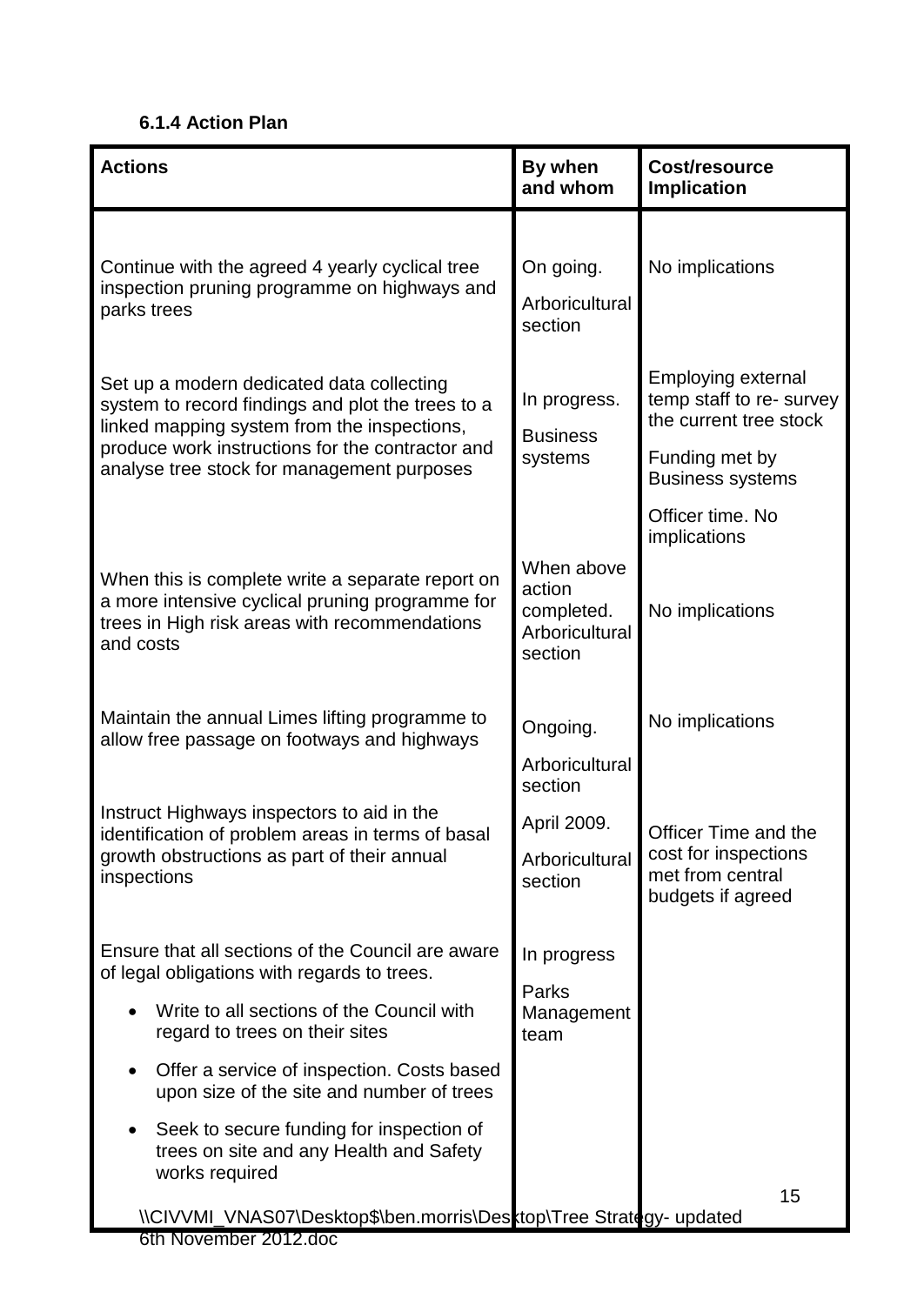| Devise a schedule for the site to be inspected.<br>The regularity of inspection will be based upon<br>size, age and position of tree                                                                                                                                                                    | April 2009.<br>Arboricultural<br>section | No implications                                                                             |
|---------------------------------------------------------------------------------------------------------------------------------------------------------------------------------------------------------------------------------------------------------------------------------------------------------|------------------------------------------|---------------------------------------------------------------------------------------------|
| Produce a web page for the Council's internet<br>site giving information on trees throughout the<br>Borough, cyclical pruning schedules, type of<br>work carried out and other arboricultural<br>information                                                                                            | Ongoing.<br>Arboricultural<br>section    | Officer time, Resource<br>allocation to Biodiversity<br>section and external<br>contractors |
| Inspections and operations carried out in line<br>with wildlife and protected species legislation<br>and guidance                                                                                                                                                                                       | Ongoing.<br>Arboricultural<br>section    | Course fees and<br>membership fees. Officer<br>time                                         |
| Ensure continual professional development of<br>arboricultural team, by engaging in up to date<br>industry courses, membership of professional<br>bodies etc                                                                                                                                            | Ongoing.<br>Arboricultural<br>section    | Officer time and<br>additional resources for<br>stationary                                  |
| Articles and information will be published in<br>local papers, Sutton Scene and the Council's<br>website etc. Information leaflets will be<br>published when resources are available. We<br>will also encourage tree wardens and residents<br>to promote the benefits through out the<br><b>Borough</b> |                                          |                                                                                             |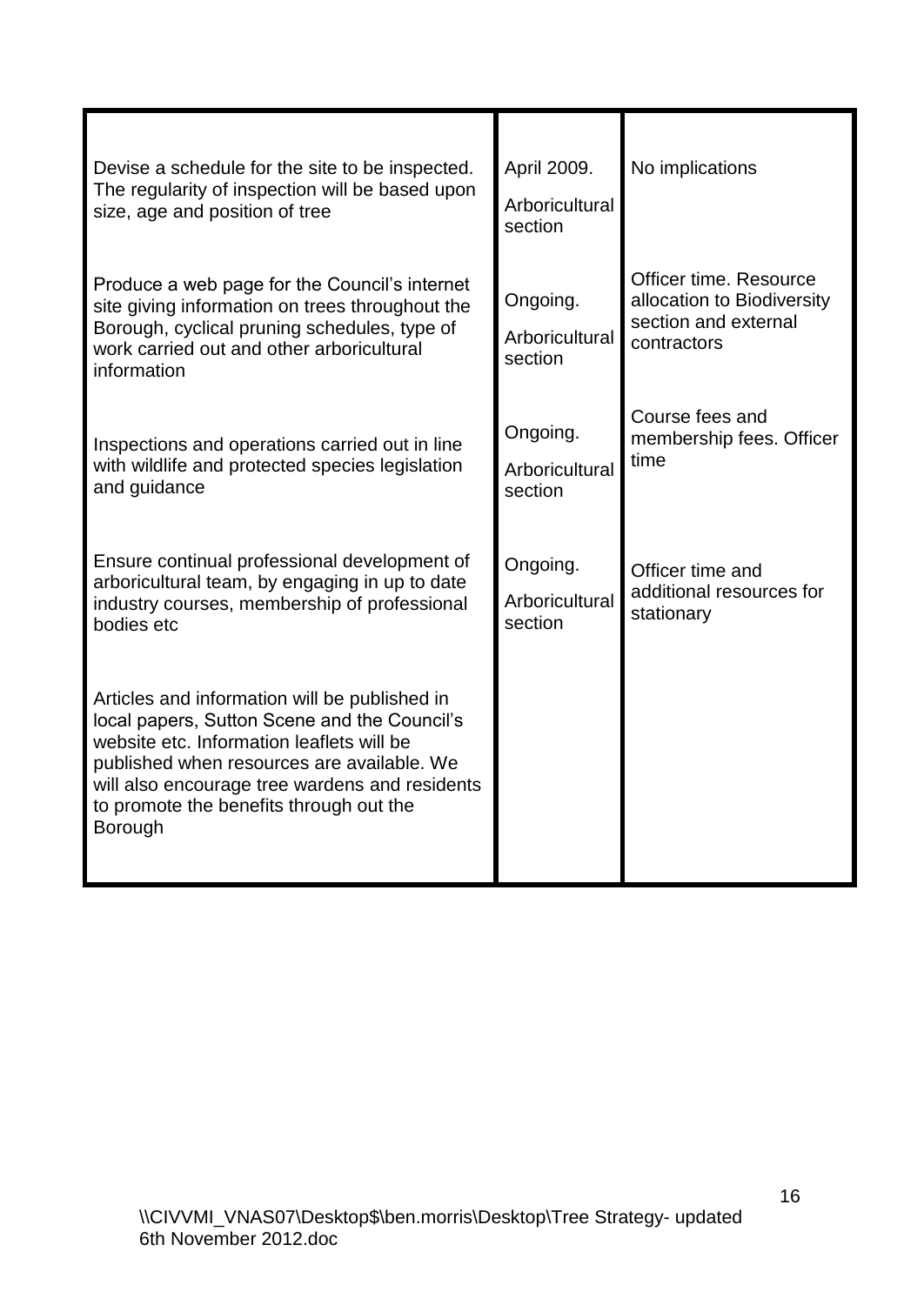## <span id="page-16-0"></span>**6.2 Tree Removal**

## <span id="page-16-1"></span>**6.2.1 Introduction**

This section explains the circumstances Sutton Council would consider tree removal and where we would not.

## <span id="page-16-2"></span>**6.2.2 Policies**

#### **Policy 10**

The Council will retain and enhance healthy trees and groups of trees where possible. No tree will be felled without good reason (see Guidelines below)

## **Policy 11**

The Council will not remove healthy tree/s over 60mm in diameter at 1.5 meters from ground level, to facilitate vehicular access to a property. Unless there are extenuating circumstances (see Guidelines below)

## **6.2.3 Guidelines**

- Arboricultural Officers are authorised to remove trees in the following circumstances, and will use the following criteria in making decisions on tree removal (officers will inform Ward Councillors where practicable when a tree is to be removed):
- Trees that are, in the opinion of a qualified Arboriculturalist, dead, dying or immediately dangerous, due to their poor structural or biological condition, providing that there is no other recourse available
- Trees that are causing an obstruction or major disturbance to the public highway, public right of way or access to property or footway and have become a safety issue. This criterion also includes where the main trunk and buttress roots of a tree have narrowed the width of the footway to such an extent, that a wheelchair or double buggy could not safely negotiate the obstruction. Every case will be assessed individually and the site usage taken into account
- Tree or trees that are causing a legal nuisance to an adjoining property, where pruning would not address the problem (a "legal nuisance" is one that is actionable in law; a tree cannot be a "legal nuisance" to its owner). Examples might include soil subsidence as a result of tree root growth, physical damage to another owners' property or a severe and unreasonable degree of noise, disturbance or loss of enjoyment of the adjoining dwelling or garden. These cases may arise when a tree is physically very close to, or in contact with, an adjoining property. Felling is acceptable only when the nuisance is severe and it is not possible to remove or minimise the problem by any other means such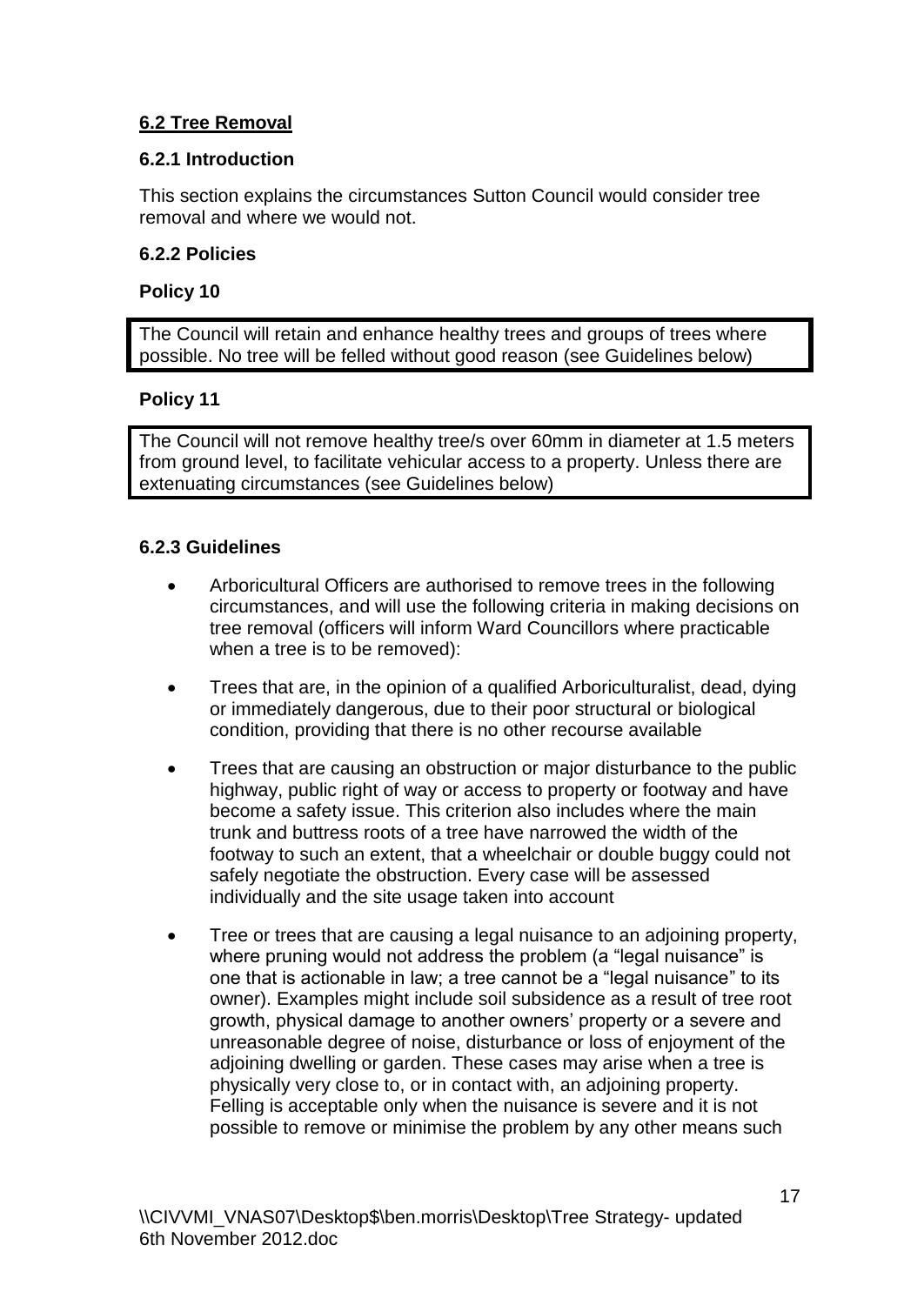as removing or repositioning the target or pruning. This subject is looked at in more detail in section 6.4 Insurance

- A tree that may be preventing essential repairs to property and it is not possible to overcome the problem by any other means than removal
- Trees that can be used to gain criminal access or may be obstructing essential police or Council-monitored CCTV surveillance and it is not possible to remove or minimise the problem by any other means such as removing or repositioning the camera/target or by pruning
- Thinning out young and developing trees in accordance with a Parks Management Plan. This work is usually essential during the establishment period to reduce the number of young trees in a plantation or group. This is done gradually as the trees grow bigger, allowing the best trees to flourish and encouraging healthy growth and development. Sometimes tree removal from mature stands may be necessary for the same reason
- Removal for wildlife habitat improvement. Occasionally it may be necessary to fell trees to promote particular habitat, for example to prevent loss of meadowland or to encourage native tree species or ground flora
- Where a tree or trees need to be removed to allow development on Council owned property and the development is in the best interest of the community as a whole. The decision on whether to approve removal of the tree or trees will be referred to the Executive. The Head of Service responsible for the specific area of Council land to be developed will need to provide compelling evidence that the removal of the trees is essential to allow the scheme to proceed. It would be required as part of this process to provide new planting\* or landscaping to mitigate the loss of the existing tree/s either within the development site or preferably in the local area. \*This may require more than one new replant to compensate for the loss of a mature tree.

#### Notification of tree removal

When a tree has been identified for removal an authorised Officer will post a notification card to all residents that will be immediately affected by the decision (this will include the actual property and the two adjacent properties). There will be a 21 day period\* for consultation.

\* This does not apply were the tree is deemed an imminent hazard

Reason for not removing a tree or trees: (please note: this list is not exhaustive, but to be used as general guidelines)

- Trees shading properties
- Overhang to properties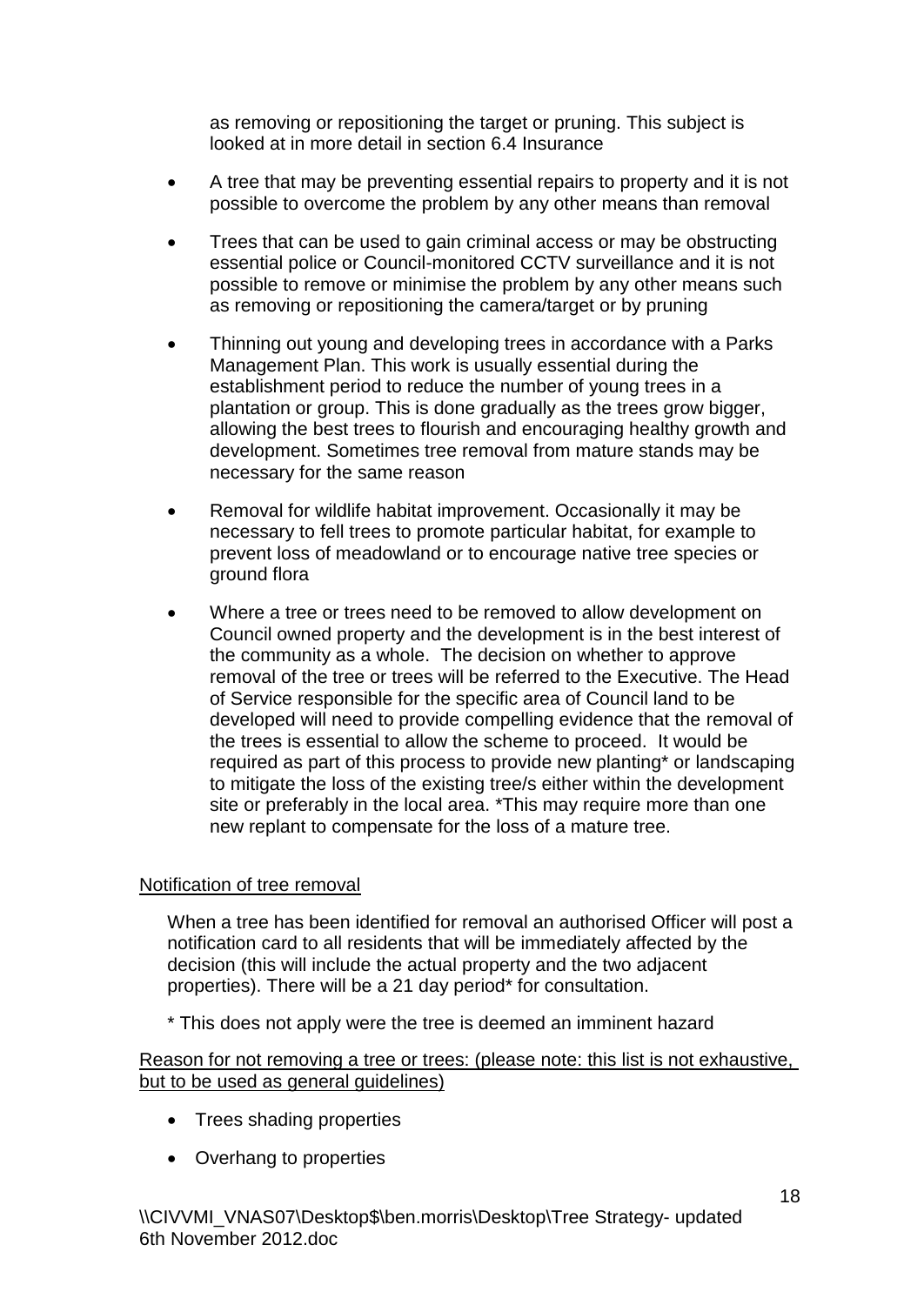- Honey dew problems (sap)
- Bird droppings
- Perceived risk
- Leaf fall
- Fruit falling onto ground
- Size of tree
- Allergies
- Not Council-owned
- TV or satellite reception

#### Vehicle Crossovers

Situations where it would be considered appropriate to removal a healthy tree for a vehicle crossover:

- Under the Council's Equality and Diversity Policy, we recognise that that some residents with disabilities may have special requirements for mobility for example and require better access or to their property. This would be taken into account when considering a request to remove a tree to facilitate a drop kerb. Evidence would be required and a case would be presented by the Arboricultural Officer to the local Ward Councillors for a decision. The cost of the tree removal and replacement would have to be met by the applicant
- Removal to allow access to an authorised development or redevelopment. This would have to be agreed by Development Control and/ or Area Committee, when deciding approval of developments
- Tree stem diameter is less than 60mm in diameter at 1.5 meters from ground level.

#### Appeals procedure

If a resident or any other stakeholder disagrees with the Council Officer's decision not to remove the tree, the following process will be followed:

The appointed LBS Arboriculture Officer will write a report regarding the tree and the circumstances surrounding the appeal and present it to the three local Ward Councillors.

There will then be a 28 day period for ward members to comment. Following the 28 days the replies will be taken into account in the decision making process.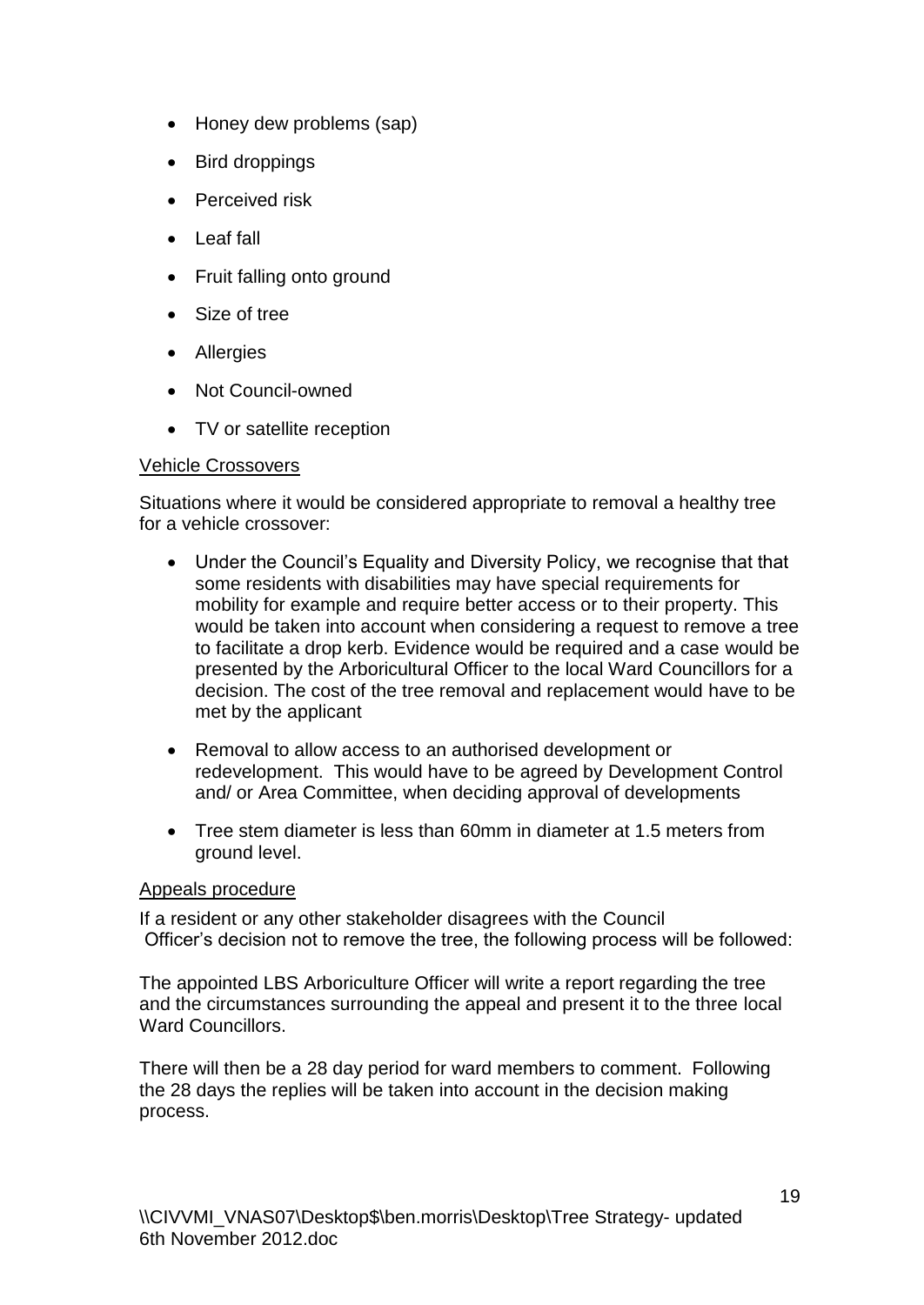If two or more Councilors support the residents appeal for the tree to be removed, the report will be sent to The Strategic Director of Environment and Neighbourhoods who will have delegated authority to make a final decision in consultation with the Chair of the E&N Committee".

If two or more Councillors do not support the residents appeal the tree will not be removed and the resident/stakeholder making the request will be informed.

## <span id="page-19-0"></span>**6.2.4 Action Plan**

| <b>Actions</b>                                                                                                                    | By when<br>and whom                                                    | <b>Cost/Resource</b><br>implications   |
|-----------------------------------------------------------------------------------------------------------------------------------|------------------------------------------------------------------------|----------------------------------------|
| A information card to be made up with all relevant details applying<br>to tree removal and contact details for inspecting Officer | <b>April 2009</b><br>Arboricultural<br>section                         | Purchasing of<br>cards and<br>printing |
| To work with the Highways Managers and Inspectors to identify<br>and remove safety issues caused by trees on the public highway   | Ongoing<br>Arboricultural<br>Section and<br><b>Highways</b><br>Section | No implications                        |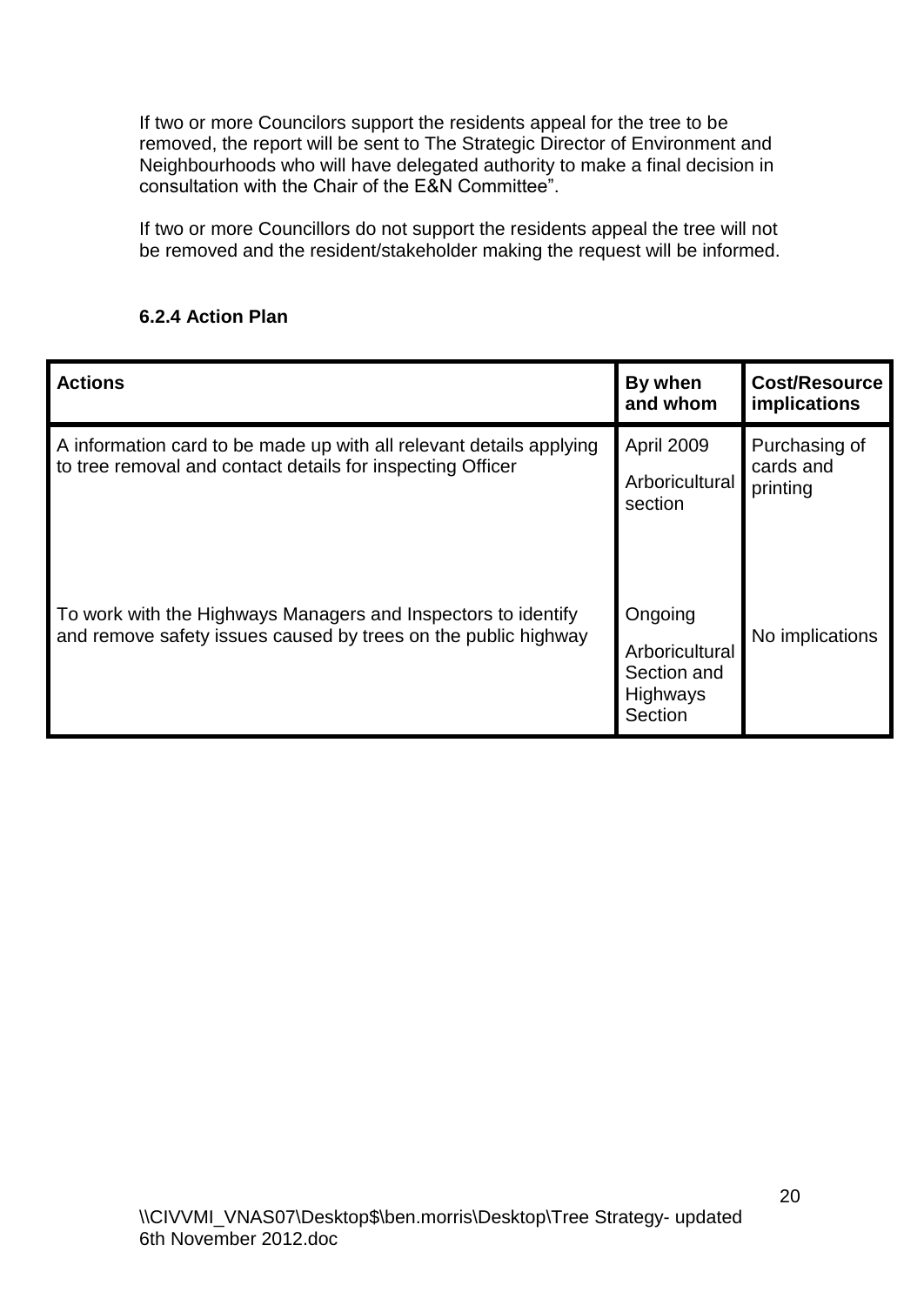## <span id="page-20-0"></span>**6.3 TREE PLANTING**

## <span id="page-20-1"></span>**6.3.1 Introduction**

Tree planting is an integral part of the Council's long-term strategy for continuous tree cover, but it is equality important to follow the principle of planting the right tree in the right place.

There are a number of ways that sites for new trees can be identified:

a) Requests from Stakeholders

b) Sites identified during cyclical inspections. Either where space is identified or where it is recommended that the existing tree be removed

c) As part of a individual Parks Management Plan

d) Replace failures from tree planting schemes from past two seasons

e) As part of planting schemes with external groups

## <span id="page-20-2"></span>**6.3.2 Policies**

## **Policy 12**

The Council will replace tree losses wherever practicable, a minimum of 80 standard trees will be planted annually within the current budget constraints

## **Policy 13**

The Council will consider the choice of tree species with reference to biodiversity, the potential environmental changes of climate and increased population density

#### **Policy 14**

The Council will ensure that newly planted trees are adequately maintained so that they have the best chance of establishment

## **Policy 15**

The Council will consider the existing and future infrastructure requirements when planting new trees and work within the guidelines set out below, having regard to the Tree and Woodland Framework for London, right tree right place check list.

## **Policy 16**

The Council will encourage stakeholders to take part in planting and maintaining trees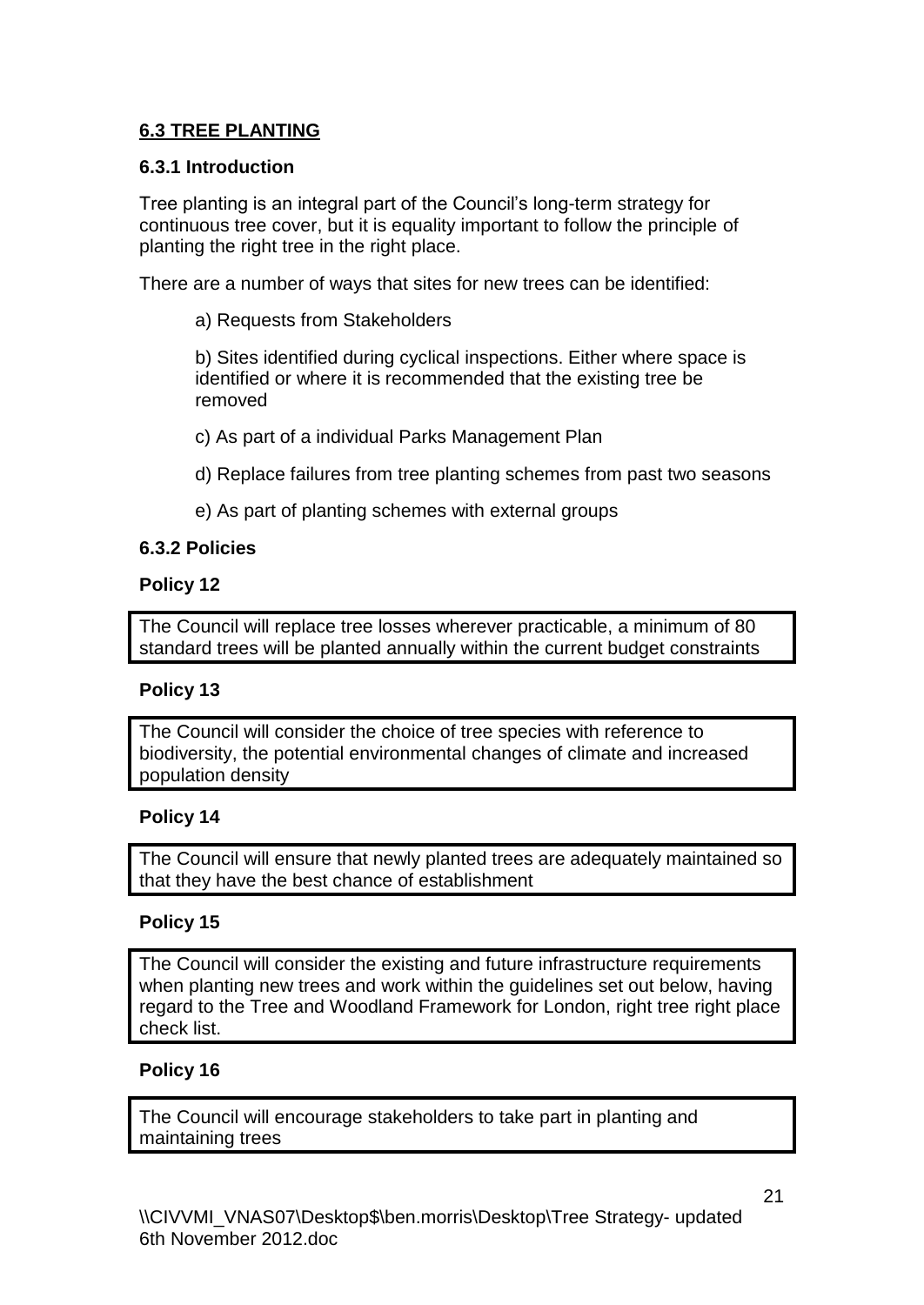## **Policy 17**

The Council will continue to provide a sponsored tree scheme for stakeholders

## **Policy 18**

The Council will establish priority locations for tree planting taking into account the following factors:

Transport corridors

Deprived areas

Biodiversity objectives

Areas of regeneration and community forests/woodlands

## <span id="page-21-0"></span>**6.3.3 Guidelines**

If a resident has requested that a new tree is planted adjacent to their property, we will consult with them and wherever possible, agree the species selection, suitability and availability for the site. Request will be placed onto a list and planted in date order, in some instances it may take a number of season for the tree being planted

If the tree has not been requested by a resident, we will consult with the owners/occupiers of the properties likely to be affected by the new planting. If the resident is not available, a card will be left with details and a contact number of the Officer involved. If no contact is made prior to tree planting, it will be presumed that there are no objections and tree planting will commence.

When assessing planting sites for suitability and species selection, the following criteria will be taken into consideration:

- Available space and the ultimate size of the tree when established. The type of tree should fit the given environment
- The type of soils in the local area. Avoid planting high water demanding trees in areas predisposed to high volumetric changes in the soil. Also different species establish more successfully on certain soil types
- Where dropped kerb requests are likely trees will be planted on the boundary between properties to keep the frontages open to use for access
- The existing tree stock in the immediate area (See what is growing successfully)
- Underground and overhead services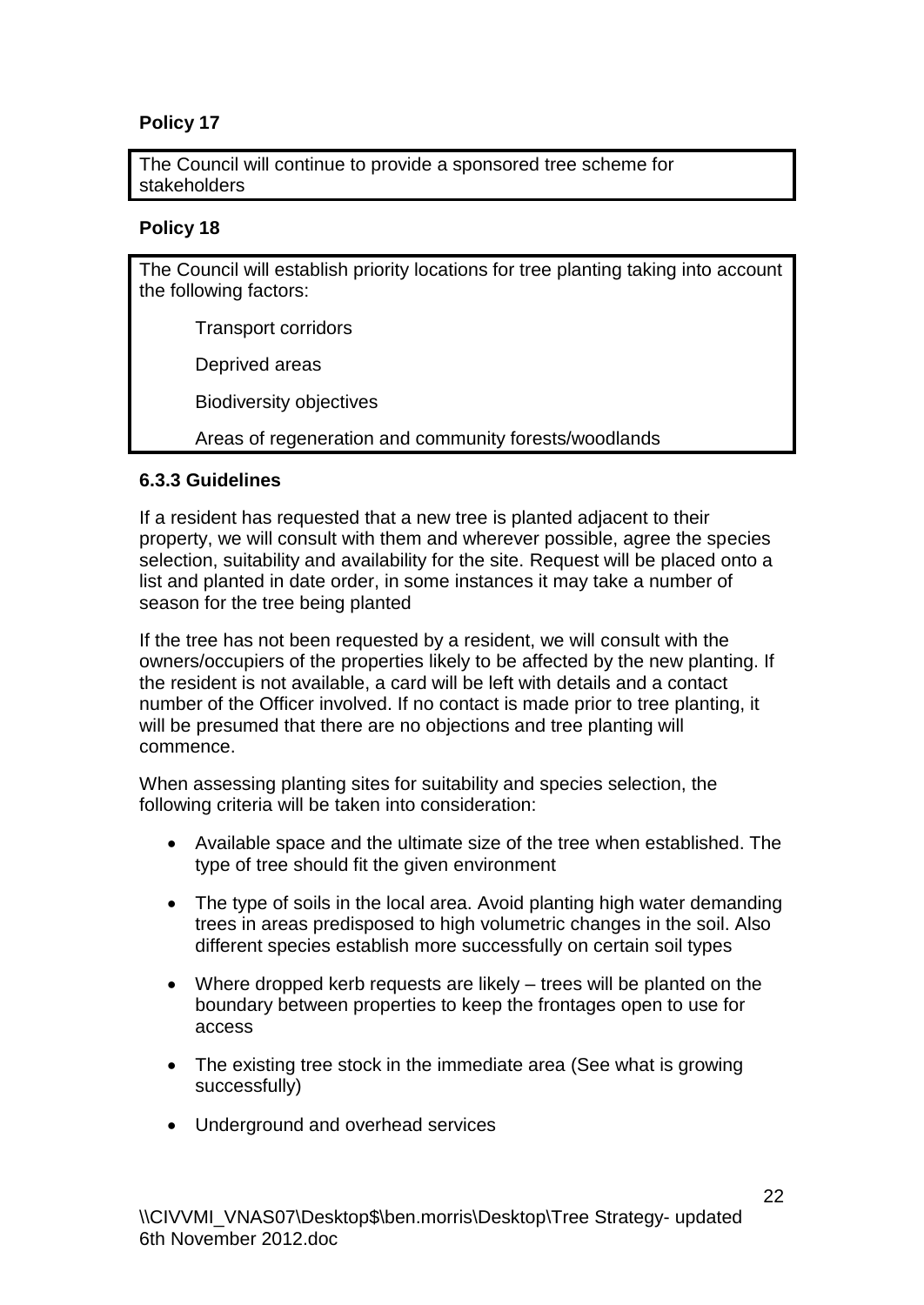Problems associated with planting a given species in the Highways will be assessed including the following

- Fruit trees that produce large fruit such as some species of Pear
- Trees that are known for producing fruit and or foliage, that if taken in quantities, could be harmful to humans or animals

#### Purchasing

When purchasing new trees, consideration will be given to the Council's purchasing policy and environmental criteria.

When purchasing tree stock an Authorised Officer will evaluate a number of nurseries for cost and quality.

When purchasing tree stock, consideration will be given to the Council's biodiversity objectives.

#### Planting and Maintenance

Trees will be planted to the recommendations within BS 4428 and current best practice.

Trees will be planted over the late autumn / winter period and a programme of maintenance will begin soon after planting.

Young trees will be watered for two seasons after planting. The amounts of water and frequency will depend on the weather condition at the time and any restrictions that apply, such as hosepipe bans.

A letter will be sent to residents encouraging them to take care of the newly planted trees, this will include watering, especially during times of hot weather. We will also attach a laminated tag to the newly planted tree

#### Sponsored Trees

#### **Guidelines**

Before the Council considers accepting a sponsored tree from a member of the public the Arboricultural Officer will:

- Arrange a site meeting at the prospective planting site
- Agree the final position and species, ensuring they are suitable for the location

In parks and open spaces it is favorable to plant within existing woodlands or copses of trees, and not plant individual trees in formal lawns or open areas. If a suitable location cannot be found or suitable tree species agreed, then the officer will decline the offer of a sponsored tree. It is more important to consider the tree in the context of protecting and enhancing the park than to accept an offer of a tree just to satisfy an individual member of the public.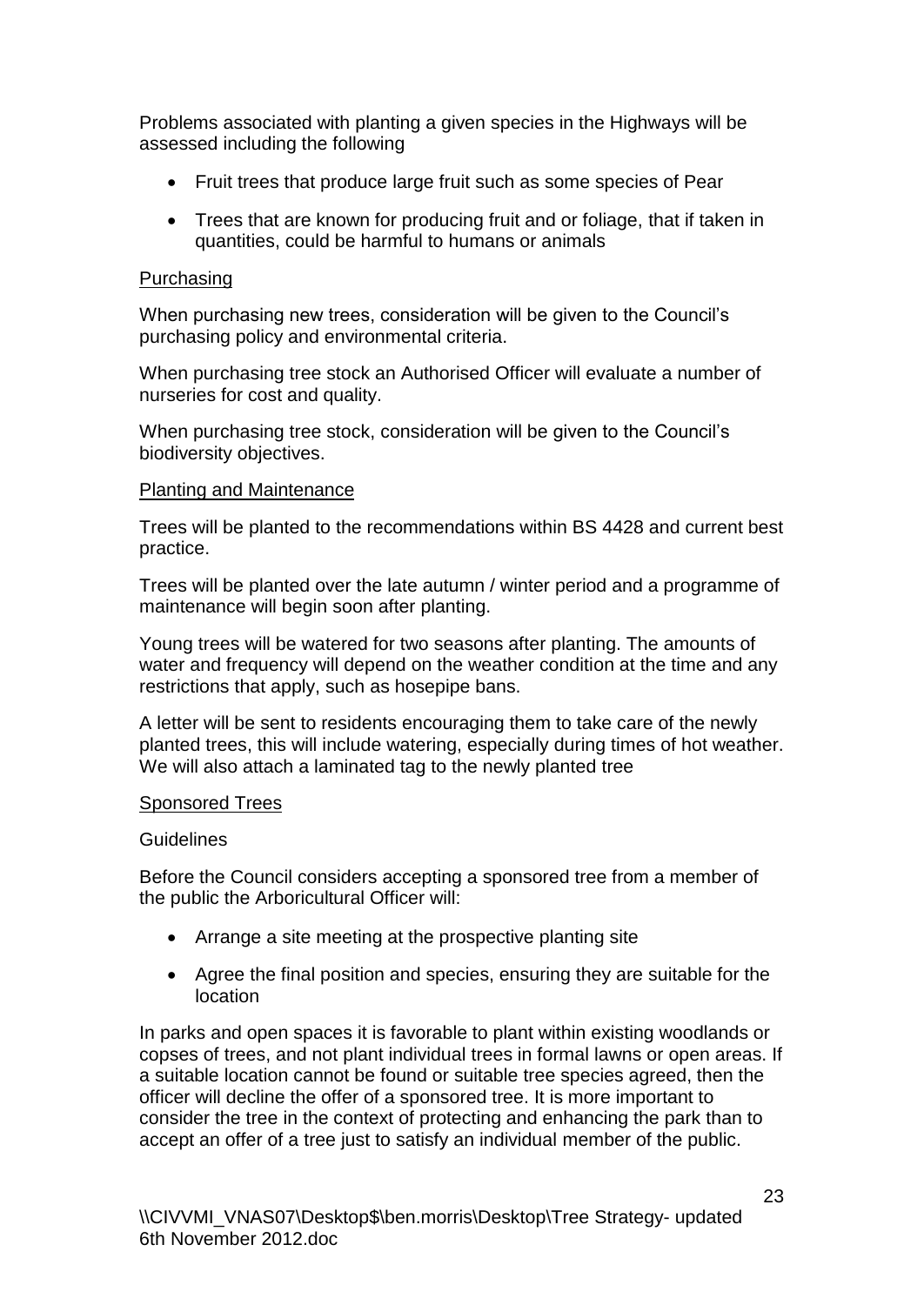The tree will be planted at the appropriate time of year (November to February) at the same time as the remainder of the Council's planting schemes. To plant a standard tree, the cost will depend on the type and size of the tree, and the cost includes:

- The purchase and delivery of the tree
- Planting, staking and the supply of any additional top soil or soil conditioners if required
- Regular watering of the tree in the first growing season as and when required
- The watering is mainly conducted throughout the summer months to ensure successful establishment. Sponsors are encouraged to supplement this during the summer period to give the tree as good a chance as possible

Although the Council endeavors to ensure the successful establishment of every tree planted, due to the vulnerable nature of young trees there are inevitably going to be failures. If the tree should fail during the first season, the Parks Service will replace the tree the following planting season, but on one occasion only. Once the tree has been planted it then becomes the property of the London Borough of Sutton

Plaques on trees are not allowed. Large amounts of sponsored trees in some of our parks, especially the popular ones such as the Grove Park, would mean that such plaques would detract from the look of the park. Also the plaques are vulnerable to damage, which can be upsetting for the family. It is important to stress that trees are sponsored for the benefit of the park and although the tree may be purchased to commemorate a family event or to remember a relative, a plaque is a private and individual object that does not enhance the park.

Planting of bulbs or bedding around sponsored trees is also not allowed and any floral tributes or other items attached to the tree will be removed, again these items detract from the overall look of the park.

Commemorative trees with plaques can be planted within cemeteries. The Cemetery Superintendents will advise further on arrangements. Please call:

Sutton Cemetery 020 8644 9437 or Bandon Hill Cemetery 020 8647 1024.

- A request for a sponsored tree is received by the Council Officer.
- A site visit is arranged to establish suitability and species selection. (See criteria in tree planting selection)
- When site and species have been agreed, the person requesting the tree will be asked for a cheque for the appropriate amount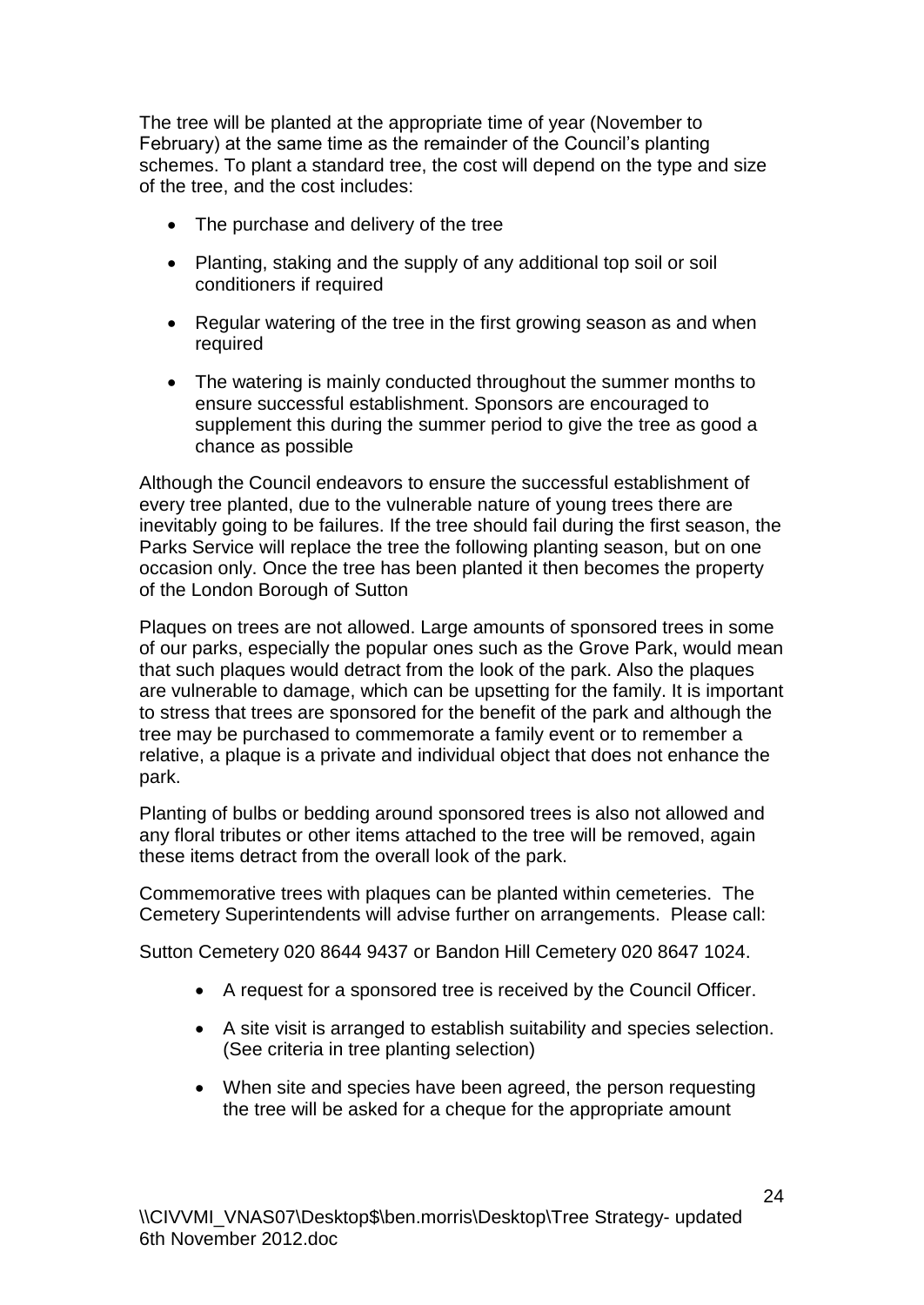- The tree is then placed on order and will be purchased and planted with all other highways and parks trees at the appropriate time of year
- The person/s whom have purchased the sponsored tree will be contacted regarding time of planting so they can have the opportunity of being there for the occasion

## <span id="page-24-0"></span>**6.3.4 Action Plan**

| <b>Actions</b>                                                                                                                                                                                                                 | By when<br>and whom                  | <b>Cost</b><br>/Resource<br>implications                                                     |
|--------------------------------------------------------------------------------------------------------------------------------------------------------------------------------------------------------------------------------|--------------------------------------|----------------------------------------------------------------------------------------------|
| Continue to seek funding to increase tree planting throughout the<br><b>Borough</b>                                                                                                                                            | Ongoing<br>Arboricultural<br>section | Officer time                                                                                 |
| Improve the information provided to the public on tree planting and<br>establishment. This would be in the form of leaflets (if funding<br>available), website information, Sutton scene and local newspapers                  | Ongoing<br>Arboricultural<br>section | Funding would<br>be required to<br>produce leaflets<br>and Officer time                      |
| Involving tree wardens in planting schemes, improving young tree<br>establishment, and raising locally sourced trees from seed. This will be<br>achieved by the way of education and, by making resources available<br>to them | Ongoing<br>Arboricultural<br>section | Cost implication<br>to provide<br>resources such<br>a nursery<br>facilities. Officer<br>time |
| A list of tree planting request will be kept and trees planted in date<br>order of request if the sites are suitable                                                                                                           | Ongoing<br>Arboricultural<br>section | Tree planted<br>within current<br>budgets                                                    |
| The Arboricultural Section will work actively with Residents groups to<br>identify areas and spaces for new tree planting site                                                                                                 | Ongoing<br>Arboricultural<br>section | Tree planted<br>within current<br>budgets, unless<br>additional<br>funding found             |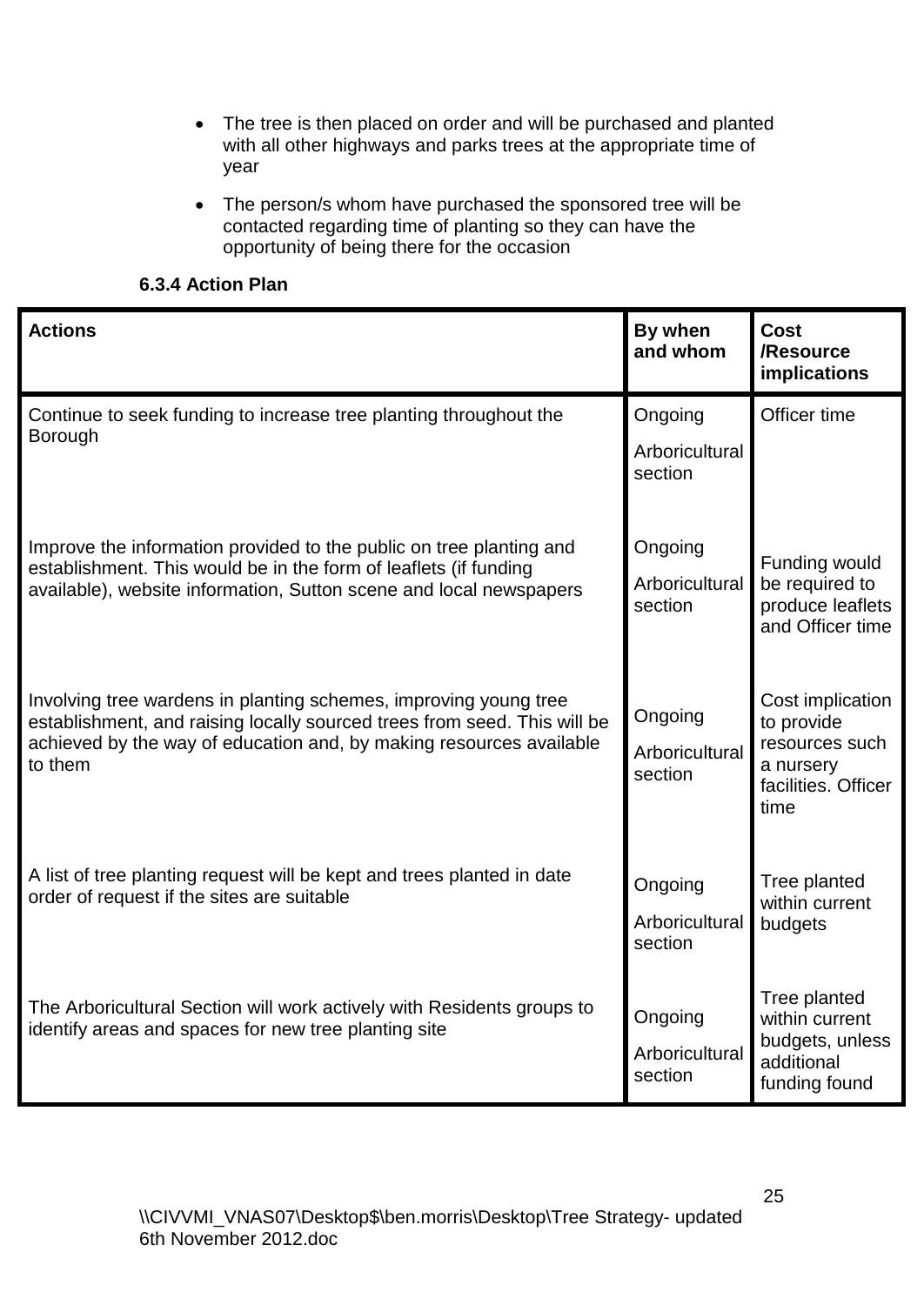## <span id="page-25-0"></span>**6.4 INSURANCE ISSUES**

## <span id="page-25-1"></span>**6.4.1 Introduction**

## Direct Damage

Damage to the footway, kerbs and garden walls (as a result of pressure exerted by the radial growth of roots) is a common occurrence, especially in the close confines of the urban setting. Damage most commonly occurs close to the tree and will diminish rapidly with distance. Pressure from root growth is relatively weak and therefore roots will usually distort around significant obstructions. This type of damage can result in property damage or slip / trip hazards, leading to personal injury insurance claims. There is no way of predicting which trees will cause damage, or when, due to the unique nature of individual trees and sites, also as this type of damage can occur on any soil type.

## Roots and Drains

It is recognised throughout the Arboricultural and Construction industries that physical damage to intact pipes (from structural roots) is rare. It is not uncommon for roots from trees and shrubs to invade pipes where there is an existing defect. Many older pipes are made of brick or salt-glazed clay and the joints are prone to cracking. As roots follow the water gradient and the line of least resistance, these cracks are easily invaded. Roots will then proliferate inside the pipe causing blockages. <sup>38</sup>

The best solution is to replace the older constructed existing pipe with a modern plastic alternative. These new pipes have longer runs and fewer joints, which are generally flexible and watertight. This significantly reduces the occurrence of root encroachment. The flow of water within plastic pipes is also improved due to the reduction in friction.

#### Subsidence related damage (Indirect damage)

This type of damage is associated with shrinkable clay soils. Damage can occur to properties from seasonal shrinking and swelling of the subsoil under parts of buildings. This in turn can cause differential movement, which can lead to structural damage.

Trees and other significant vegetation are frequently viewed as exacerbating the drying process by extracting moisture through the rooting system.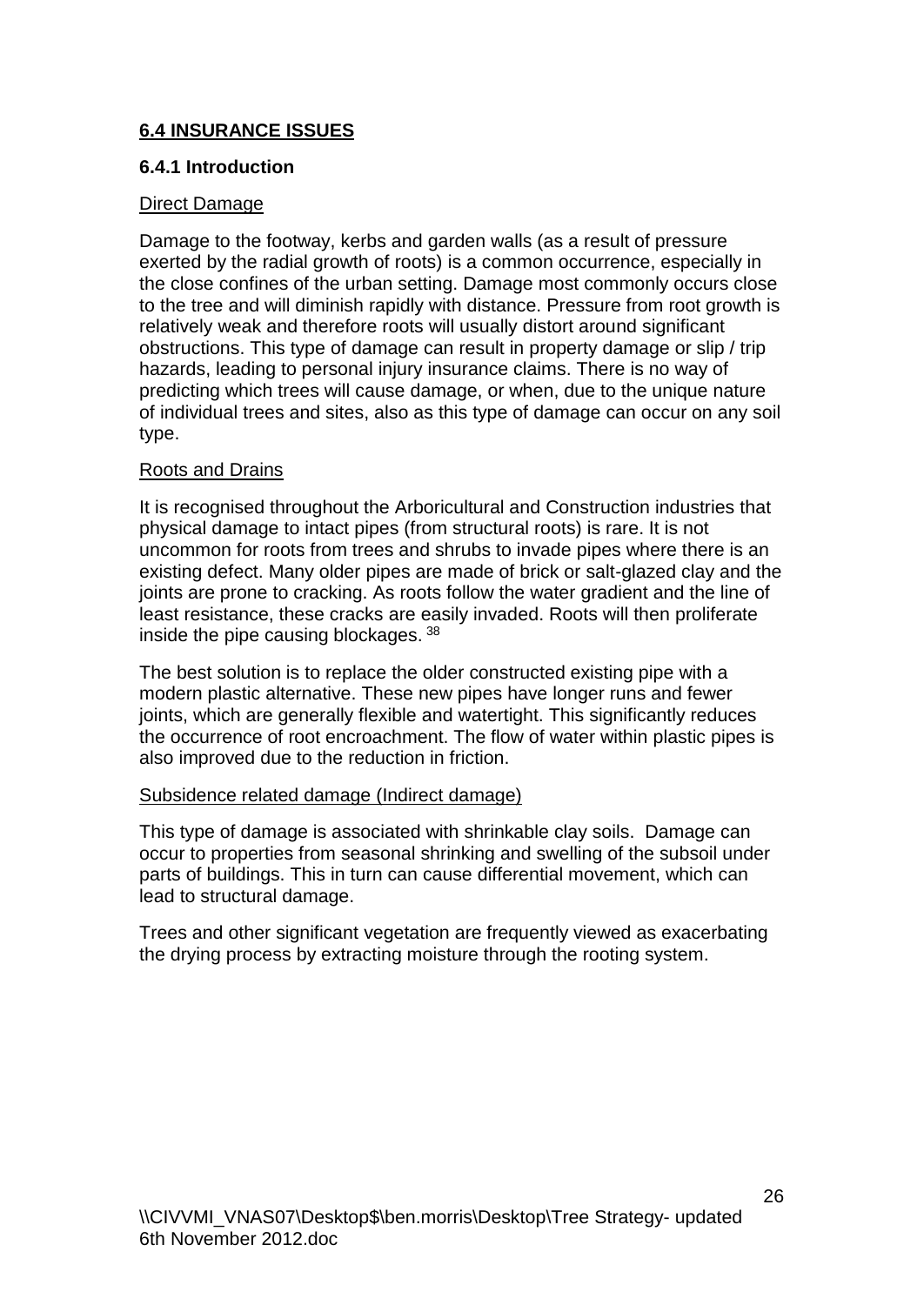## <span id="page-26-0"></span>**6.4.2 Policies**

## **Policy 19**

The Council will fulfil its obligation of care by ensuring that the tree stock is managed in such a way as to remove or reduce the potential for damage to property due to direct damage and the drying effects of tree roots on shrinkable clay soils

To establish areas of higher risk in terms of shrinkable clay soils and subsidence potential to properties due to the actions of roots from Councilowned trees and take appropriate action (See Insurance 6.4)

#### **Policy 20**

The Council will allocate sufficient resources to review the evidence presented in new and existing claims of tree root damage

#### **Policy 21**

The Council will adopt the London Tree Officers Association's Risk Limitation Strategy\* for Tree Root Claims (3rd edition May 2007) and the Joint Mitigation Protocol\* with regard to claim investigation procedure

\*Both of these documents can be found at<http://www.ltoa.org.uk/> or copies can be obtained from the Arboricultural section 24 Denmark road Carshalton)

## **Policy 22**

The London Borough of Sutton recognises the problems that tree roots can cause to drains, but the onus is with the property owner to ensure that their pipes are in a state of good repair

#### **Policy 23**

The Council will continually look at new ways of improving the infrastructure and dealing with claims of root damage. Officers will work in partnership with other sections of the Council to achieve this

#### **Policy 24**

The Council will adopt a "right tree right place" planting policy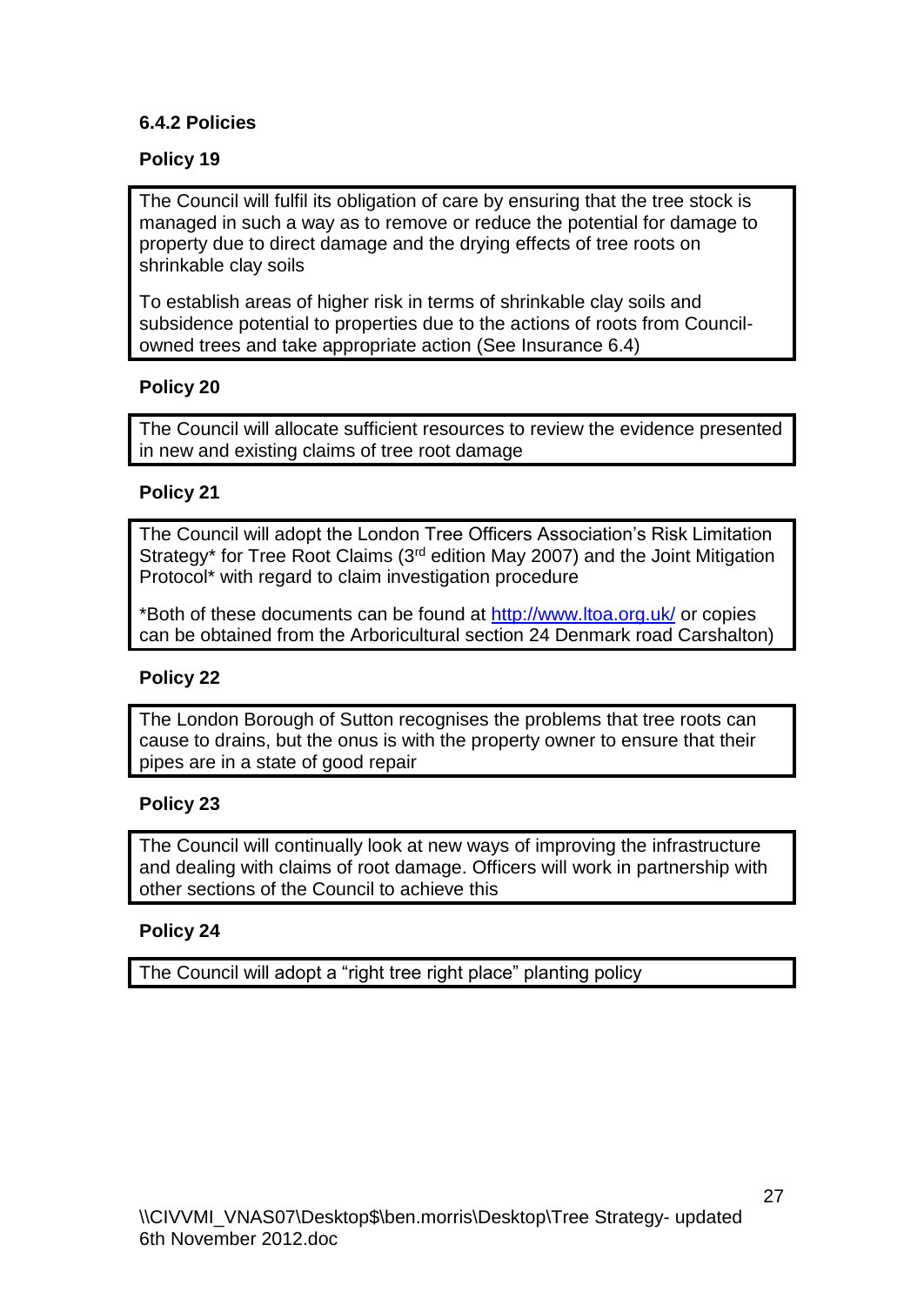## <span id="page-27-0"></span>**6.4.3 Guidelines**

#### a)Direct Damage

When conducting the cyclical inspections of the tree stock, the Arboricultural Officer will make a note of the condition of surrounding fabrications and infrastructure, making comments on any obvious, significant defects. This then should be recorded on a database. If it is noted that significant damage has occurred and it is symptomatic of tree root damage, we will liaise with the relevant Council sections.

#### b)Highways direct damage

Areas of footway or highway may be identified as safety issues by the Highways Section (as part of the Highways annual inspection or following an enquiry from a third party). This may be due to the direct action of an adjacent tree root and the problem may not be overcome by ramping over the surface of the footway to make safe. The Highways Section will expose the area of damage and surface roots may have to be cut by the Council's arboricultural contractor.

A qualified Arboricultural Officer will make a site visit and recommend removal of surface roots where appropriate so that reinstatement can take place, based upon the following:

- Tree roots under 25mm in diameter may be removed without any further action to the tree
- If roots over 25mm in diameter have to be removed, remedial pruning on the tree's upper canopy will be recommended
- If the tree root is so large that it would be unacceptable to remove without seriously affecting the stability of the tree, the authorised Officer will recommend tree removal and replacement. If this is the only option, the local Ward Councillors will be consulted first

#### c) Third party claims for direct damage

In instances where a third party is making a claim for direct damage (due to the actions of a tree root emanating from the Council-owned tree) we will deal with it in accordance with the following procedure:

- The claimant will be asked to write to the insurance section to initiate a formal recovery claim
- A site visit will be made within two weeks to assess the claim
- Site details will be taken, and a report will be submitted to the Insurance Section. The report will include comments and recommendations on actions to be taken. One of the following may be recommended: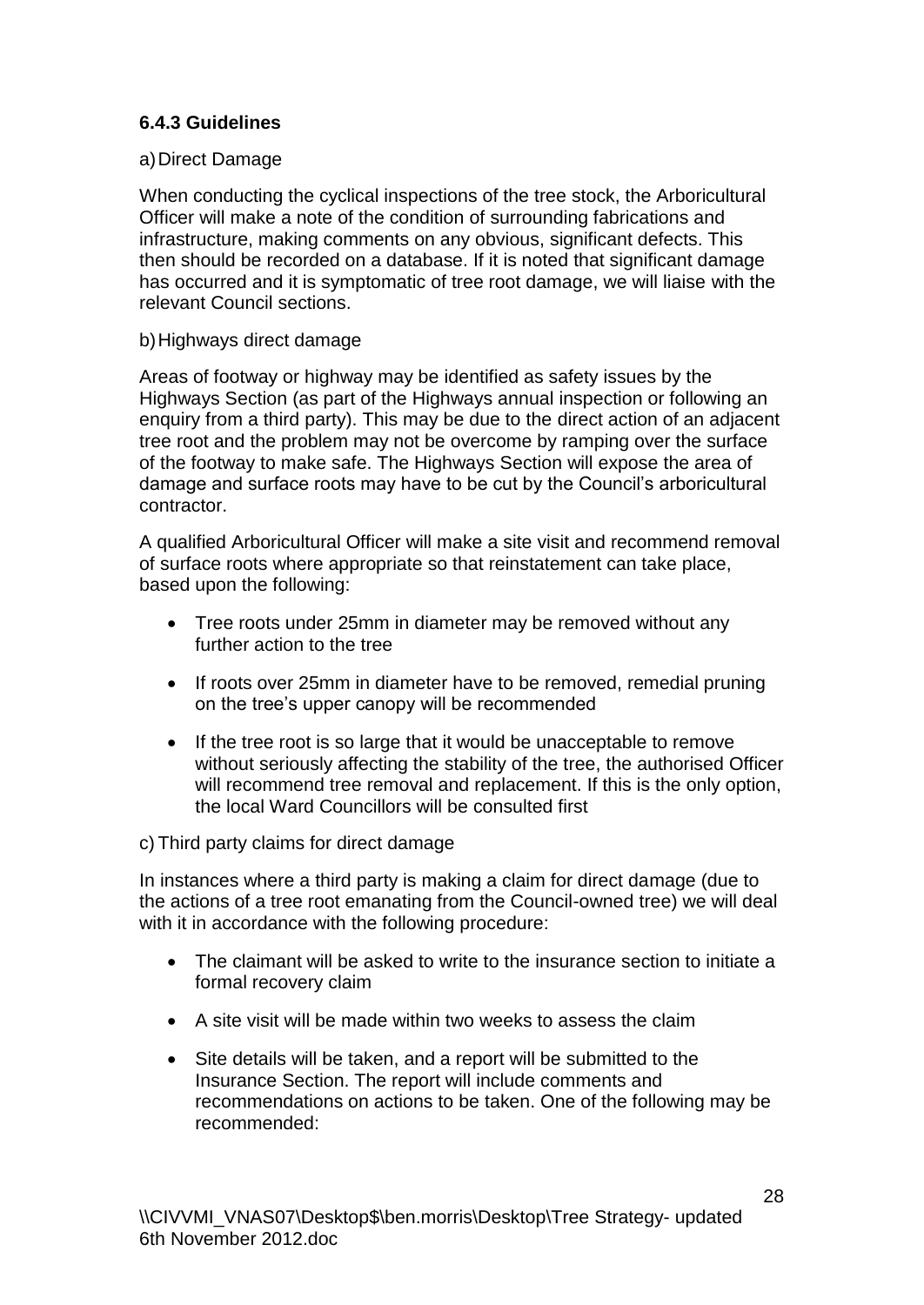- o Excavation of a trench close to area of alleged damage and the severance of any surface roots at the point of damage
- o Excavation of a trench close to area of damage, severance of surface roots and installation of a plastic root barrier
- o It will be recommended that when repairs to the damaged areas are carried out they are done in such a way as to minimise repeat damage, for example the installation of a reinforced lintel on a boundary wall, allowing space for tree roots to expand on a wall, or paved or tarmacadam surfaces
- o No action

The Council will implement the planting criteria when considering new tree planting (See section 6.3).

The Insurance Section will deal with the compensation element of the claim in accordance with their procedures.

#### Indirect Damage

When dealing with claims, the Council Officers from both the Insurance and the Arboricultural section will assess whether or not the insurer has followed the Joint Mitigation Protocol. If not, a robust approach will be adopted when repudiating unwarranted claims by basing the arguments on any evidence (or lack of) presented. The Council Officer will normally be the designated claims handler in the Insurance Section with technical support from the Arboricultural Officer.

The Council will scrutinise all evidence presented with claims for adequate and appropriate levels. The level of evidence required will be based on the value category using the Capital Asset Valuation for Amenity Trees (CAVAT).

Following a claim against the Council, the Arboricultural Section will carry out an initial report within two weeks of receipt and return to the Insurance Section for consideration.

In dealing with alleged tree-related subsidence claims, if the evidence presented is inconclusive or lacking particular relevant tests or reports, the Officer will ask for further specific test results to assist in determining the actual cause of movement, or if the Council owned tree is involved.

Where inadequacies or discrepancies occur in the technical reports presented on behalf of the claimant, these should be brought to the attention of the Insurers and the claim challenged.

Where the evidence clearly indicates another cause for movement, the claim should be repudiated and the insurer informed of the Council's position.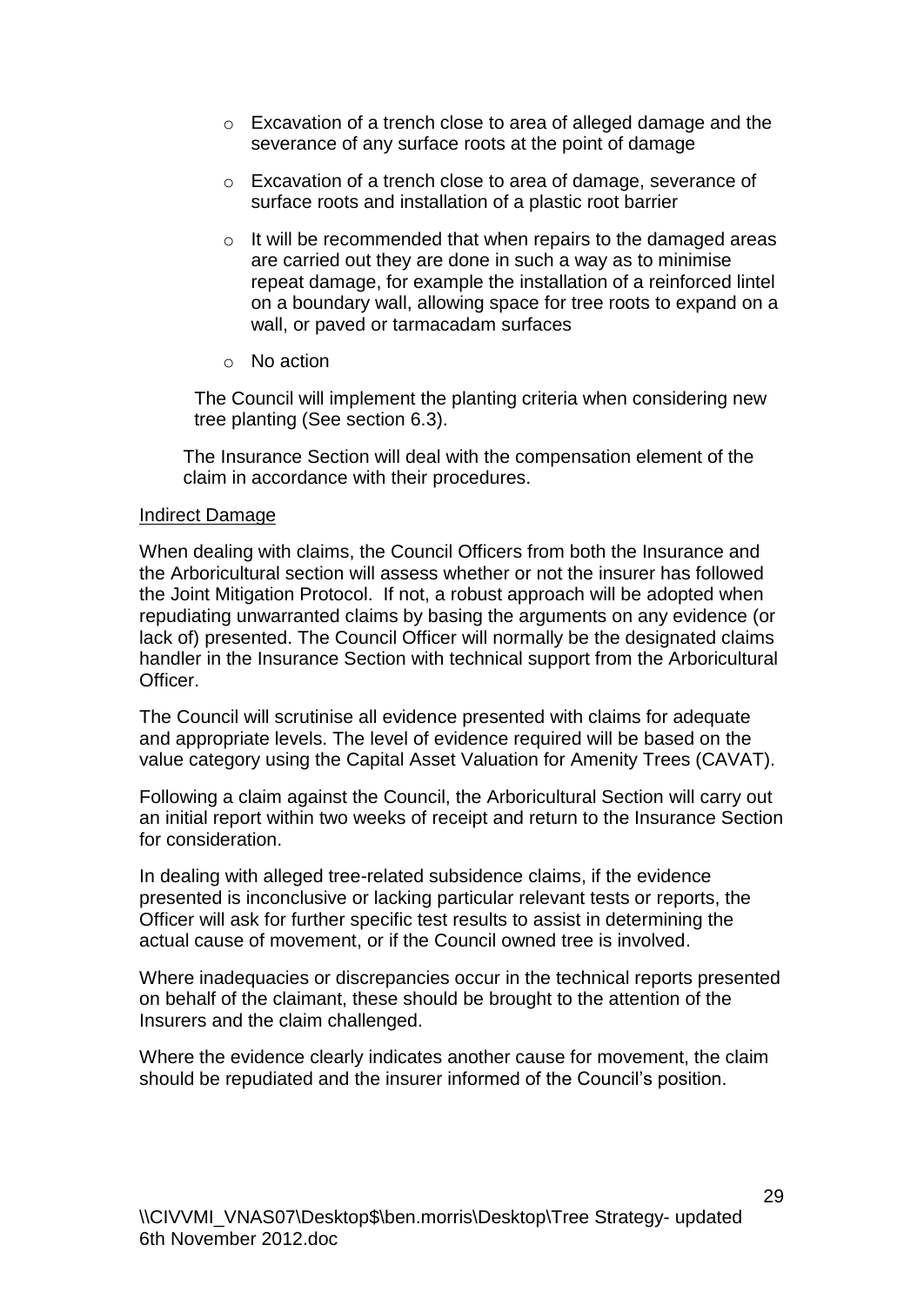## <span id="page-29-0"></span>**6.4.4 Action Plan**

| <b>Actions</b>                                                                                                                                      | By When<br>and whom                              | <b>Cost</b><br><i>implications</i> |
|-----------------------------------------------------------------------------------------------------------------------------------------------------|--------------------------------------------------|------------------------------------|
| Adopt the London Tree Officer Association Risk Limitation<br>Strategy and the Joint Mitigation Protocol when                                        | January<br>2009                                  | <b>No</b><br>implications          |
| investigating alleged claims of damages made against the<br>Council, and a Council-owned tree is implicated                                         | By The<br>Executive<br>approving<br>the Strategy | <b>Officer Time</b>                |
| Produce a crib sheet for Council Officers to work with to<br>standardise all reports made with regards to claims against<br>a Council-owned tree    | January<br>2009                                  | No<br>Implications                 |
|                                                                                                                                                     | Arboricultural<br>section                        |                                    |
| Prepare a report for The Executive committee on the effect<br>of an increased cyclical tree maintenance programme of<br>trees on London clays areas | Ongoing<br>Arboricultural<br>section             | <b>Officer Time</b>                |

## <span id="page-29-1"></span>**6.5 Dealing with Enquiries**

## <span id="page-29-2"></span>**6.5.1 Introduction.**

The Arboricultural Section receives on average 2000 enquiries per year with regard to trees on highways, parks, cemeteries, allotments and trees on other Council owned land. They range from general enquiries about pruning and planting to reporting dangerous trees. Following any enquiry, the Section has to determine the level of response required.

## <span id="page-29-3"></span>**6.5.2 Policies**

## **Policy 25**

To work within the guidelines of the Sutton Council's Customer Contact Charter 2008/09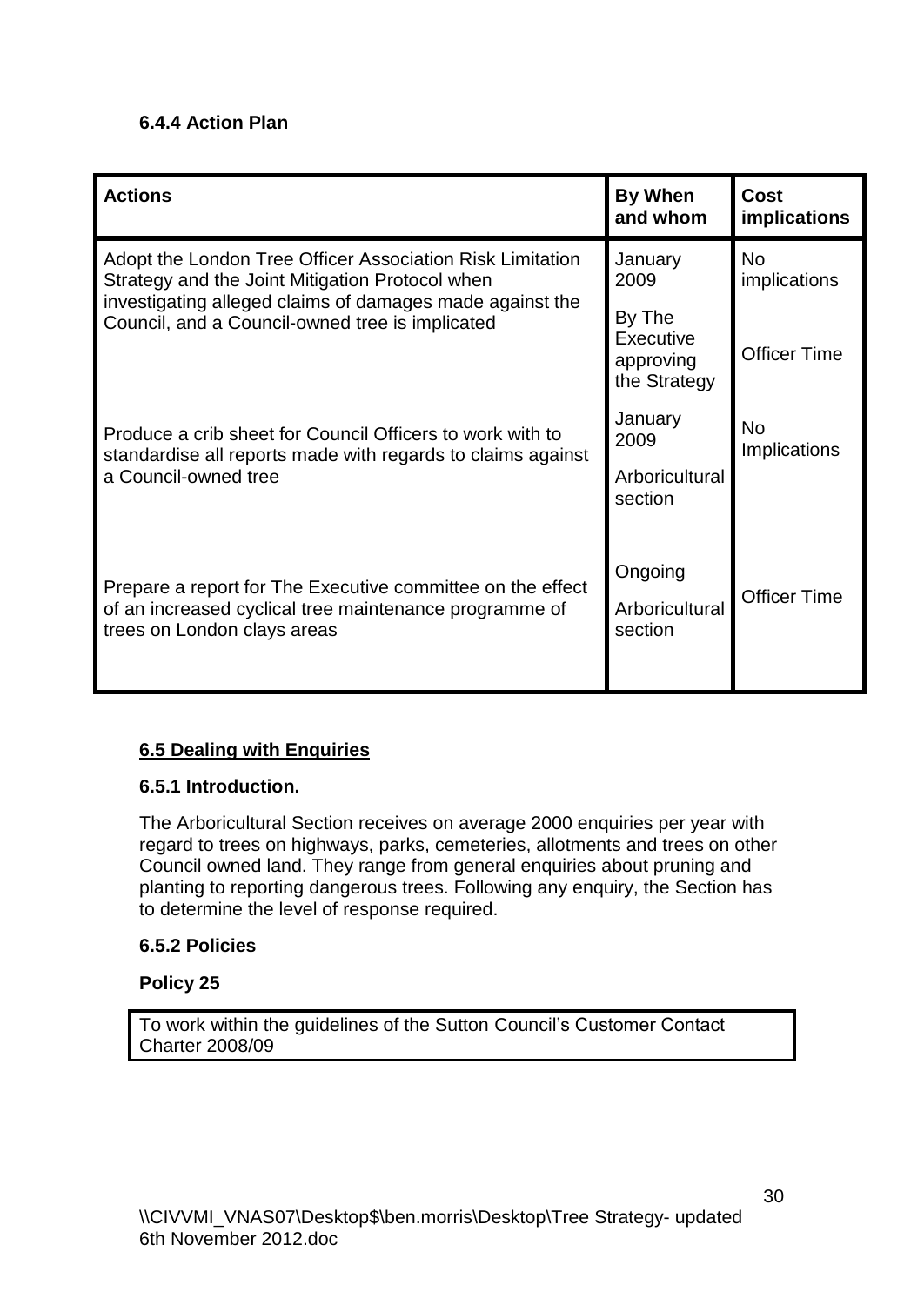## <span id="page-30-0"></span>**6.5.3 Guidelines**

Procedure 1 Flow chart for CSS enquiries from the Public.



#### Levels of response to enquiries

#### **Level 1 - (within 24 hours)**

We would conduct work outside the cyclical programme for the following reasons:

- Where a tree or part of a tree is deemed to be an immediate threat to public safety, for example a tree that has died and become brittle and there is a high risk of tree failure
- Where a tree or part of a tree has failed and is causing a hazard, this could be due to adverse weather, extreme decay or an act of vandalism
- Where a tree or part of a tree is causing an extreme obstruction to a road, footpath or major right of way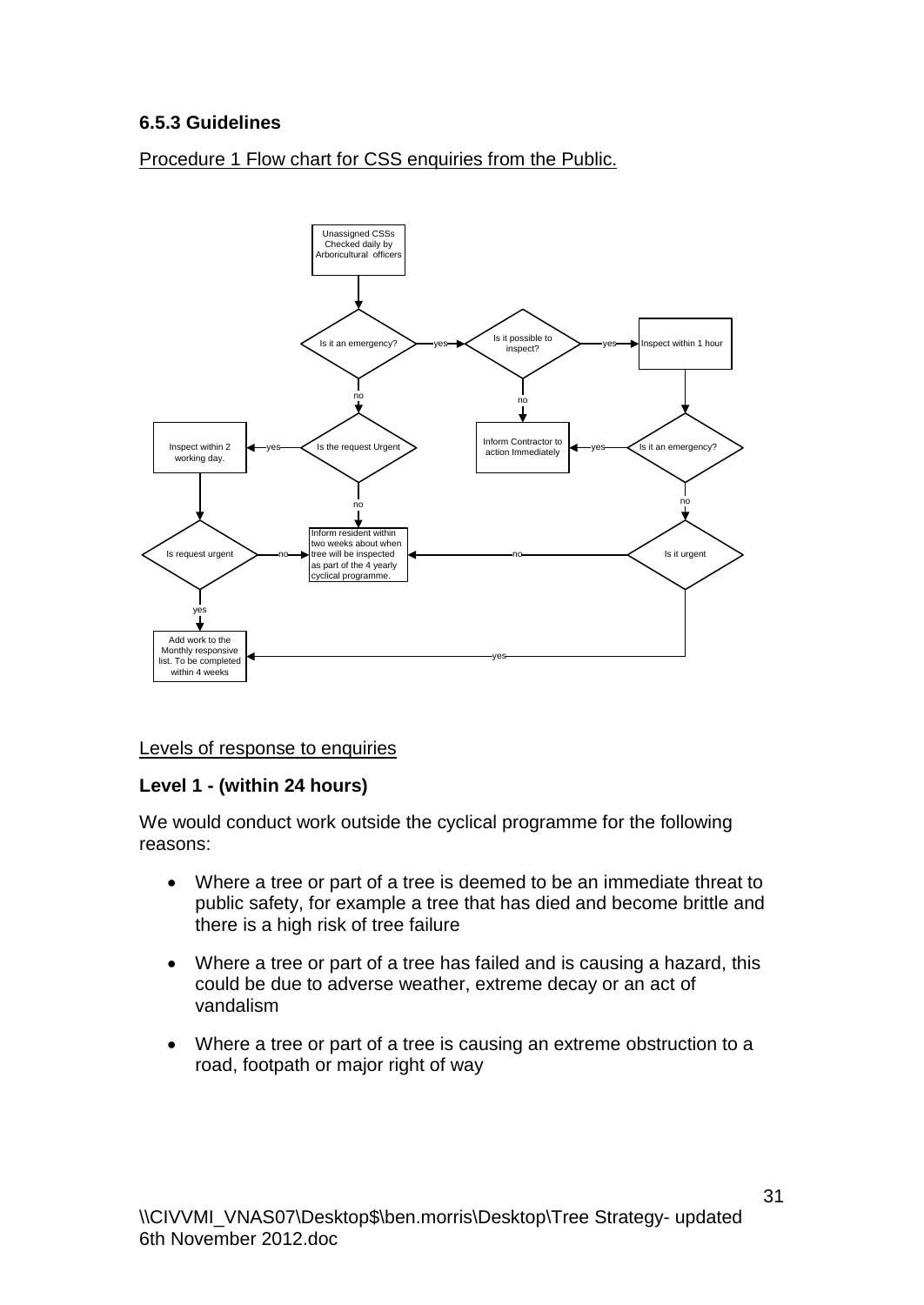## **Level 2 - (within 8 weeks)**

We would conduct work on trees outside of the cyclical programme for the following reasons:

- Where a tree or part of a tree is deemed by a qualified Arboriculturalist to be a possible threat to public safety, but it has not yet become a high risk
- A tree's upper canopy is physically touching a property
- Where a tree or part of a tree is impeding safe passage on a footway/highway
- It may be necessary to carry out pruning to improve access or increase light infiltration where a resident is disabled or partially sighted
- It may be necessary to prune or remove a tree that has been shown to be a major contributor to soil shrinkage and the cause of serious structural damage to buildings. Structural problems must always be carefully investigated particularly where there is the possibility of a potential claim against the Council. This subject is looked at in more detail in insurance issues section 6.4
- It may be necessary to prune or fell a tree that may be preventing essential repairs to property and it is not possible to overcome the problem by any other means than removal
- It may be necessary to prune or fell a tree that can be used to gain criminal access or may be obstructing essential police or Councilmonitored CCTV surveillance and it is not possible to remove or minimise the problem by any other means such as removing or repositioning the camera/target or by pruning
- Where it is necessary to conduct root pruning to improve safety on the footway and carriageway. This may also require compensatory crown pruning following root pruning
- Trees on private land that are deemed to be a potential danger by a qualified officer and the tree owner has been notified

## **Level 3 (Park and street trees on a four yearly cyclical programme)**

- Crown lifting to provide the legal clearance on public footway and carriageway
- Crown thinning to minimise general nuisance problems such as honeydew, shading, overhang to properties
- Hanging branches in a park or open space if in a low use area
- Removing trees as part of any agreed limited phased removal programme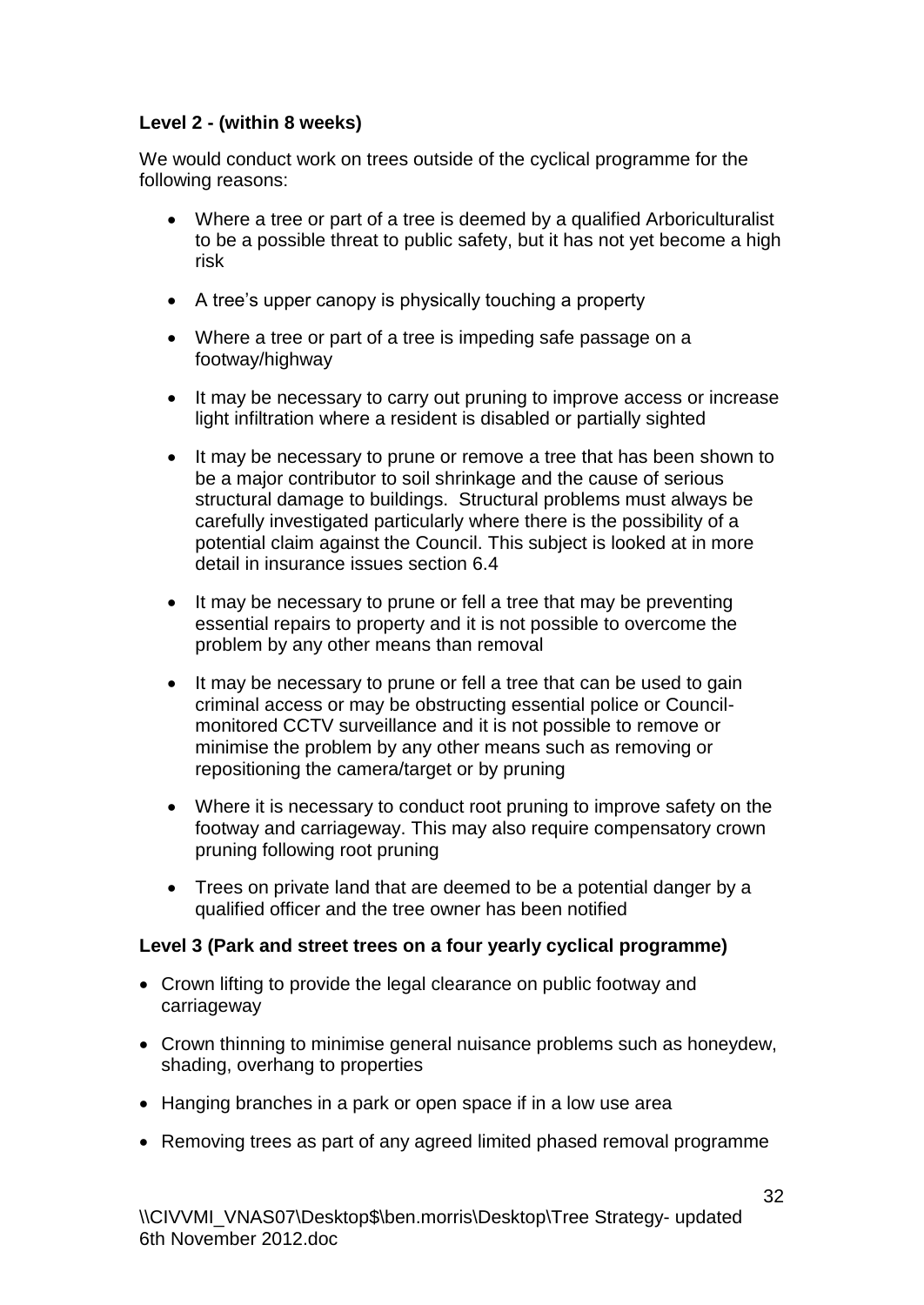- Pruning trees away from street furniture such as telephone lines and **streetlights**
- Tree stump removal

## <span id="page-32-0"></span>**6.5.4 Action plan**

| <b>Actions</b>                                                                                            | By when<br>and whom                  | <b>Cost</b><br>implications                                     |
|-----------------------------------------------------------------------------------------------------------|--------------------------------------|-----------------------------------------------------------------|
| Aim to produce more information for the general public in<br>the form of Web page, leaflets               | April 2009<br><b>BM/MT</b>           | <b>Officer Time</b><br>and cost of<br>production of<br>Leaflets |
| Arboricultural section will continue to provide an out of<br>hours service 365 days a year 24 hours a day | Ongoing<br>Arboricultural<br>Section | Impact of<br>Standby<br>charge. To be<br>discussed              |

## <span id="page-32-1"></span>**6.6 Environmental issues, Climate Change and the Future**

## <span id="page-32-2"></span>**6.6.1 Introduction**

It seems that the climate in the British Isles is changing. With the prediction of longer, hotter summers and mild wet winters, there will be an effect on our trees. Urban trees influence the impact of climate change. As temperature increases, urban greenery will become more important especially in mitigating the effect of raised surface temperatures.

One important role of trees in the urban environment is to influence people's behaviour, so that they reduce the contribution to greenhouse gas emissions. This is achieved by making it more appealing to walk or cycle for short journeys around the Borough, encouraging people to plant more trees in their gardens, or as part of a larger scheme.

#### Effect that trees could have on mitigating and influencing climate change

Modelling work based on Manchester suggested that adding 10% of green cover kept maximum surface temperatures in high-density residential areas and town centres on the hottest summer days at or below the 1961-1990 level. Removal of 10% green cover from these areas increase maximum surface areas by up 8.2  $\degree$ C by 2080, assuming the highest emission scenario  $(UKCIP)$ <sup>37</sup>.

#### Potential effect of climate change on trees

Trees themselves can be adversely affected by a changing climate, both by the climate and the proliferation of native or introduced pest and diseases.

\\CIVVMI\_VNAS07\Desktop\$\ben.morris\Desktop\Tree Strategy- updated 6th November 2012.doc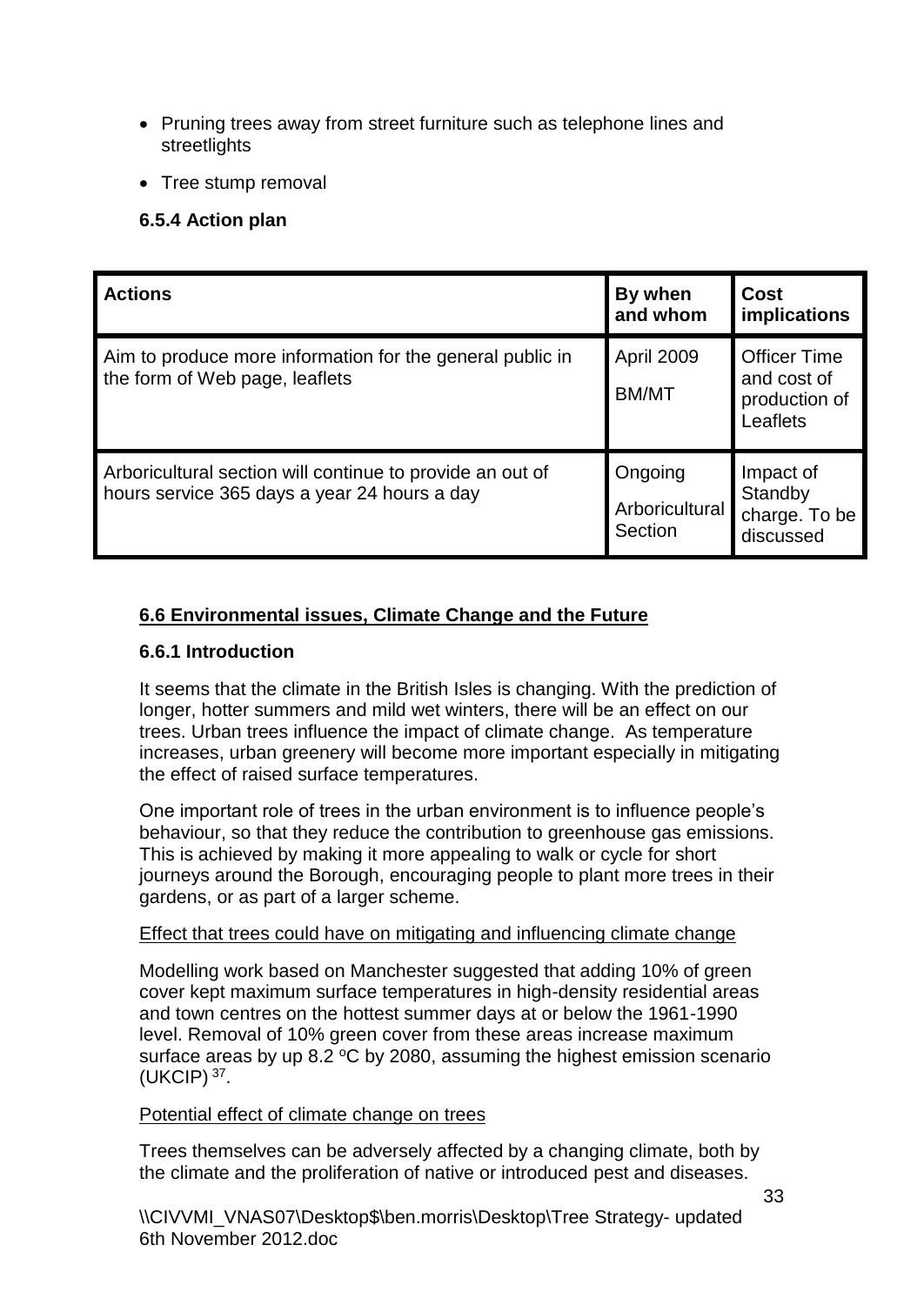a)6.6.1.2.1 BIOTIC (Living)

Potential increase in pest and disease activity may change interactions with host plant species for better or worse.

Non-native pests and diseases could become more prevalent, for example the Processionary Moth, Asian longhorn beetle and Sudden Oak Death already flourish in the UK. As these pests and diseases are out of their natural ecological environment they have no natural enemies to keep them in check. The invasion of non-native species of pest and disease seems to be on the increase.

Wetter springs would mean a rise in foliage diseases. Less rainfall could increase mortality rates from root pathogens such as Phytophera and further increase the likelihood of attack from other opportunist pest and diseases.

b)6.6.1.2.2 ABIOTIC (Non Living)

Drought induced defoliation of trees affecting growth.

Increased risk of flooding could have, in some instances, a potential effect on rooting stability. This is to say that an increase in moisture contents would have an effect of decreasing the roots hold in the soil, thus compromising the rootplate shear strength.

Advance in bud burst could lead to frost damage by late winter frost, which could affect growth rates.

Reduction in winter hardiness of certain species.

Increased photosynthesis, resulting in increased growth where water is available to the tree.

Hotter summers will have an effect on soil drying on shrinkable clay soils, leading to an increase in claims for indirect damage.

c) 6.6.1.2.3 The physiological status of Horsechestnuts

Horse Chestnut trees all over the Southeast of England are unfortunately suffering from a number of disorders.

**Bacterial canker of Horse Chestnut** (*Pseudomonas syringae)* has been present in Europe for a number of years, though there has been a recent surge in reported cases. The bacterial canker kills areas of tissue under the bark, interrupting the flow of water within the trees vascular system, thereby causing chlorosis of the leaves in the upper canopy. The bleeding from the trunk is the trees response to this type of pathogenic attack. The canker can ring bark and kill the tree in extreme cases.

The trees are already under stress while dealing with this type of attack and unnecessary pruning would lessen the trees ability to produce the energy it needs to defend itself.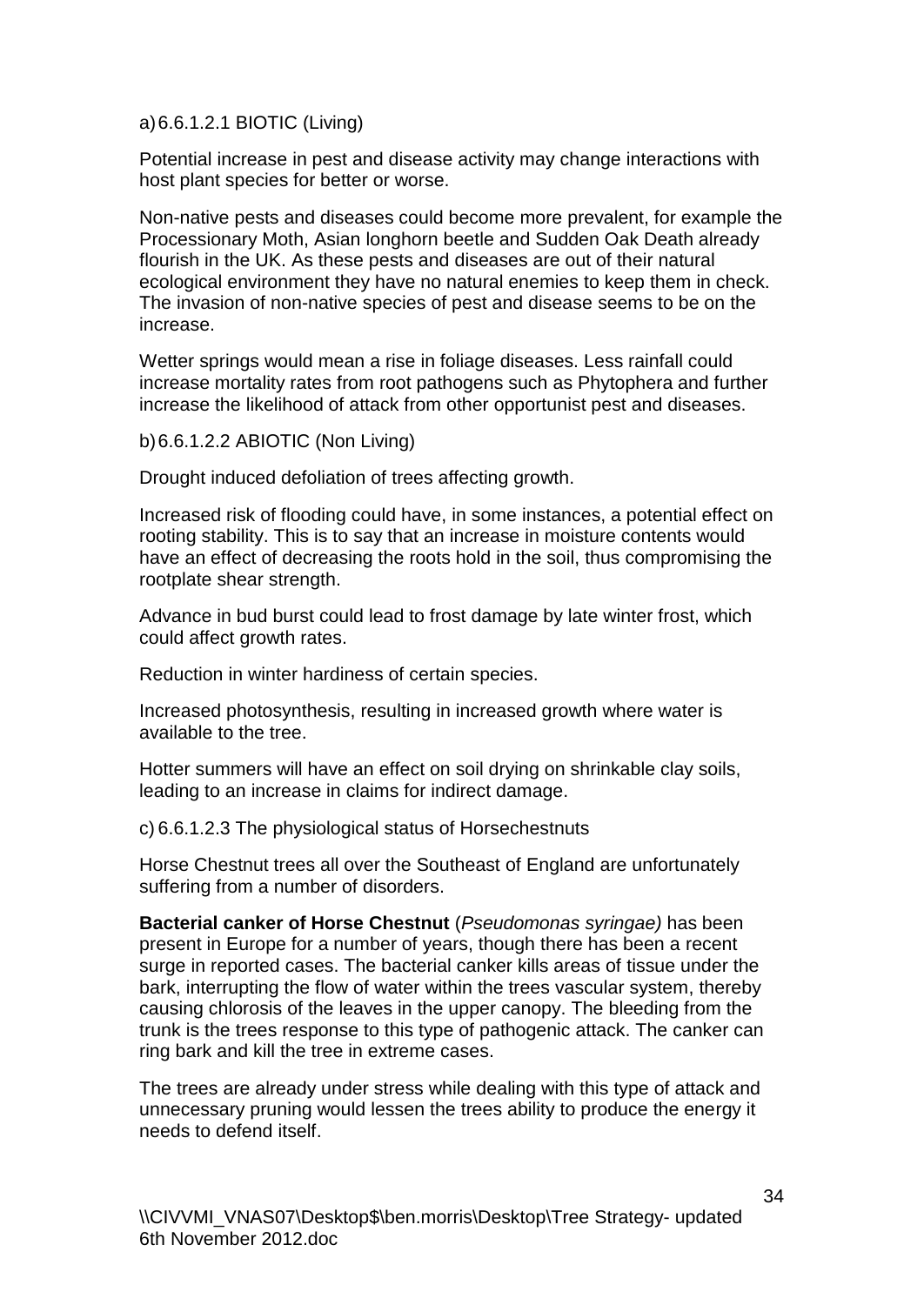**The Chestnut Leaf Miner** (*Camararia orhidella*) is a very small moth whose larvae eat the tissue between the leaf surfaces. The pest is thought to be originally from Asia and arrived in the UK around 2002.

The Leaf Miner has the ability to produce three generations of offspring per year. The pupae over winter in the leaf litter and start to attack the new leaves in May and continue to damage the leaves till the end of October. Particularly bad infestations can cause the Chestnut leaves to brown and drop as early as August.

Though the trees seem to be under stress from the pests and diseases noted above, there is so far, no evidence that any tree has died or suffered any form of long term damage or decline following infestation from either leaf miner or bacterial canker. It is thought that by the time severe damage from Leaf Miner occurs late in the season (August/September) it has occurred too late to affect the performance of the tree (though research is ongoing).

Even in very severe cases, damage is generally limited to a maximum of 70% of the leaf area (by the end of September). This is well within acceptable levels of tolerance for the trees and is therefore considered cosmetic.

**Guignardia Leaf Blotch (***Guignardia aesculi*) is a fungus that causes lesions on the leaves of Horse Chestnut trees. The lesions appear on the upper surface of the leaves and at the leaf tips and margins. Lesions are often surrounded by yellow margins and small black spots (pycnidia) within the lesions. The lesions vary in size and larger lesions can join up, resulting in leaf curl.

The lesions appear late in the growing season so although they make the leaves look unsightly, leaf growth is not affected.

The fungus is thought to have originated in the USA and over- winters on leaf litter beneath the tree. Spores are released in spring and are thought to be dispersed by water splash.

Fallen leaves should be collected and removed from the area to reduce the amount of inoculums available for the following spring. Resistant species are Aesculus gladbra var. sargentii and A. parviflora var. serotina.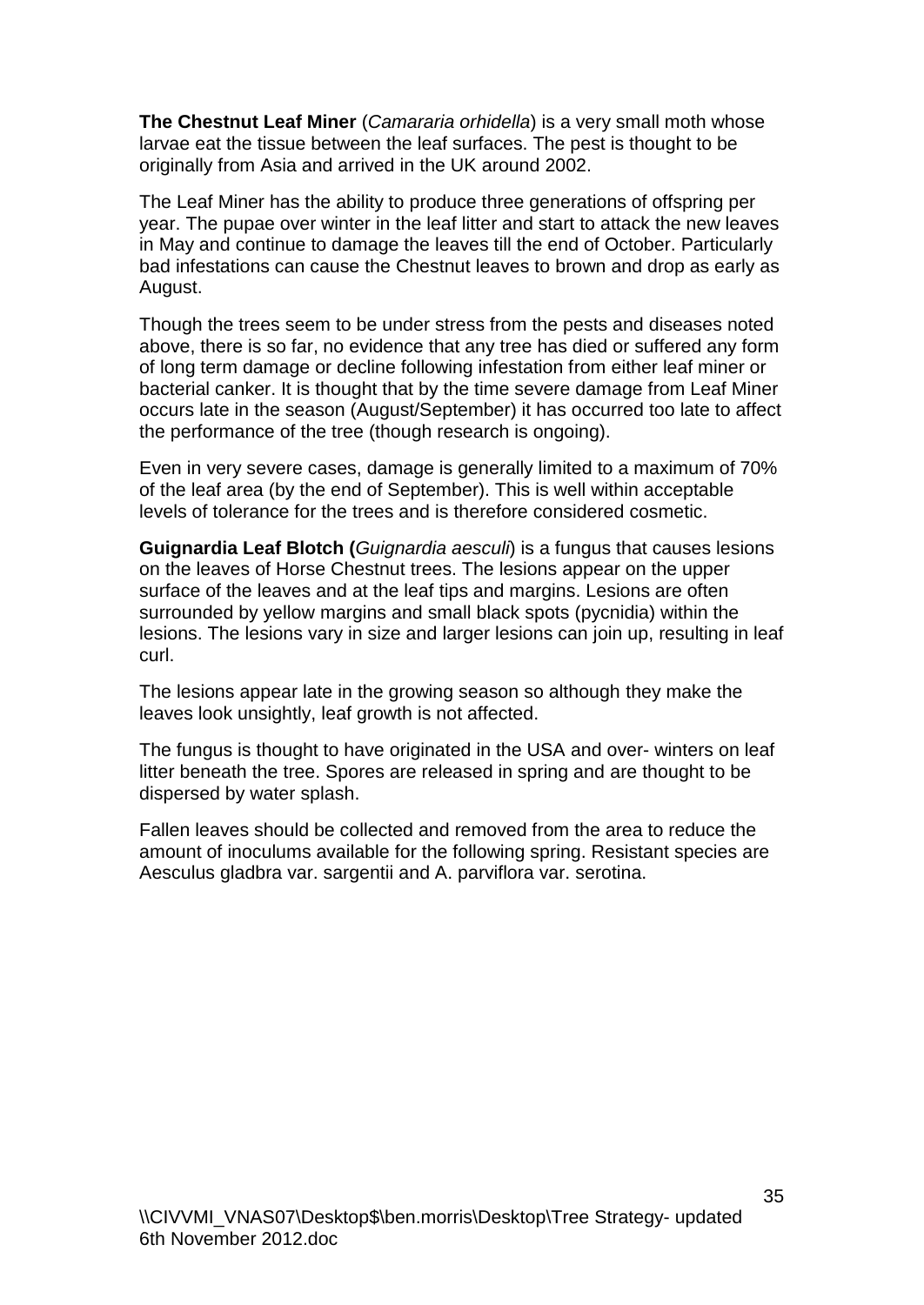## <span id="page-35-0"></span>**6.6.2 Policies**

## **Policy 26**

The Council will plant more trees to mitigate the affects of climate change. To achieve this we will work with external groups to source funding to purchase and plant trees

## **Policy 27**

The Council will look at planting more trees that are sourced from a local genetic stock where appropriate

## **Policy 28**

The Council will continue to monitor the tree stock and make adaptations to management when necessary, especially where this has implications on shrinkable clay soils

#### **Policy 29**

The Council will begin to introduce a wider variety of species into our planting schemes, taking into account the shift in climate

#### **Policy 30**

The Council will look at finding alternative sources of water and encourage residents to use waste water to help new trees establish

#### **Policy 31**

The Council will work towards mitigating the effects of Horsechestnut leaf miner, Bacteria canker and Guignardia Leaf Blotch on the Boroughs stock

#### <span id="page-35-1"></span>**6.6.3 Guidelines**

During our regular inspection, officers will to look for problems associated with climatic change.

Officers will work with Tree Wardens and other local groups to gather seeds from significant trees around the Borough.

When planting trees we will use the criteria in section 6.3Tree Planting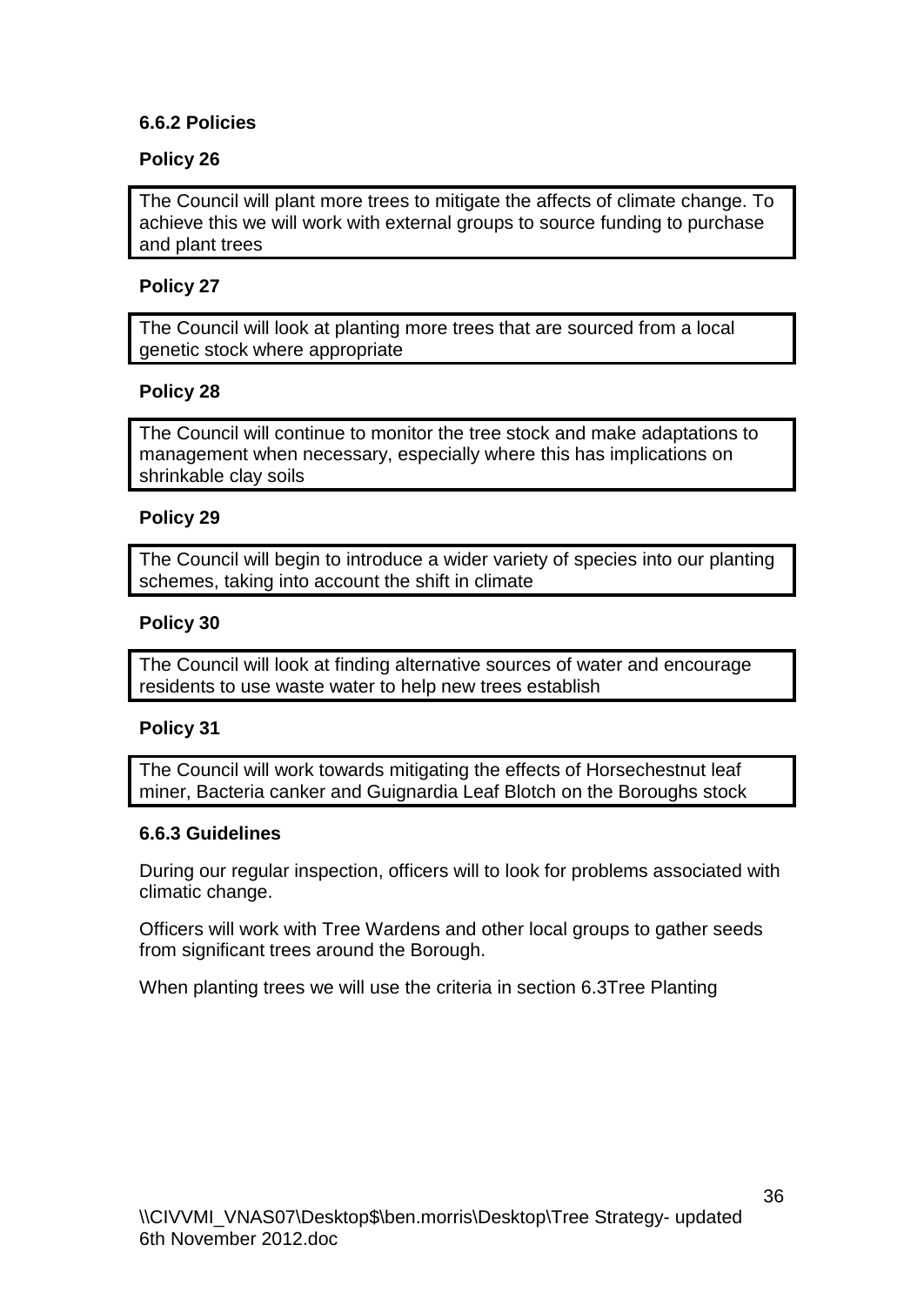## <span id="page-36-0"></span>**6.6.4 Action Plan**

| <b>Actions</b>                                                                                                                                                 | By when<br>and whom                   | <b>Cost</b><br>implications                  |
|----------------------------------------------------------------------------------------------------------------------------------------------------------------|---------------------------------------|----------------------------------------------|
| Keep up to date with Local and National policies and<br>legislations                                                                                           | Arboricultural<br>section.<br>Ongoing | None                                         |
| Attend courses and lectures as and when they become<br>available                                                                                               | Arboricultural<br>section<br>Ongoing  | <b>Officer Time</b><br>and cost of<br>events |
| Working closely with the Ecology section                                                                                                                       | Arboricultural<br>section             | <b>None</b>                                  |
|                                                                                                                                                                | Ongoing                               |                                              |
| We will work within industry best practice to mitigate the<br>effects of Horsechestnut leaf miner, and other physiological<br>conditions affecting these trees | Arboricultural<br>section             | Unknown at<br>this time                      |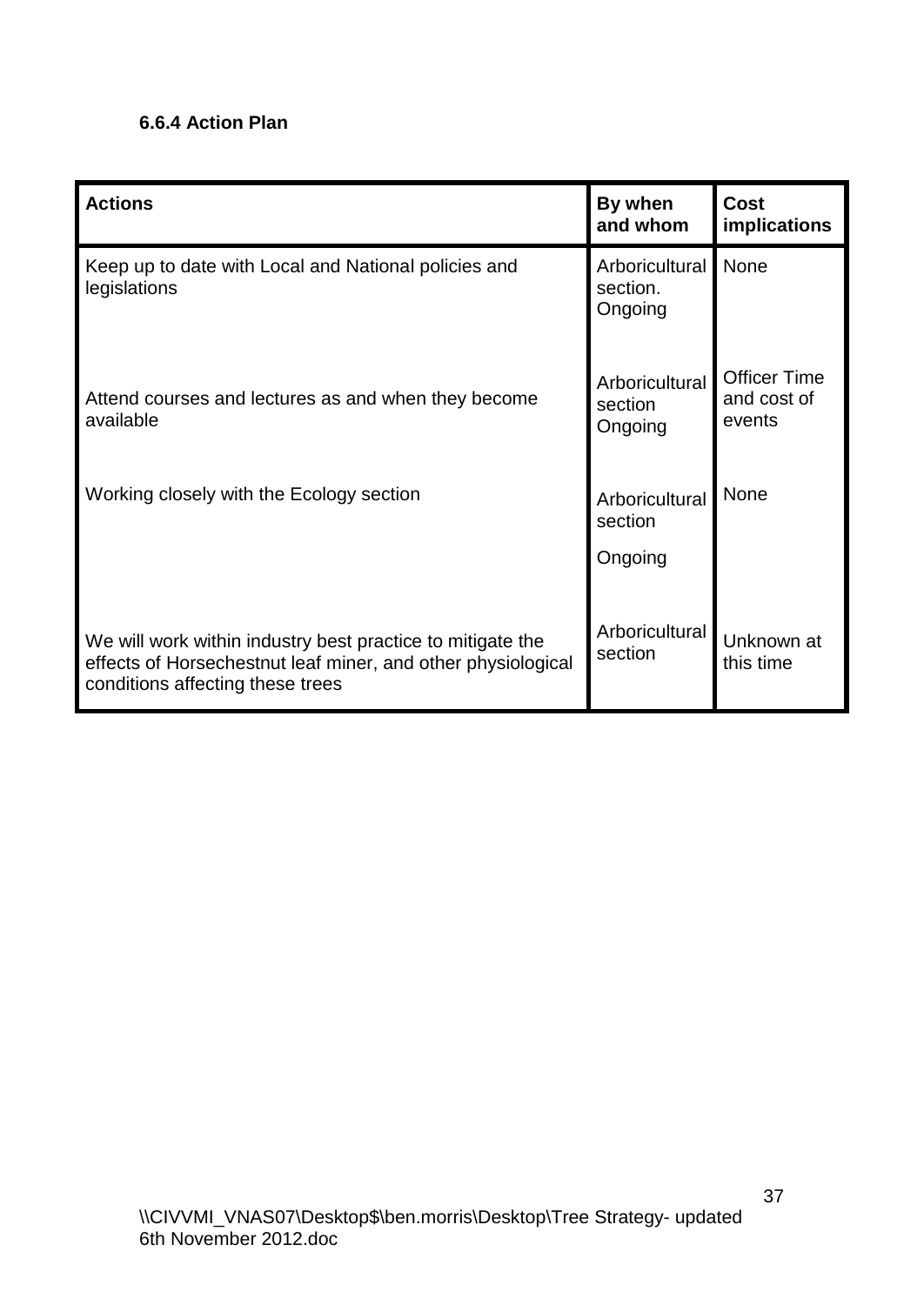## <span id="page-37-0"></span>**6.7 Tree Wardens**

## <span id="page-37-1"></span>**6.7.1 Introduction**

The London Borough of Sutton has recently had renewed interest in the Tree Warden Scheme. The old scheme ended a few years ago after interest in the scheme waned. The new scheme has approximately 24 Tree Wardens, some from the old scheme, some new.

This draft policy for the scheme hopes to identify the aims and objectives of the scheme, possible future direction of the scheme and ways of managing the scheme so that Warden's needs are met.

#### a)Background

The Tree Warden Scheme is a national initiative to enable members of the public to take an active role in conserving and enhancing trees in their local area. The scheme was founded by the Tree Council in partnership with National Grid.

Tree Wardens are volunteers, appointed by the London Borough of Sutton, who gather information about their local trees, get involved in local tree matters and encourage local practical projects to do with trees and woodlands. Tree Wardens will, at times, be working in partnership with existing initiatives like Sutton Nature Conservation Volunteers.

## <span id="page-37-2"></span>**6.7.2 Policies**

#### **Policy 32**

The Council will create a network of informed people who can co-ordinate local tree based environmental improvements on behalf of the London Borough of Sutton

#### **Policy 33**

The Council will encourage Wardens to come forward with their own ideas for events and activities that they think would benefit the borough

#### **Policy 34**

The Council will establish a tree problems and enquiries reporting system for Tree Wardens**.** Non emergency enquiries can be can pre paid post cards or via email. Training would have to be arranged before hand so that Wardens are made aware of the type of problems Arboricultural Officers need to be made aware of. Emergency reporting system will be via mobile phone to one of the Arboricultural Officers

#### **Policy 35**

The Council will raise awareness of trees within the Borough and increase understanding of trees through local projects and training events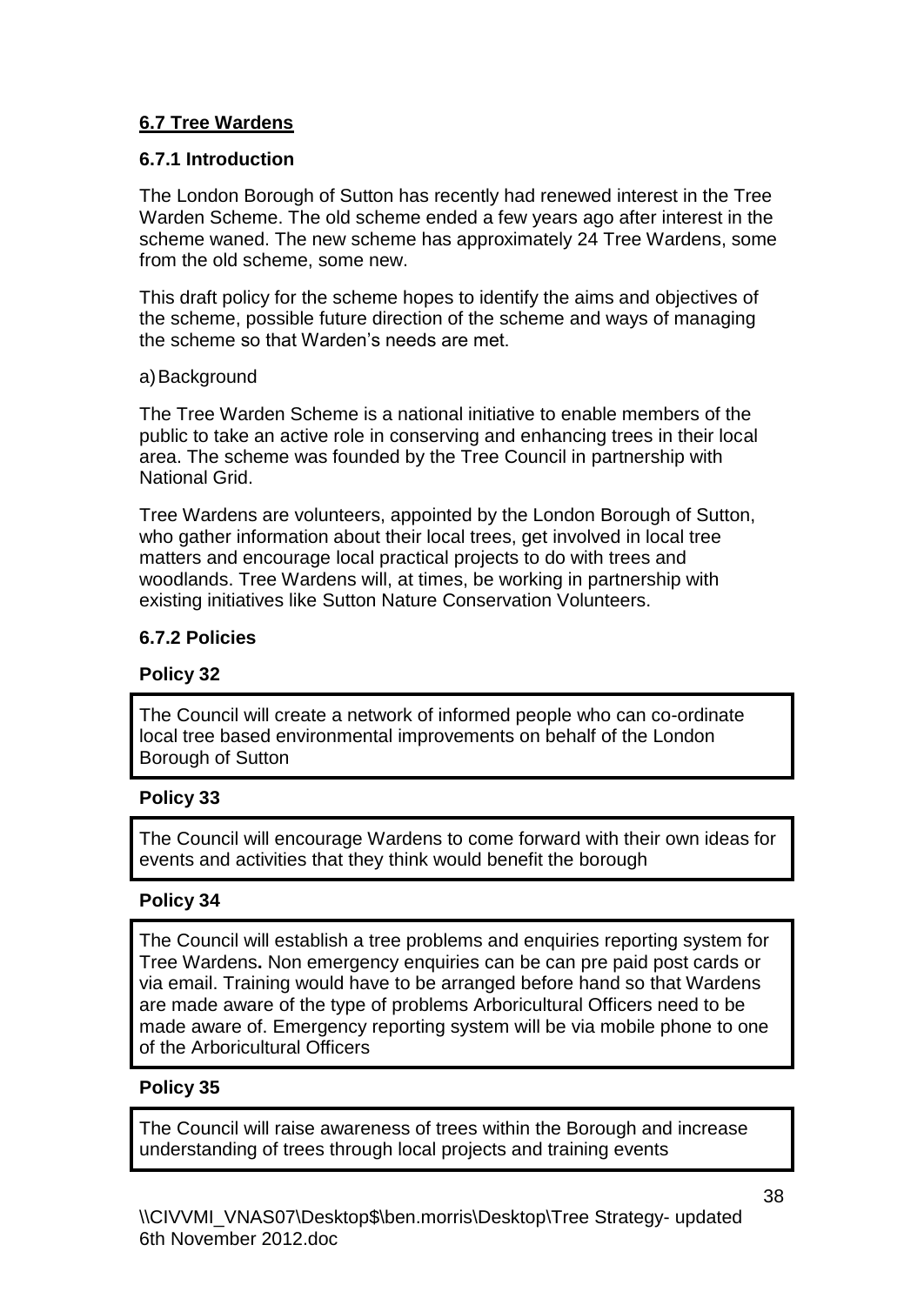## **Policy 36**

The Council will promote understanding of ancient trees and record ancient trees within the borough on the Ancient Tree Forum website

#### **Policy 37**

The Council will create web links between the LBS website and the Tree Council forum. With the possibility of having an online tree hazard reporting system and forum for Tree Wardens

#### **Policy 38**

Our Wardens will monitor plant health with the emphasis on invasive pests and diseases of trees

The Council will seek to involve underrepresented groups in the provision of the Tree Wardens services in the Borough

#### **Policy 39**

#### <span id="page-38-0"></span>**6.7.3 Guidelines**

The tasks in which the Tree Wardens might become involved fall within four broad headings: gathering information, local liaison, and practical projects and protecting trees.

Until Tree Wardens are willing to co-ordinate the scheme themselves, it will be co-ordinated by the Arboricultural Team. The role of co-ordinator is essential to the Scheme because it is important for the Wardens to have a known "face" to whom they can turn.

The steering committee comprises of members of the Biodiversity Team, Planning Officers, the Parks Managers and the Arboricultural Section. Ideally the committee should meet annually to give guidance to the direction of the network and to look at the composition of the training.

Annual review of the scheme (by the steering group) will keep track of the scheme's progress over the past year. Monitoring the schemes performance:

- Takes into account the Warden's views and the views of the local community
- Gives indications of what levels of service other co-ordinators are offering (by keeping good links with neighbouring schemes like Merton and Surrey Tree Wardens Network -TWN)
- Considers the progress of the action plan

Training is essential to this Scheme. It is designed to give Tree Wardens confidence in their ability to carry out their role effectively, and to maintain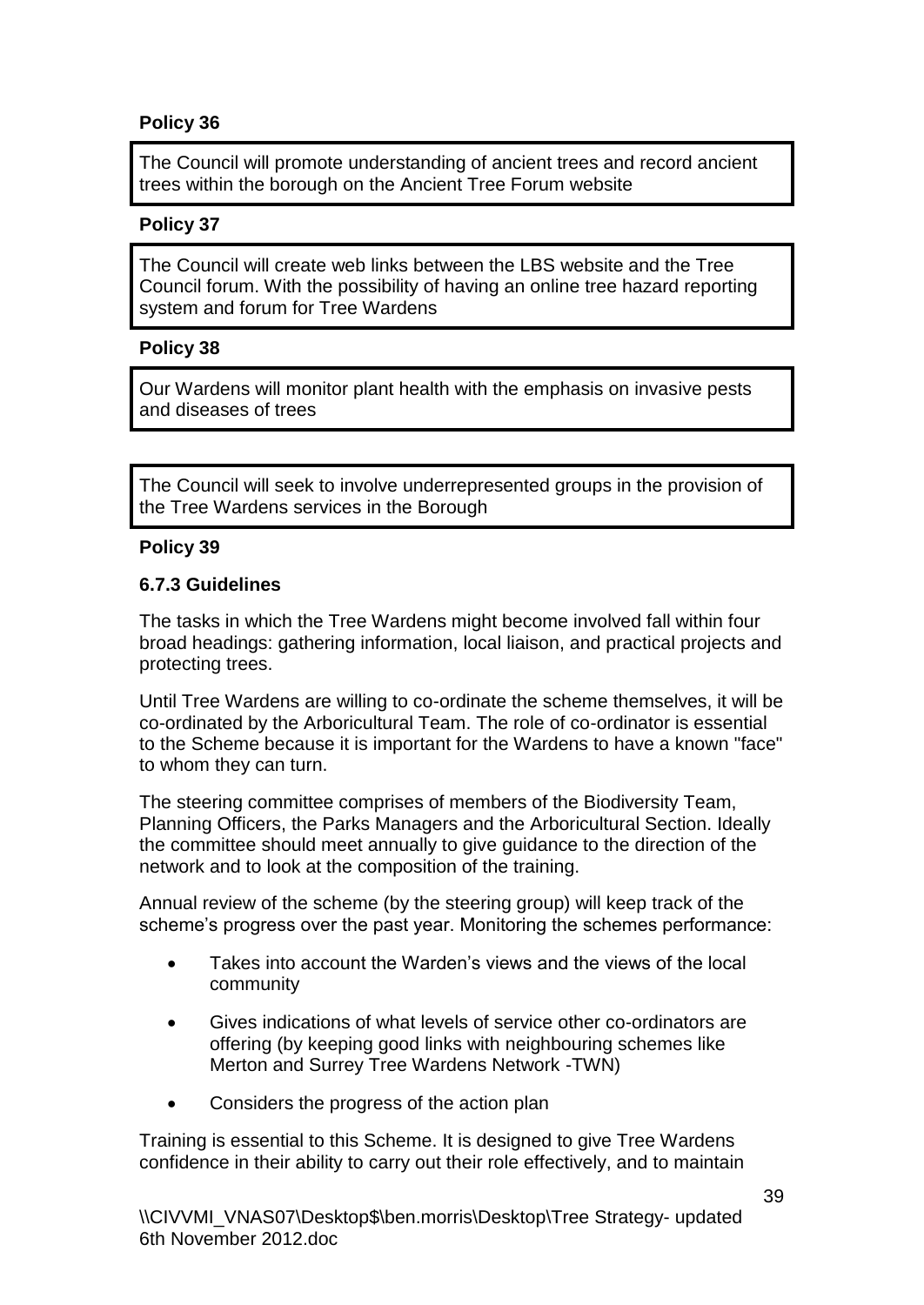their interest and enthusiasm. Training events will be run by London Borough of Sutton Arboricultural Officers. More specifically, training courses will aim:

- To teach Tree Wardens the appropriate knowledge and skills to undertake the basic range of Tree Warden activities
- To encourage them to become progressively better qualified and thus able to undertake a wider range of activities
- And most importantly, to ensure they appreciate the limits of their knowledge and know when and where to turn for expert advice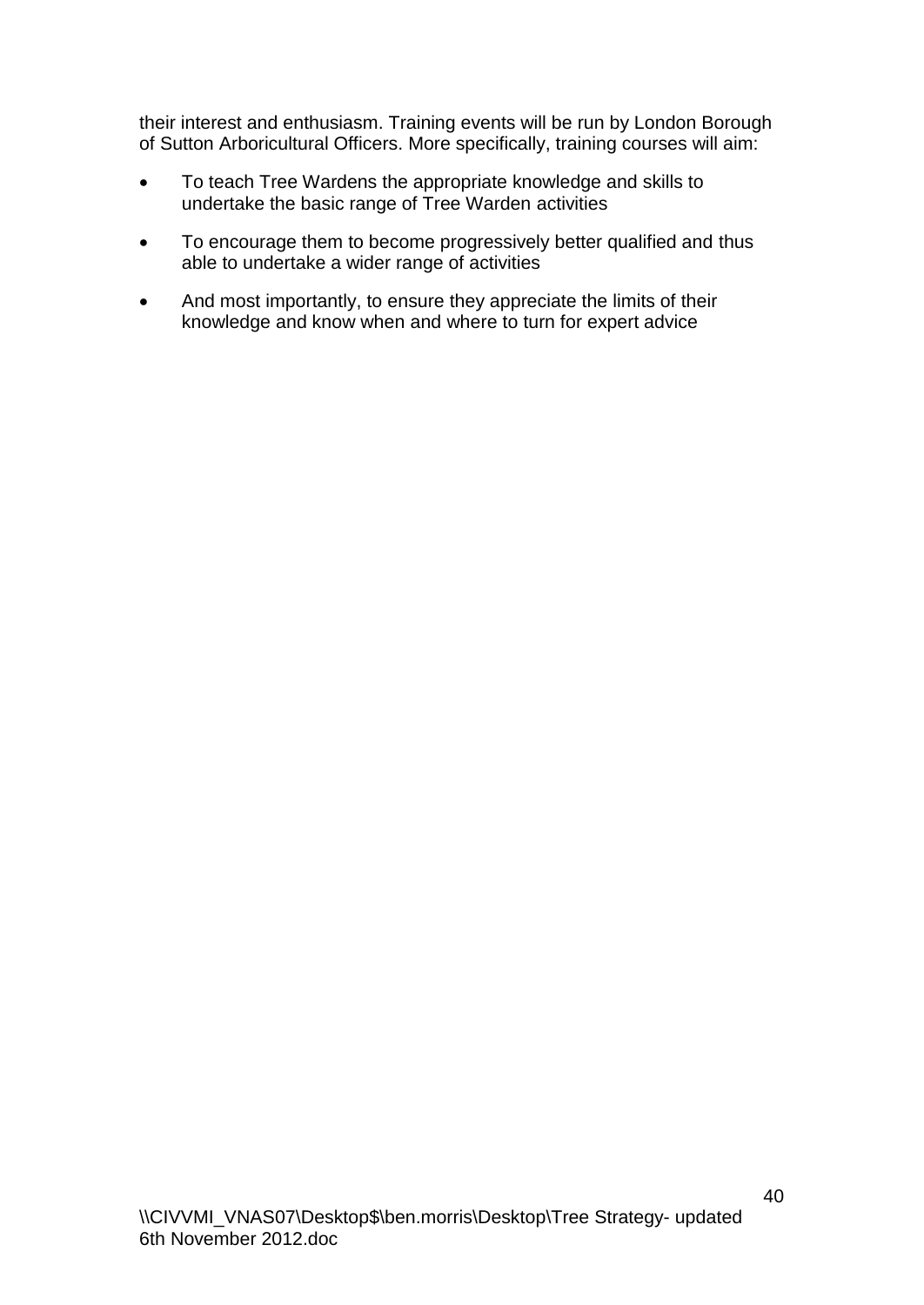## <span id="page-40-0"></span>**6.7.4 Action Plan**

| <b>Actions</b>                                                                                                                                                              | By when<br>and whom                                         | <b>Cost</b><br>implications                            |
|-----------------------------------------------------------------------------------------------------------------------------------------------------------------------------|-------------------------------------------------------------|--------------------------------------------------------|
| Identify sites suitable for new/replacement planting<br>throughout the borough, choosing the right tree for the<br>right place                                              | Ongoing<br>Arboricultural<br>section                        | Officer time                                           |
| Recruit and train new Wardens through advertising in<br>Sutton Scene. With a target of 30 regular attendees                                                                 | January<br>2010<br>Arboricultural<br>section                | Officer time<br>Advertising<br>cost                    |
| Encourage Wardens to come forward with their own<br>ideas for events and activities by holding regular<br>meetings                                                          | Ongoing<br>Arboricultural<br>section                        | Officer time                                           |
| Establish a tree problems and enquiries reporting system<br>for Tree Wardens and resident association                                                                       | April 2009<br>Arboricultural<br>section                     | Officer time                                           |
| Set up an area monitoring system for the Tree Wardens                                                                                                                       | April 2009<br>Arboricultural<br>section                     | Officer time                                           |
| Record ancient trees within the borough on the Ancient<br><b>Tree Forum website</b>                                                                                         | Ongoing<br>Arboricultural<br>section                        | Officer time                                           |
| Create web links between the LBS website and the Tree<br>Council forum                                                                                                      | April 2009<br>Arboricultural<br>section                     | Officer time                                           |
| Monitor plant health with the emphasis on invasive pests<br>and diseases<br>Issuing Tree warden packs and up to date industry<br>information to Wardens and resident groups | Ongoing<br>Arboricultural<br>section and<br>Tree<br>wardens | Officer time<br>Cost of<br>information<br>leaflets etc |
| Develop links between tree wardens and residents<br>groups                                                                                                                  | Ongoing<br>Arboricultural<br>section                        | Officer time<br>41                                     |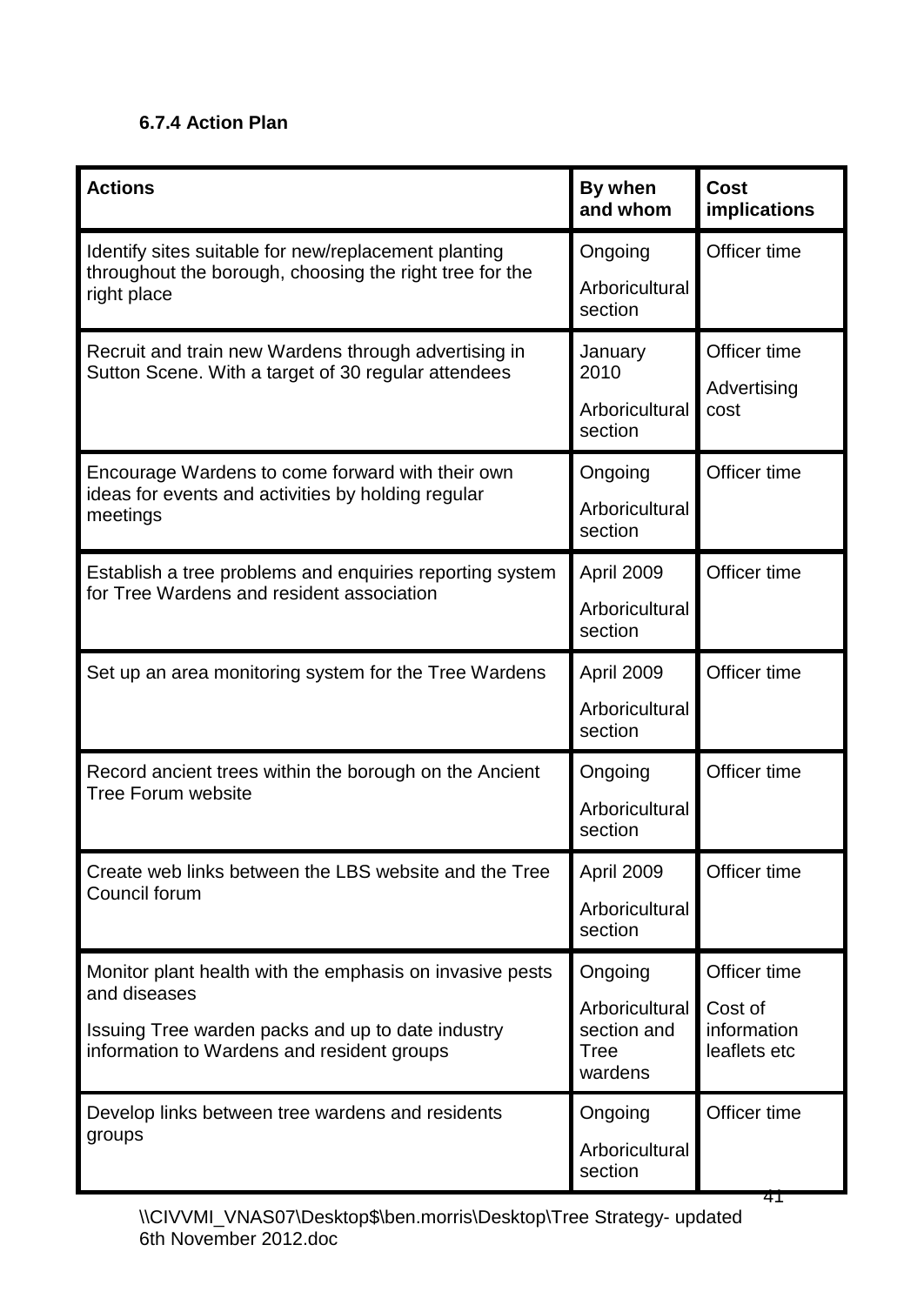## <span id="page-41-0"></span>**6.8 Dangerous trees on private property**

## <span id="page-41-1"></span>**6.8.1 Introduction**

Trees on privately owned land make up the largest majority of an urban tree population. The owners have the same responsibility as the Counil (see section 6.2) Where privately owned trees pose a risk to persons (or their property) using the highway, Local Authorities (under the Highways Act 1980 Section 154) have powers to:

- Request that the person(s) responsible for the tree(s) take reasonable steps to reduce the risk or
- Local Authorities may take steps to satisfy themselves that the risk has been reduced to an acceptable level and recover all costs reasonably incurred in doing so from the person(s) responsible for the tree.

Local Authorities also have powers to deal with dangerous trees under the Local Government (Miscellaneous Provisions) Act 1976 Section 23 whereby the Local Authority has the discretionary power to intervene where:

- A tree(s) is likely to cause immediate harm to persons or property other than on the highway, i.e. neighbouring property and
- When requested to do so by the property likely to be affected and
- The person(s) responsible for the tree(s) is unable or unwilling to take steps to reduce the risks themselves or
- In case of emergency where there is insufficient time to find or request that the person(s) responsible for the tree(s) the Council will intervene immediately to make the tree(s) safe.

In both cases, Council officers have powers of entry, and those responsible for tree(s) have rights of appeal to the County Court.

## <span id="page-41-2"></span>**6.8.2 Policies**

## **Policy 40**

The Council will seek to ensure that, wherever identified, any privately owned tree(s) likely to cause an immediate danger to persons or property using the highway will be dealt with in a reasonable manner according to the appropriate statute law

## **Policy 41**

The Council may ensure that significant and immediate risks posed by tree(s) to private property are reduced where requested to do so under Section 23 of the Local Government (Miscellaneous Provisions) Act 1976. The Council's powers under the above act are discretionary, and should only be used if appropriate to do so. The Council will only use the Local Government (Miscellaneous Provisions) Act as a last resort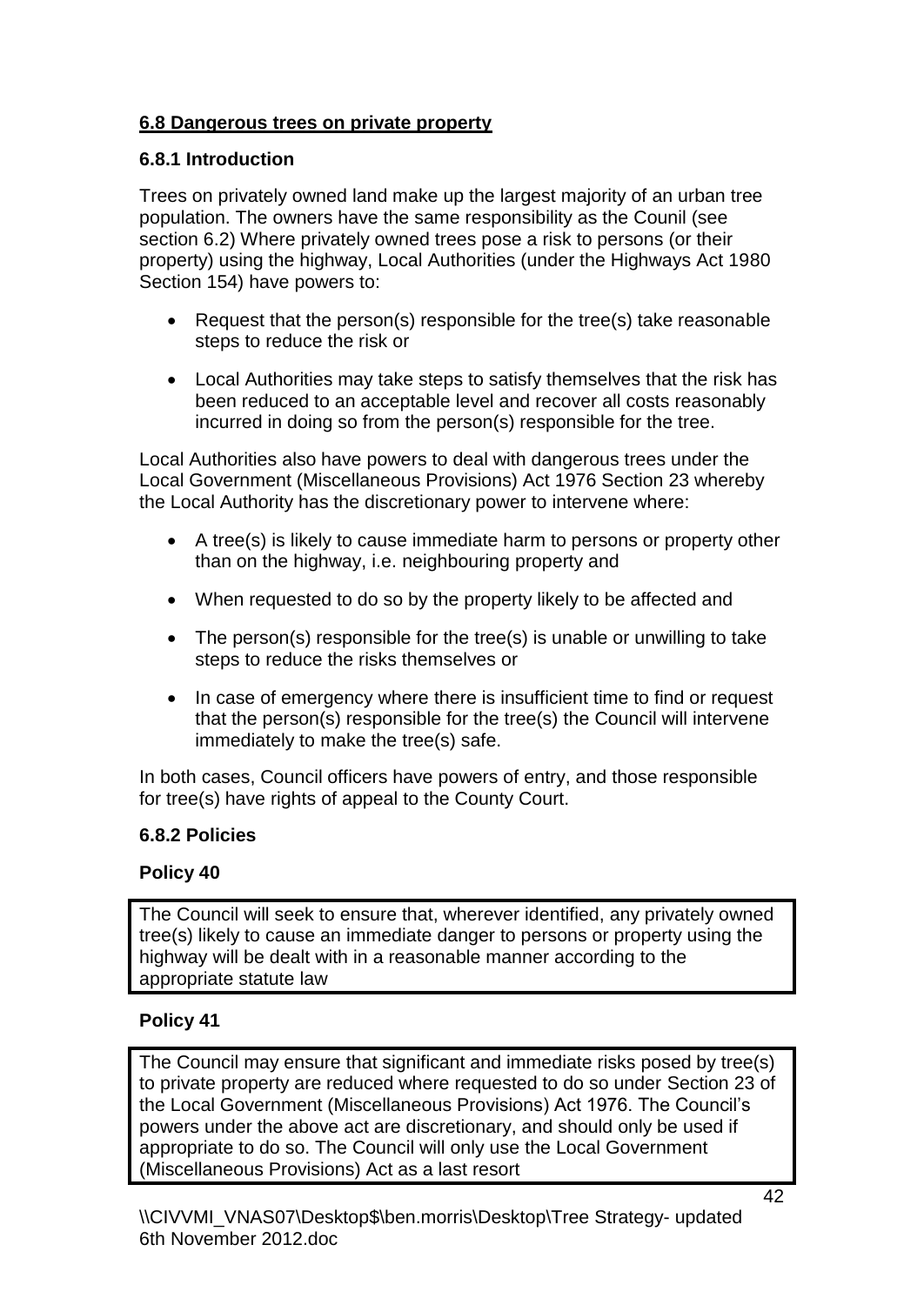## <span id="page-42-0"></span>**6.8.3 Guidelines**

When it is reported to the Council that there is a dangerous tree(s) situated on private property, the Councils Arboricultural Section will take the following steps:

- Make a site visit to assess the situation and determine the level of risk. Also fill out a standardised risk assessment form
- If works required to make the tree(s) safe are deemed to be an emergency, the Council will instruct the term contractor to make the tree(s) safe within 24 hours
- If works required to reduce the risk to an acceptable level are deemed to be urgent, rather than emergency, the Council will send a formal notification allowing 14 days (under the Highways Act 1980 Section 154) or 28 days (under the Local Government (Miscellaneous Provisions) Act 1976 Section 23) to make the tree safe (see appendix)
- $\bullet$  If no action is taken by the person(s) responsible for the tree(s) within the time scale set by the formal notice, further notification will be sent to the person(s) responsible for the tree(s) stating a time and date when the Council will enter the land to make the tree(s) safe
- The Council may act (without notice when required) within 24hrs to reduce any risk posed by tree(s) to an acceptable level. This may include removal of the tree(s)
- The formal notifications will inform the person(s) responsible for the tree(s) of their rights of appeal to the County Court

An immediate threat is considered as being:

- Where a tree or part of a tree has died, become brittle or there is a high risk of failure
- Where a tree or part of a tree has failed and is causing a hazard, this could be due to adverse weather, extreme decay or an act of vandalism
- Where a tree or part of a tree is causing an obstruction to a road, footpath or right of way.

## <span id="page-42-1"></span>**6.8.4 Action Plan**

| <b>Actions</b>                                                                                                                                                         | By when    | <b>Resource</b><br>implications |
|------------------------------------------------------------------------------------------------------------------------------------------------------------------------|------------|---------------------------------|
| Information will be made available on the web site informing<br>members of the public on both the Miscellaneous<br>Provisions and Highways Acts and on how to report a | April 2009 | Officer time                    |
| dangerous tree                                                                                                                                                         |            | 43                              |
| <u>VNAS07\Deskton\$\ben morris\Deskton\Tree Strategy-undated</u>                                                                                                       |            |                                 |
|                                                                                                                                                                        |            |                                 |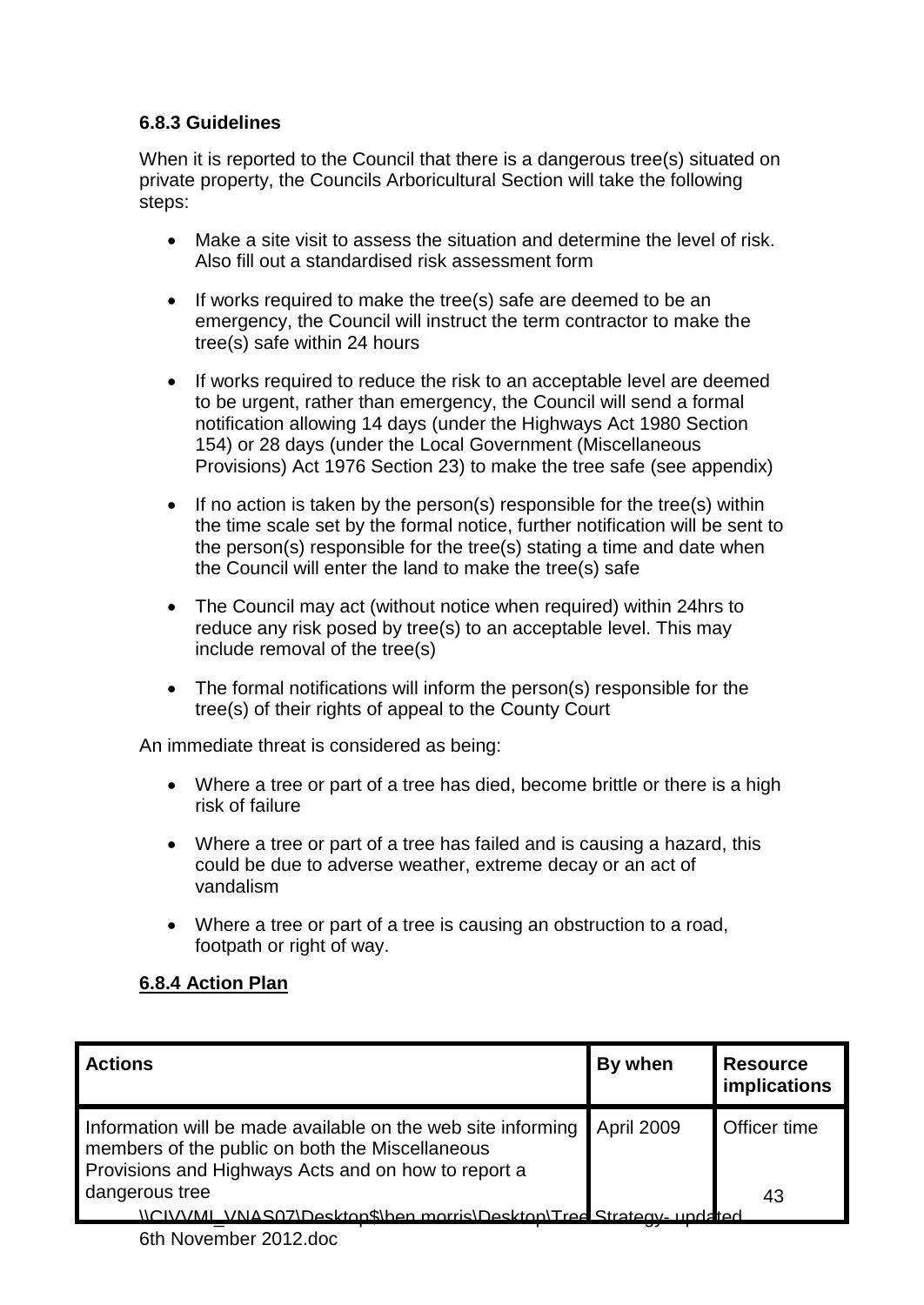## <span id="page-43-0"></span>**6.9 Damage to Council-owned trees**

## <span id="page-43-1"></span>**6.9.1 Introduction**

It is an offence to destroy or damage any property belonging to another without lawful excuse, either deliberately or recklessly under the Criminal Damage Act 1971.

On occasion, residents take it upon themselves to conduct tree pruning on Council-owned trees without Council consent. In extreme circumstances, residents sometimes completely remove Council-owned trees.

Quite often this pruning is done without any regard to British Standard 3998, the safety of other residents/highway users or the amenity value of the tree.

Usually, this type of work is carried out of normal Council hours. It is up to the Authorised Council officer to approach any person(s) carrying out an offence and gather information under the Police and Criminal Evidence (PACE) Act 1984.

The law regards this type of unauthorised action as criminal damage and the London Borough of Sutton may take appropriate steps to prosecute offenders and recover compensation for the damage (as the courts may award).

It is also an offence under Section 132 of the Highways Act 1980 to affix any poster or sign to a highways tree without the permission of the Local Authority.

#### <span id="page-43-2"></span>**6.9.2 Policies**

## **Policy 42**

The Council may seek to prosecute any person(s) (under Section 1 of the Criminal Damage Act 1971 and Section 132 of the Highways Act 1980) carrying out unauthorized work or causing damage to a Council owned tree(s). The Council will also seek to reclaim any such costs as the courts may award

## **Policy 43**

The Council will remove any sign or poster attached to a Council owned tree that has been attached without the permission of the Council

#### <span id="page-43-3"></span>**6.9.3 Guidelines**

On receipt of information that an offence as occurred, the Council Officer will make a site visit to assess the situation and obtain evidence. A judgment will be made on whether a criminal offence has taken place.

Offenders may be questioned under caution either on site or at the Council Offices at a later date.

Following damage to a Council owned tree, the Council officer may instruct the term contractor to carry out any remedial works required to make the tree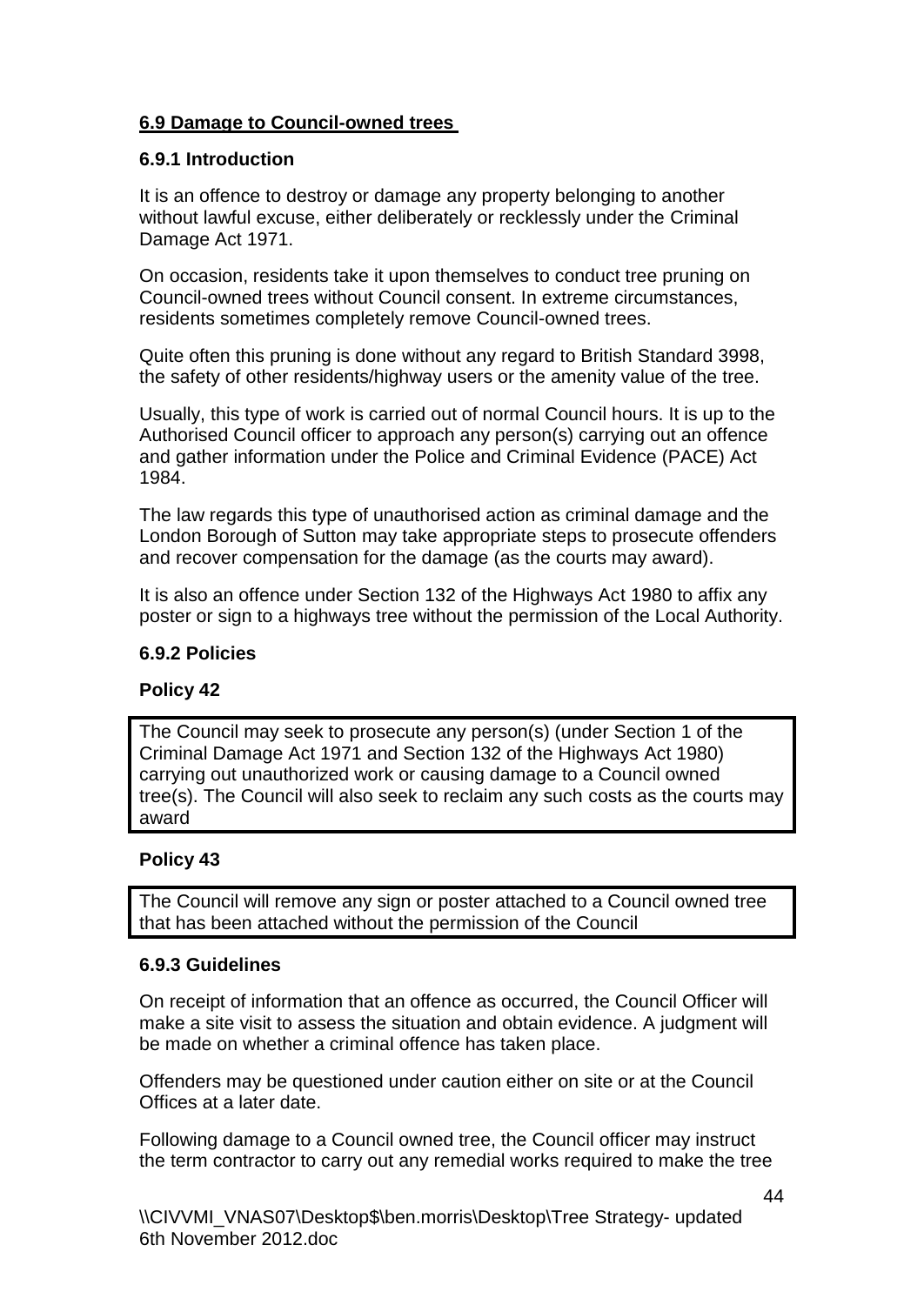safe or issue any works required to restore the amenity value of the damaged tree.

Prosecution of offences takes place in a magistrate's court, most likely leading to a fine. Conviction of an offence depends on the circumstances, but can carry a maximum custodial sentence of 10 years.

The Council will seek reasonable compensation for any expenses incurred and/or for the loss and replacement of any tree that has to be felled due to damage.

## **Utility Companies working near Council owned trees**

We will liaise with the Highway's Street Works section and, if possible, identify areas in advance where utility companies will be working in close proximity to Council owned trees. We will expect that any work within the vicinity of a Council owned tree is in accordance with the National joint utilities guidelines Currently volume 4 (NJUG guidelines for the planning, installations and maintenance of utility apparatus in the proximity to trees) a copy if this document can be found at ww.njug.org.uk or copies can be obtained from the Arboricultural section 24 Denmark road Carshalton.

## <span id="page-44-0"></span>**6.9.4 Action Plan**

| <b>Actions</b>                                           | By when    | <b>Resource</b><br>implications         |
|----------------------------------------------------------|------------|-----------------------------------------|
| All Arboricultural Officers will undertake PACE training | April 2009 | Cost of<br>Training and<br>officer time |

## <span id="page-44-1"></span>**6.10 Biodiversity**

#### <span id="page-44-2"></span>**6.10.1 Introduction**

Biodiversity impacts on all aspects of the protection, enhancement and management of the tree stock, and is addressed in policies throughout this Strategy. Where it is felt it has not been sufficiently dealt with, or where further clarification is needed, supplementary policies have been included here.

Trees and woodlands form an essential part of the diverse landscape character and contribute significantly to the biodiversity of Sutton. At the macroscopic scale woodlands provide a contribution to biological diversity from habitats such as semi-natural broadleaved native woodland, non-native woodland, to willow carr and scrub. At the microscopic scale trees contribute to biological diversity by providing habitats such as on the bark, within rot holes or within the canopy of an individual tree.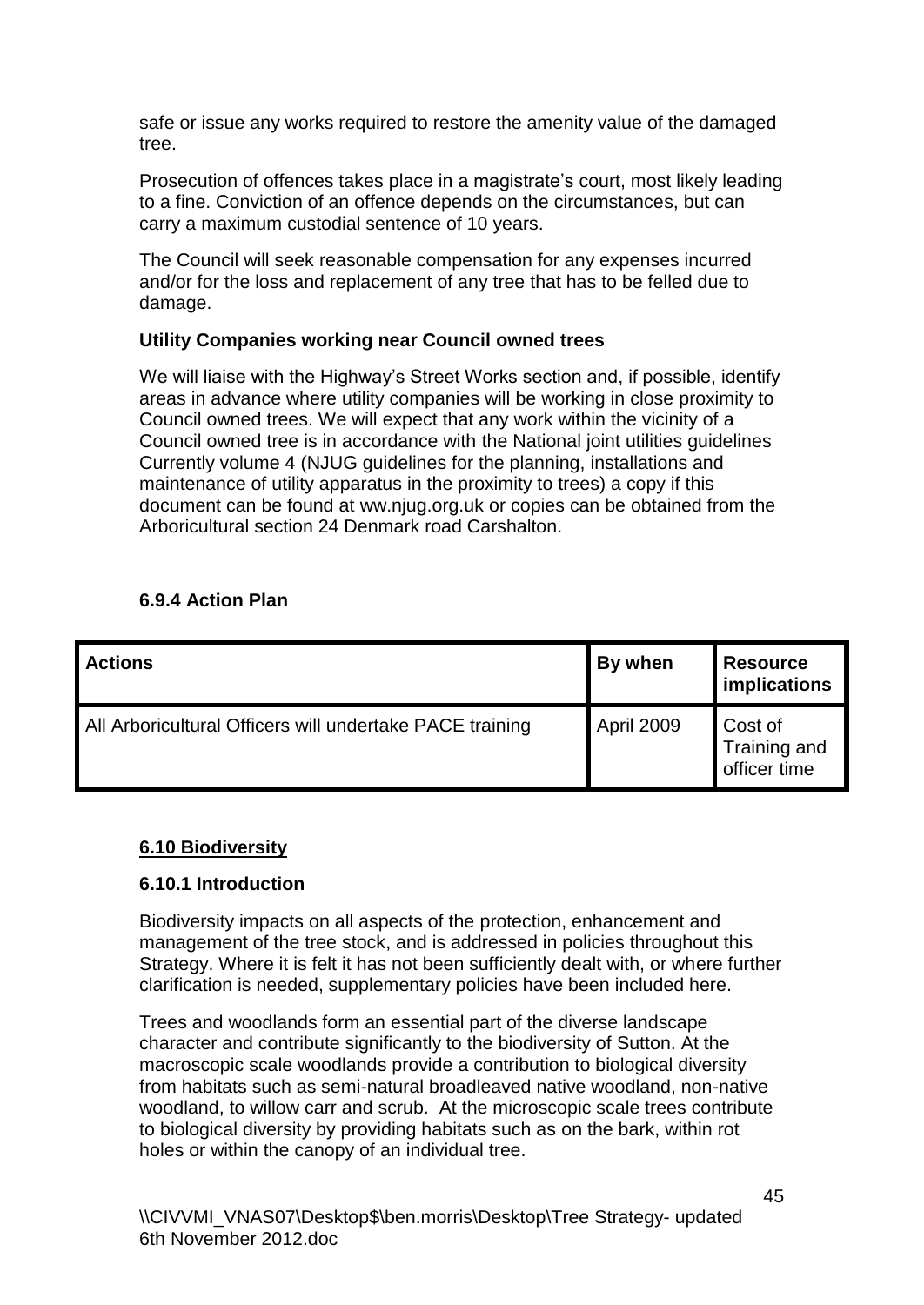The London Borough of Sutton is proud of its longstanding commitment to nature conservation. This strategy builds upon its sensitive management practice to conserve tree and woodland habitats and biological diversity, but also provides individuals with opportunities for contact with nature and contributes to the quality of life and well being of the community.

Trees and woodlands are managed with wildlife in mind at nature reserves and sites of importance for nature conservation throughout the borough,

#### a)Veteran Trees

The London Borough of Sutton has a variety of older trees, notably some ancient Sweet Chestnuts situated in Carshalton Park and Oaks around St Helier. Veteran trees can be defined as trees of interest biologically, culturally or aesthetically because of its age size or condition. Size and age alone is not an indication that a tree is counted as a veteran, some species such as Hawthorne could be small and have a shorter life span relative to other, so could be counted as a veteran.

They are important for the following reasons:

They may have a particular historic link, i.e. be associated with a specific person or event.

They often illustrate past land use or cultural landscapes. For example veteran trees are often found on wooded commons, in parkland, as boundary or field markers and in ancient farmland landscapes.

Ancient trees provide habitat for a huge array of other organisms. The special features of ancient trees, which make them unique as wildlife habitat, are the exceptionally species-rich communities associated with the wide range of biotopes they provide. Fungal rotting of the heartwood and dead limbs results in a diversity of micro-habitats suitable for other organisms including a potentially very wide range of invertebrates, dependent on such different micro-habitats, and birds such as woodpeckers which prey on them. Epiphytes such as mosses and lichens may require the old bark characteristic of veteran trees to grow on. Although some of the organisms are generalists, many are extremely specialist and are confined to veteran trees. Old trees, as a consequence of their rarity, harbour large numbers of rare and threatened species. The biological importance of a tree is greater if it lives long enough to perpetuate the continuity of habitats for future generations.

They may be an important gene pool of trees showing particular characteristics, e.g. disease resistance or good epicormic growth (beneficial for good growth after pollarding but not for good quality commercial timber).

The annual rings of old trees are historical records in their own right. They illustrate past climate changes or cutting treatments, and the chemical nature of the wood is a potential resource for research into past climates, pollution levels etc. (however if decay is present it will remove the rings and eventually the tree may become hollow).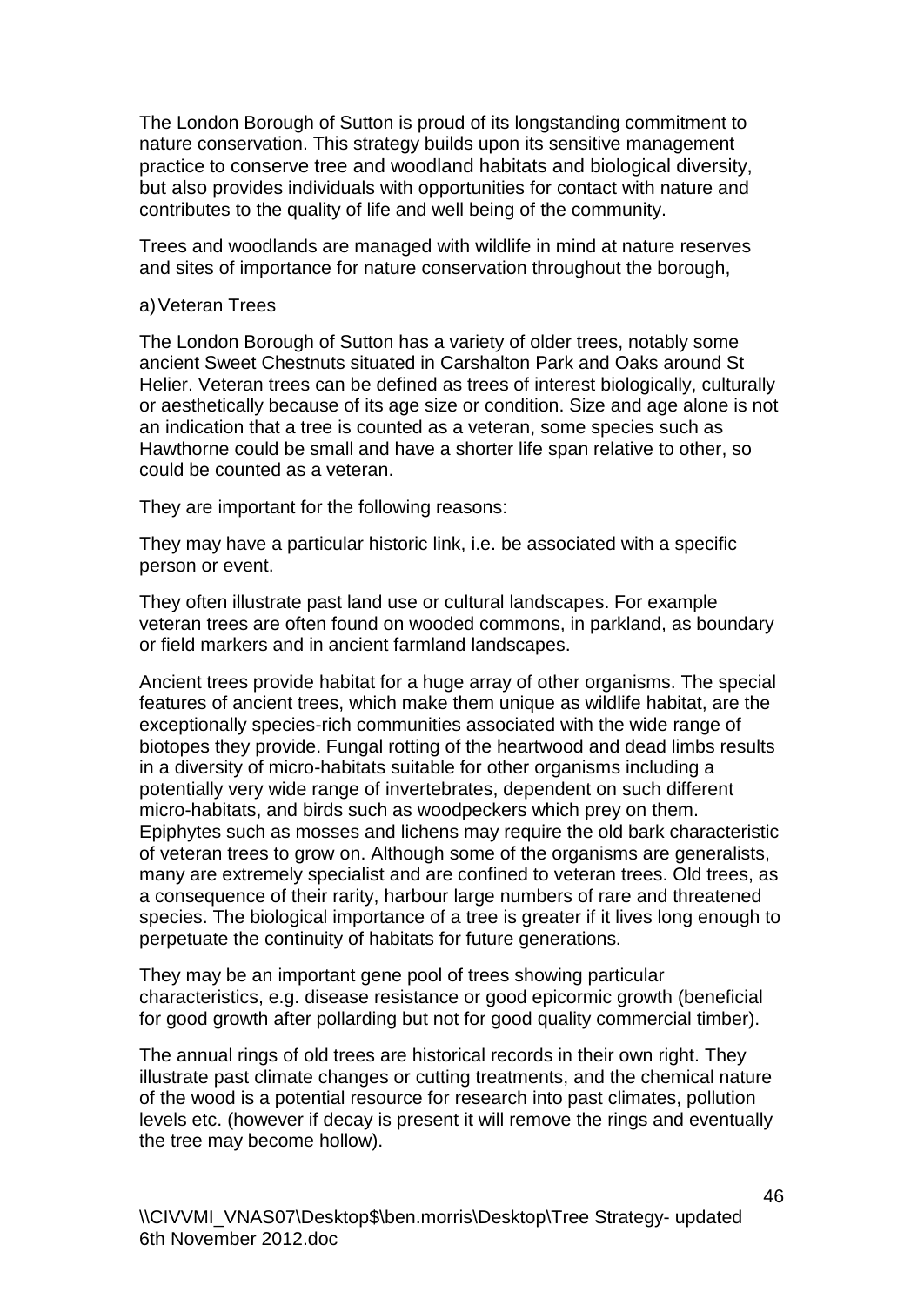In addition, Britain has one of the highest populations of veteran trees in Europe (along with Greece and Spain).

It is important that the correct management is applied to these trees to maintain them for as long as possible. They require a higher level of management than others to maintain this and fulfil safety responsibilities.

## <span id="page-46-0"></span>**6.10.2 Policies**

#### **Policy 44**

The Council will ensure that legal responsibilities and obligations with respect to protected species and biodiversity legislation, policy and guidance are adhered to

## **Policy 45**

The Council will seek to identify, record, safeguard and improve the management of Sutton's veteran tree stock

#### <span id="page-46-1"></span>**6.10.3 Guidelines**

#### a)Assessment

As part of the inspection process an assessment will be made of the wildlife value of trees and woodland to guide the decision making process. All tree operations will be undertaken in accordance with best practice guidelines and legislation for wildlife and protected species.

#### b)Planting policy

Whilst it is accepted that trees and woodland in Sutton are primarily the result of anthropogenic activities and do not represent a specific natural community, where appropriate, replacement species or augmentation should be carried out with regard to National Vegetation Communities, and should ideally be of local origin. This does not, however, take into account the affects of climate change and the potential impact on species composition – hot dry summers and wetter, warmer winters are already influencing our wild plants and other wildlife. In addition therefore we will refer to the Tree and Woodland Framework for London and Right Trees for a Changing Climate to help us decide what trees are suitable to plant in Sutton in face of a changing climate.

#### c) Veteran Trees

We will identify veteran trees in a number of ways;

- Via regular inspections of highways, parks, cemeteries.
- Asking tree wardens and other member of the public to nominate trees around the borough that they think reach the required status of Veteran. We will achieve this by promoting veteran trees and providing information on their identification on the Council's web site, Sutton Scene etc, also by giving talks to interested parties.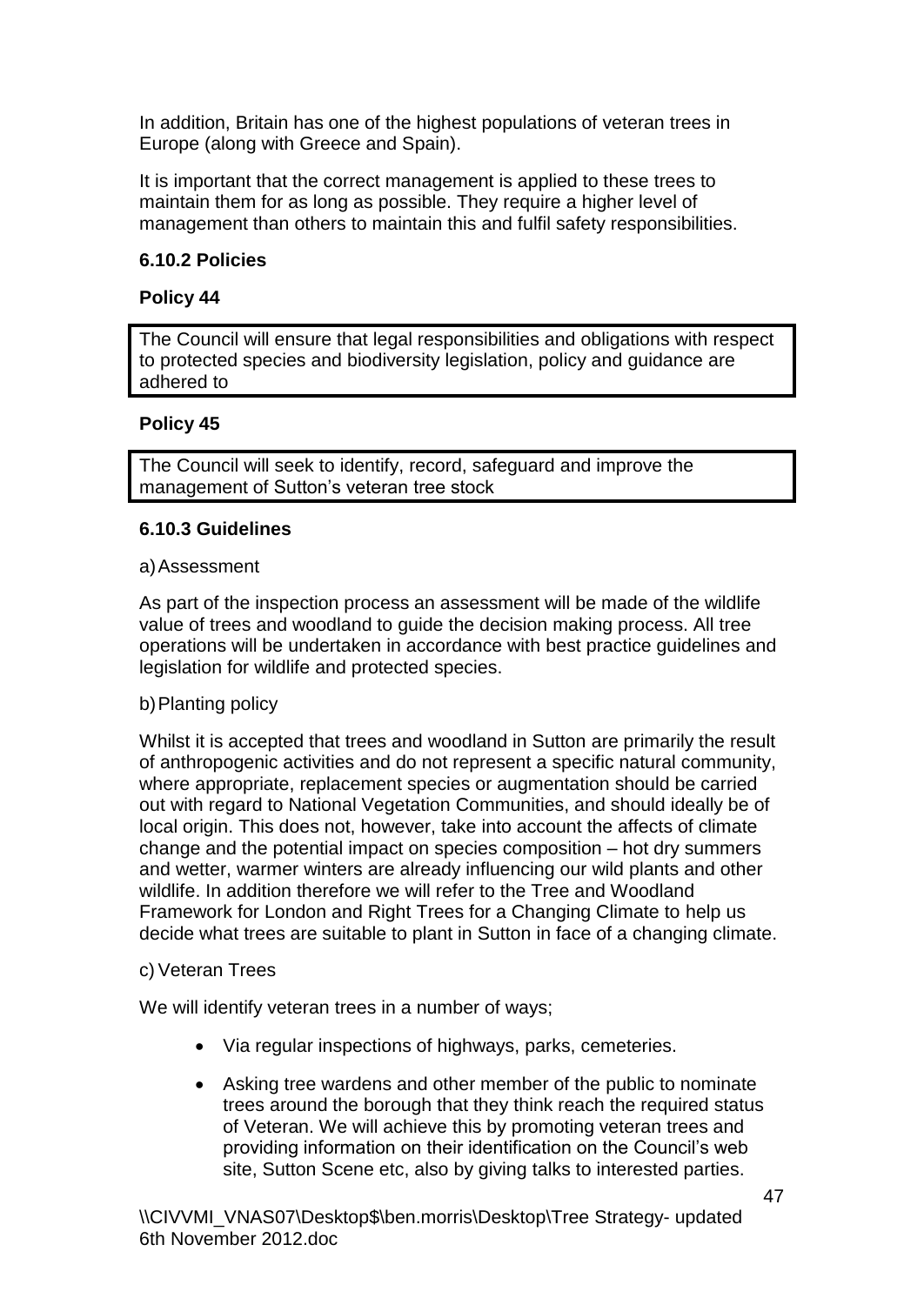The Arboricultural Officer will verify or not whether the tree should then be recorded as a veteran.

We will record all relevant details trees onto the Council's database and also onto the Woodland trusts ancient tree forum. We will conduct a more rigorous inspection schedule of the trees on a minimum of every two years, recording the inspections and recommendations.

#### **Wherever possible we will manage the tree using the following recommendations**

Try to keep individual trees alive for as long as possible; live trees continually produce dead wood as well as leaves, and branches.

Do the minimum amount of surgery necessary on a tree.

Ensure that there is plenty of standing dead wood (including whole dead trees) and dead branches on old trees. Try not to remove the lower branches of trees, e.g. to allow vehicular access. If they are dying, due to shading from above, they might be used by some specialist insects.

Never cut into cavities or holes, or drain them, to avoid this, test the depth of the cavity by using, e.g. by inserting a piece of flexible hose into the hole, and ensuring that any cutting necessary does not go into it.

Try to avoid damage to the lower parts of the tree trunk, including damage by grazing animals (rubbing or chewing etc) and machinery. As well as harming the tree itself, such damage may be detrimental to other wildlife, for this is where lichens grow and there may also be cavities at ground level, which can be good for invertebrates.

Don't tidy up (i.e. flush cut) rough ends to branches as the broken ends form egg-laying niches. Artificially create micro-habitats for wildlife using coronet and rip-cuts.

Leave any dead wood in the canopy.

Not to treat stumps or cut/damaged branches with sealant, fungicide or insecticide.

Not to remove fungal fruiting bodies; it can be harmful for the fungus and also for any organisms living in it.

Not to plough or strip soil close to veteran trees, this damages the mycorrhizal fungi as well as the tree.

#### **Were ever possible we will manage the land surrounding the trees to the following recommendations**

Ensure that there are plenty of holes, cracks and crevices, in other trees in the surrounding area e.g. for bats, birds and invertebrates.

Leave abundant dead wood on the ground in a variety of sizes, shapes, positions and states of decay. Leave fallen dead trees as intact as possible.

\\CIVVMI\_VNAS07\Desktop\$\ben.morris\Desktop\Tree Strategy- updated 6th November 2012.doc